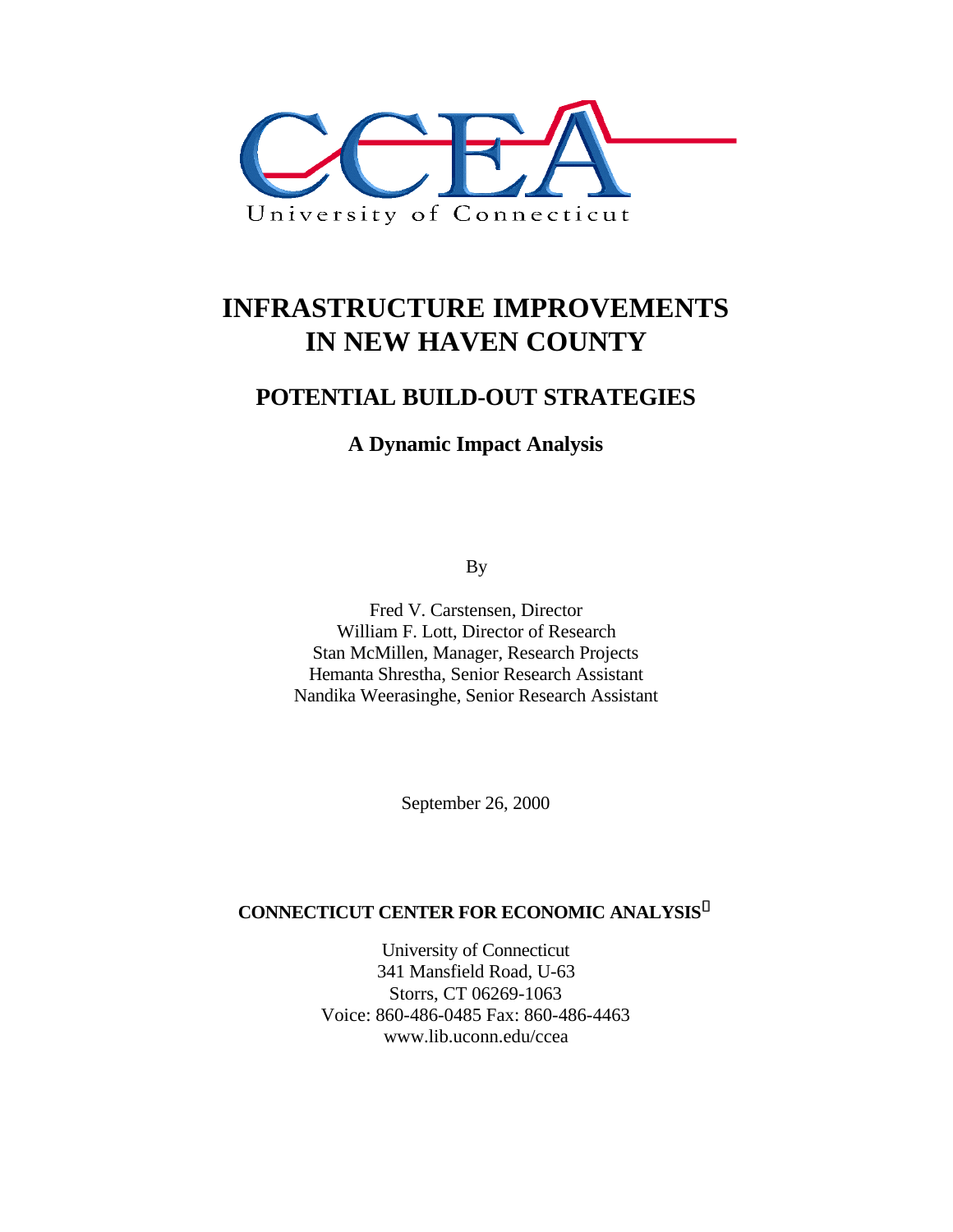# **Executive Summary: New Haven Regional Transportation Improvements and Build-out Scenarios**

The Regional Growth Partnership of New Haven has contracted the CCEA to review the economic impact of various transportation infrastructure improvements and build-out scenarios in New Haven County, several towns therein and the City of New Haven. Transportation infrastructure improvements include roadways, airports, seaports and railways. Specifically, we consider in this report the impact of Amtrak's high speed rail service from New York to Boston, enhancements to Metro-North and Shore Line East rail service, as well as the new Pearl Harbor Memorial Bridge and associated I-95 improvements. These investments total approximately \$1.2 billion of which the latter project represents about 96% of the total investment. Table 1, Chart 1 and subsidiary tables detail the completed and in process transportation projects in the full report. We examine the impacts of five build-out scenarios on the New Haven region, New Haven County and the State.

With respect to air transport, Tweed New Haven Airport is updating its Master Plan and is seeking additional short haul business traffic. CCEA performed an analysis of several growth scenarios. By the year 2019, the analysis projects transportation benefits range from \$6,467,635 under the *base case* scenario, to a high of \$25,091,634 under the *no-constraint* scenario. Economic benefits range from a low of \$57,315,850 under the *base case* scenario, to a high of \$302,147,331 under the *no-constraint* scenario in the year 2019. Please see CCEA's report "Tweed-New Haven Airport: Master Plan Update: An Economic Evaluation-Phase 1", November 23, 1999. With respect to waterborne transport, the Connecticut Coastline Port Authority has proposed several capital improvements to the Ports of New Haven and Bridgeport. New Haven dominates as Connecticut's primary entry point for petroleum products. CCEA performed an analysis of the hypothetical disappearance of Connecticut's deepwater ports to assess the impact of current operations on the State's economy. Please see CCEA's report "The Economic Impact of Connecticut's Deepwater Ports: An IMPLAN and REMI Analysis", March 30, 2000.

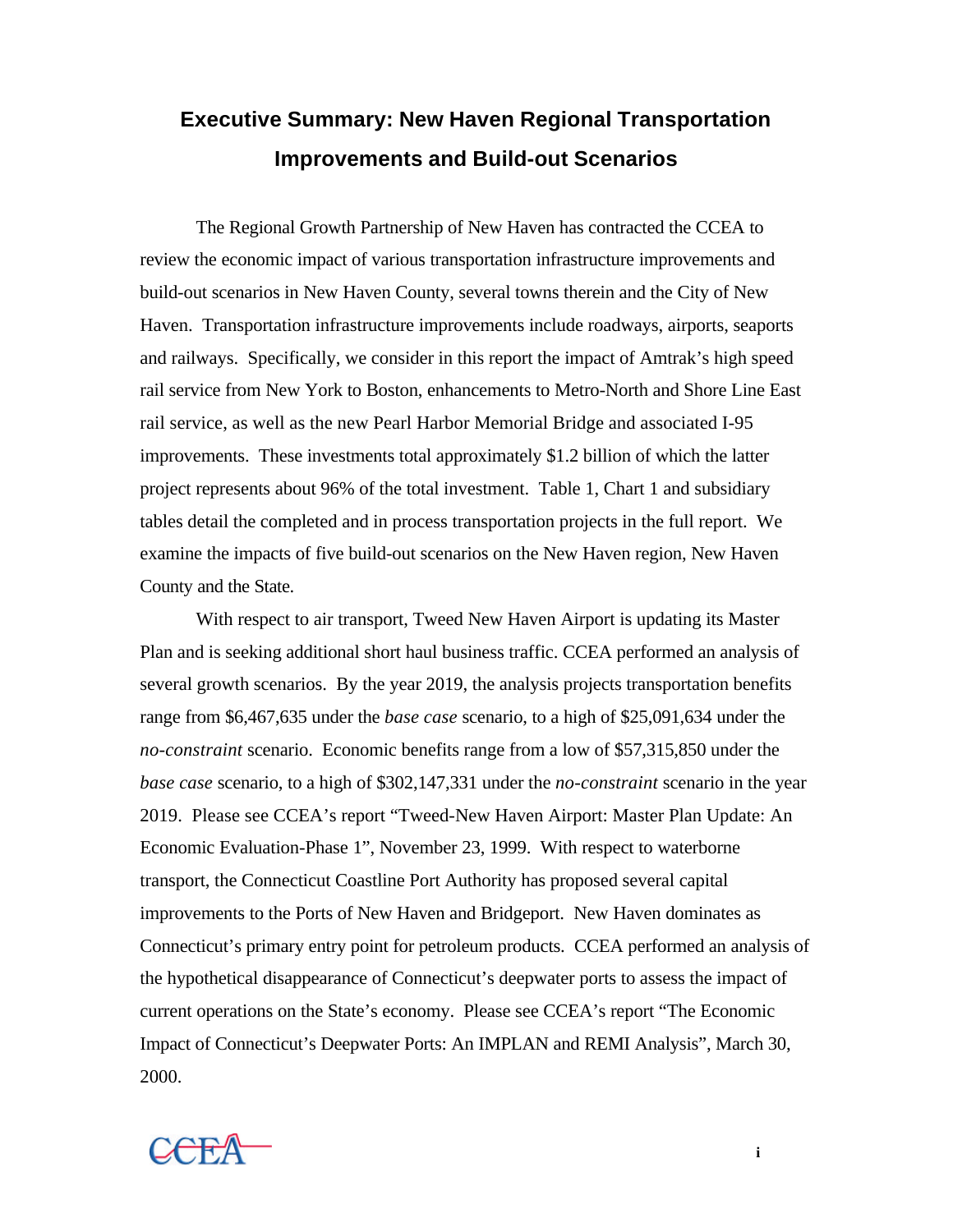Many studies have shown that economic growth and development depends heavily and positively on the growth and quality of the regional transportation infrastructure. As most of this infrastructure is provided by the public sector, the effects of public investment in infrastructure expansion and improvement lead to enhancement of private capital productivity, and, to substitution for private capital as well. This means that public sector investment obviates some private sector capital investment. The net effect is positive in general.

An efficient transportation infrastructure not only facilitates economic growth, it influences business location decisions. Firms can reach their output markets at lower cost and their workers enjoy lower transportation costs. Workers in efficient transportation environments may not require premiums that compensate them for lost time, increased fuel consumption and incidence of accidents, as well as reduced air quality, to induce them to commute to work.

Intermodal transportation is important in firm and worker location as well. Road and rail transport are complementary modes in their movement of goods, services and workers to and from firms. Air and water transport further facilitates movement of people and bulk goods. Efficient transportation reduces costs for employers and workers and is complementary to the production process of firms and adds to the amenity value of households in the region.

The high-speed train (HST) first introduced in Japan in 1964 and subsequently in France in 1981 has acted as an engine of growth in these countries. Several other European countries have implemented HST with similar positive results. There are several U.S. proposals for HST, but only Amtrak's *Acela* from Washington to Boston is in operation albeit without all new equipment and complete schedules. HST primarily moves people not cargo. The character of each country's implementation depends on its topography, and, to a large extent, on the distribution and density of its population centers. HST offers reduced travel times, increased amenities that lead to increased ridership for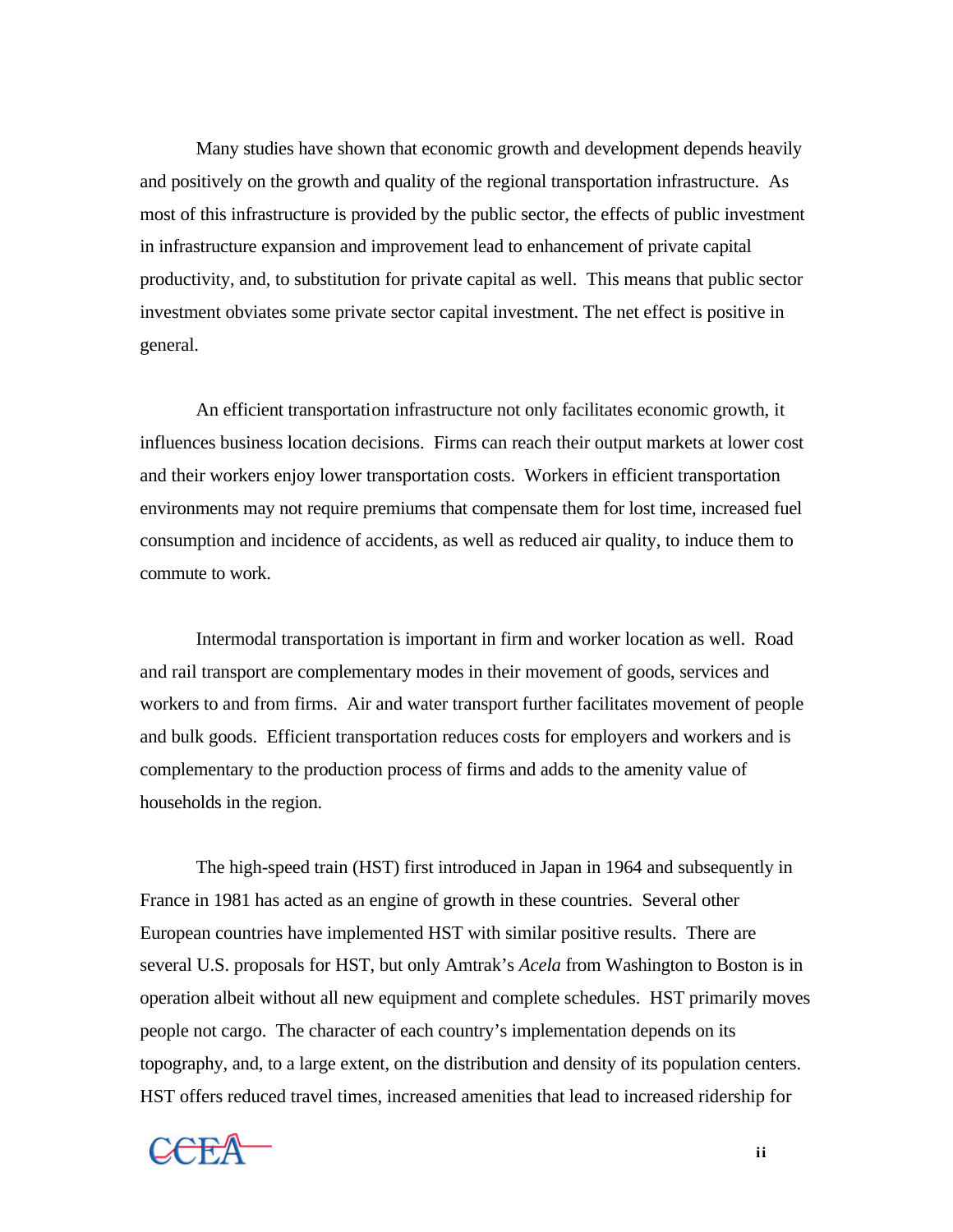medium and short haul operations (50-100 miles between stations). The immediate consequence is a reduction in highway traffic and some diversion from air traffic. HST also induces new travelers to ride the system.

Among several other studies described in the report, one by Nakamura and Udea (1989) compares the economic effects of HST and expressways on per capita income, employment in retail, and, information industry growth. They show that per capita income increased by 2.6% due to HST station location effects, 6.4% due to expressway effects, and, 9.5% due to combined effects. Similarly, total employment rose by 0.4% due to HST station location effects, 1.2% due to expressway effects, and, 2.8% due to combined effects. Employment growth in the information industry sector increased by 22% for the combined HST station location and expressway effects and 7% for expressways only (Haynes, 1997).

Firms' profitability directly depends on their proximity and accessibility to their input (labor, materials and intermediate goods and services) and output (goods and services) markets. A location such as New Haven with good access to road, rail, air and sea transport modes, and with over 100 million people within a 150-mile radius, is posed for significant economic growth. HST provides a crucial linkage in this transportation network that is likely to attract and retain businesses in the region. We expect travel timesensitive, and service industries to be attracted to the region, as well as to see growth in the retail and wholesale sectors. Travel and tourism will benefit, but with mixed results as reduced travel times mean fewer overnight stays. Land values in HST station locations are likely to increase, as are the tax proceeds that result from increased economic activity in the region. There would be reductions in highway and air travel resulting in lower fuel consumption and concomitant taxes. HST is likely to increase the amenity value of a region because of the reductions in airport wait time, roadway congestion, pollution and accidents. Thus any reductions in highway and air travel are likely to be offset by new economic activity and migrants. Hagiwara (1982) finds that HST is "a system that joins smaller communities to larger communities, rather than the reverse," and thereby improves the welfare of the former. In this context, the New Haven region benefits more than the



**iii**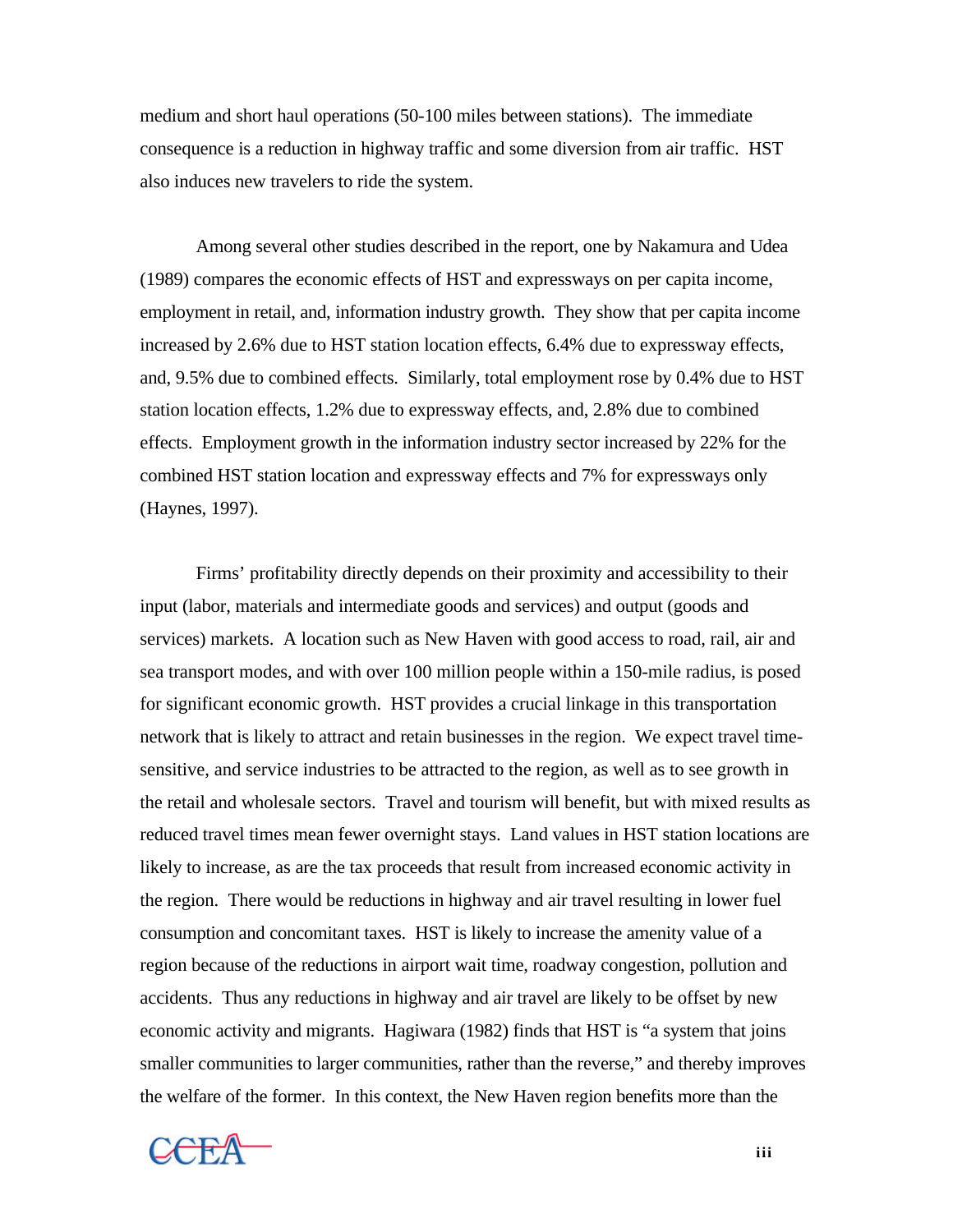New York metropolitan area.

HST thus binds together cities and creates a new region formed like a string of pearls. Haynes (1997) calls this a functional region. Such a band of cities connected by HST, highways, airports, and, seaports is expected to have a higher competitive advantage over more isolated (less accessible) regions. These advantages accrue to firms and workers alike. Firms can recruit labor in wider circles with more suitable competency profiles. Workers can supply their labor in a larger geography. Firms enjoy greater contact with other firms, suppliers and customers. Thus, an efficient transportation network contributes to an agglomeration or clustering effect leading to increased efficiency (profitability) and economic growth. This is the emerging scenario in the biotech industry that is clustering in the Northeast corridor. Other clusters include arts and entertainment, photonics, microelectronics, software and telecommunications. Some of the best educational and research facilities in the world lie in this corridor from Washington D.C. to Boston, MA.

The HST is one of several transportation infrastructure improvements in the region. Metro-North and Shore Line East are improving service and accessibility as well with new stations and parking facilities. The Pearl Harbor Memorial Bridge and the I-95 approaches are being widened. There are capital improvements planned for the port of New Haven that will bring rail service closer to the docks. Tweed-New Haven Airport plans safety improvements and other site improvements in its ongoing efforts to its increase commuter and short-haul air traffic. Temporally following these infrastructure improvements, five build-out scenarios are analyzed for their economic impact on the region and fifteen towns in the Regional Growth Partnership (RGP).

The first three scenarios are scaled replicas of each other. These are the maximum, moderate, and, minimum build-out cases in which three-, two-, and, one-story labs and offices respectively are built on 40% of the land likely developable based on RGP estimates. These in turn are based on input from the towns in the Partnership. The fourth scenario extrapolates the "current office space growth trend" over the last five years, that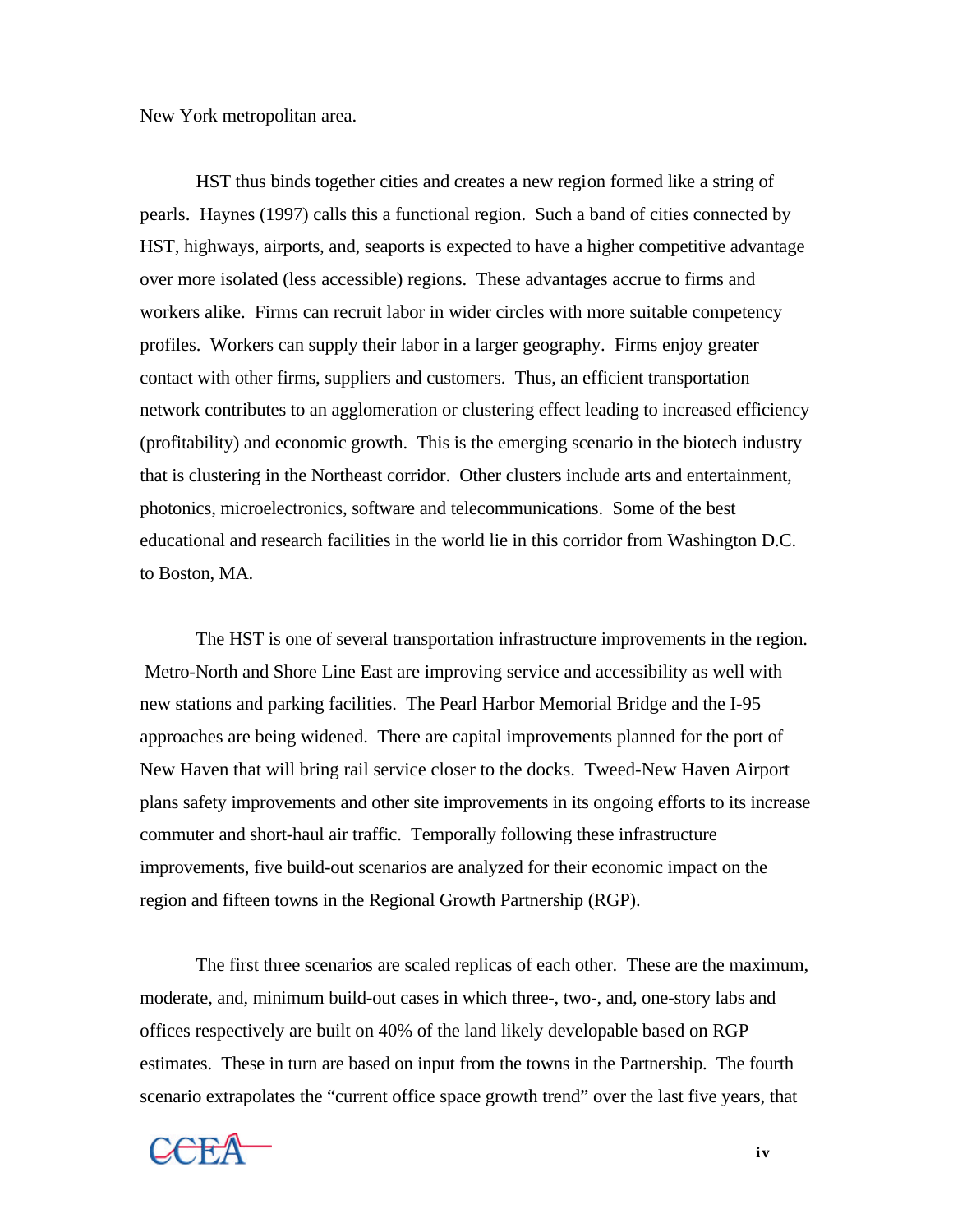is, a 1.92% average annual growth rate from 1994-1999. The same proportion of lab (40%) and office (60%) is used as in the first three scenarios. The last scenario, "new 2.5 million square feet of lab space" builds just that over five years commencing in 2001 (they all begin in 2001). In the first three scenarios, construction lasts ten years and employment ramps up in 2011 for ten years. Employment in the second scenario ramps up over ten years commencing in 2003. Employment in the last scenario ramps up over five years commencing in 2003. In each scenario we include the construction of a 700-room hotel and a 200,000 square foot convention center.

## **Results:**

The dynamic impacts calculated by the REMI model of Connecticut and its counties are reported for each scenario for key economic variables in annual average terms in the tables below. For example, the annual changes in employment from the status quo forecast averaged over the study period appear in the second table below. We report the fiscal picture for each scenario in the first table below in annual average and present value terms. Induced government spending results from providing increased public services such as education and police as more population is attracted to the region.

| AVERAGE ANNUAL CHANGES IN TAX REVENUES FOR NEW HAVEN COUNTY: 2000-2030 |  |  |
|------------------------------------------------------------------------|--|--|
| Reported in millions of nominal dollars                                |  |  |

| <b>Tax Level Changes</b>                          | <b>Max Build-out</b><br><b>Scenario</b> | <b>Minimum Build-</b><br>out Scenario | <b>Moderate</b><br><b>Build-out</b><br><b>Scenario</b> | <b>Current</b><br><b>Office Space</b><br><b>Scenario</b> | 2.5M additional<br><b>Office Space</b><br><b>Scenario</b> |
|---------------------------------------------------|-----------------------------------------|---------------------------------------|--------------------------------------------------------|----------------------------------------------------------|-----------------------------------------------------------|
| <b>Average New State Tax</b><br><b>Revenue</b>    | \$923.74                                | \$281.68                              | \$592.80                                               | \$49.15                                                  | \$72.33                                                   |
| <b>Average New Local</b><br><b>Property Taxes</b> | \$519.92                                | \$161.39                              | \$338.76                                               | \$33.64                                                  | \$33.20                                                   |
| <b>Average Total New Taxes</b>                    | \$1,443.66                              | \$443.07                              | \$931.56                                               | \$82.79                                                  | \$105.53                                                  |

#### **PRESENT VALUE OF NEW TAX REVENUES: 2000-2030**

| <b>Present Value of Taxes</b>                     | <b>Max Build-out</b><br><b>Scenario</b> | <b>Minimum Build-</b><br>out Scenario | <b>Moderate</b><br><b>Build-out</b><br><b>Scenario</b> | <b>Current</b><br><b>Office Space</b><br><b>Scenario</b> | 2.5M additional<br><b>Office Space</b><br><b>Scenario</b> |
|---------------------------------------------------|-----------------------------------------|---------------------------------------|--------------------------------------------------------|----------------------------------------------------------|-----------------------------------------------------------|
| <b>Present Value of Total New</b><br><b>Taxes</b> | \$14.09                                 | \$4.46                                | \$9.31                                                 | \$1.01                                                   | \$1.318                                                   |
| <b>Present Value of Induced</b>                   | \$9.62                                  | \$2.98                                | \$6.30                                                 | \$0.74                                                   | \$755.5                                                   |

*Reported in billions of nominal dollars*

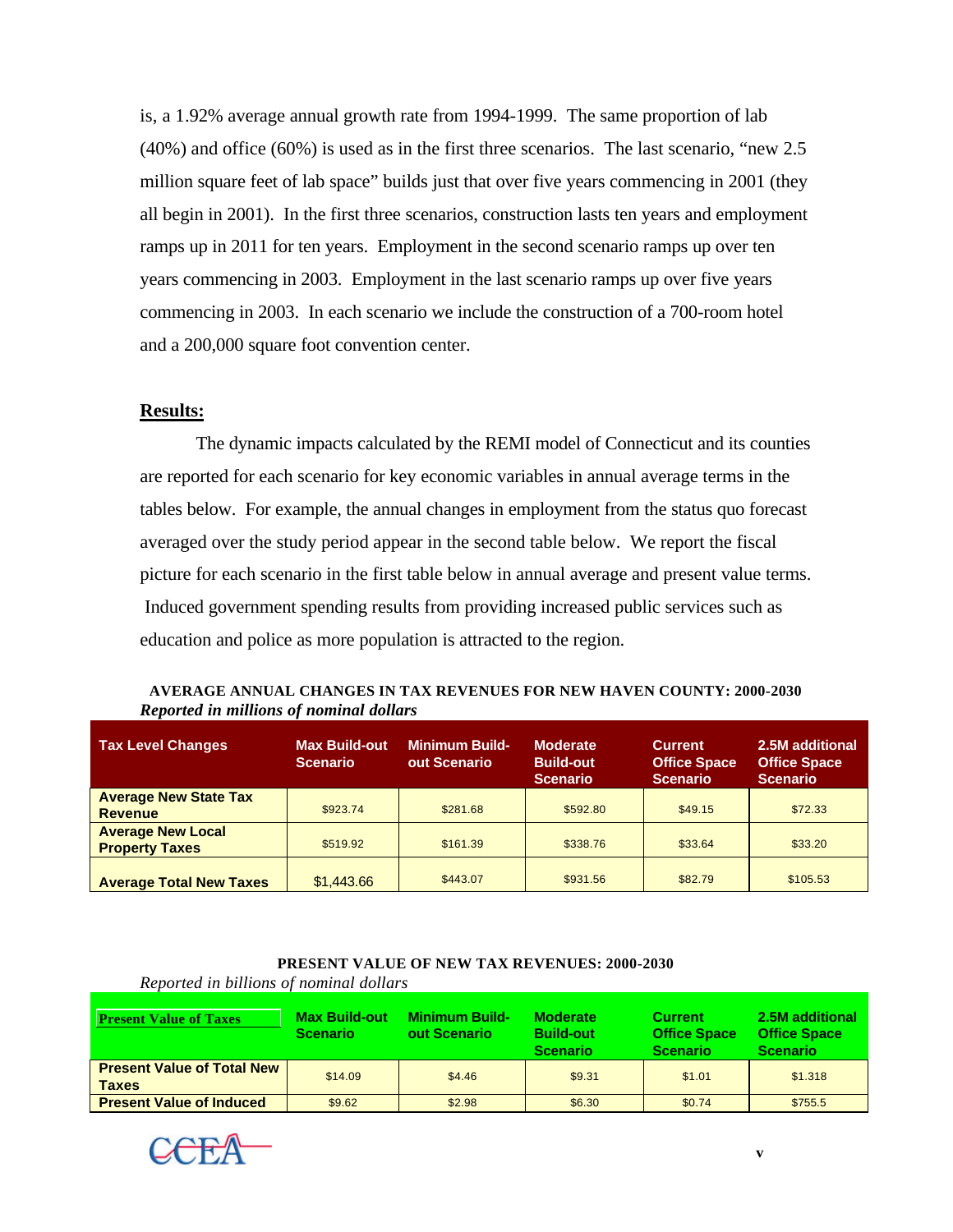| <b>New govt. Spending</b>       |        |        |        |        |         |
|---------------------------------|--------|--------|--------|--------|---------|
| <b>Present Value of Net New</b> |        |        |        |        |         |
| <b>Taxes</b>                    | \$4.47 | \$1.49 | \$3.02 | \$0.27 | \$562.3 |

# **CHANGES IN KEY ECONOMIC VARIABLES FOR NEW HAVEN COUNTY: 2000-2030**

|                                                                | <b>Maximum Build-</b><br><b>Minimum Build-out</b><br>out Scenario<br><b>Scenario</b> |                         | <b>Moderate Build-</b><br>out Scenario |                         |                                       | <b>Current Office</b><br><b>Space Scenario</b> |                                       | 2.5M additional<br><b>Office Space</b> |                                                          |                  |
|----------------------------------------------------------------|--------------------------------------------------------------------------------------|-------------------------|----------------------------------------|-------------------------|---------------------------------------|------------------------------------------------|---------------------------------------|----------------------------------------|----------------------------------------------------------|------------------|
| <b>Tax Level</b><br><b>Changes</b>                             | <b>Change</b><br>in.<br><b>Levels</b>                                                | $(\%)$<br><b>Change</b> | Change<br>in.<br><b>Levels</b>         | $(\%)$<br><b>Change</b> | <b>Change</b><br>in.<br><b>Levels</b> | (%)<br><b>Change</b>                           | <b>Change</b><br>in.<br><b>Levels</b> | $(\%)$<br><b>Change</b>                | <b>Scenario</b><br><b>Change</b><br>in.<br><b>Levels</b> | $(\%)$<br>Change |
| <b>Employment</b><br>(Thousands)                               | 145.01                                                                               | 28.70%                  | 47.77                                  | 9.46%                   | 96.63                                 | 19.13%                                         | 9.75                                  | 0.123%                                 | 10.72                                                    | 0.205%           |
| <b>GRP</b><br>(Billion Nominal \$)                             | \$20.28                                                                              | 28.47%                  | \$6.21                                 | 9.12%                   | \$13.04                               | 18.71%                                         | \$1.06                                | 0.087%                                 | \$1.89                                                   | 0.151%           |
| <b>Personal Income</b><br>(Billion Nominal \$)                 | \$15.86                                                                              | 25.82%                  | \$4.81                                 | 7.88%                   | \$10.16                               | 16.56%                                         | \$0.86                                | 0.171%                                 | \$0.97                                                   | 0.244%           |
| <b>Population</b><br>(Thousands)                               | 163.73                                                                               | 18.84%                  | 51.14                                  | 5.89%                   | 106.80                                | 12.29%                                         | 11.84                                 | 0.134%                                 | 11.93                                                    | 0.196%           |
| <b>Future Housing</b><br><b>Demand</b><br>(Billion Nominal \$) | \$6.58                                                                               | 0.72%                   | \$1.95                                 | 0.22%                   | \$4.24                                | 4.34%                                          | \$0.27                                | 0.031%                                 | \$0.30                                                   | 0.04%            |

# **Spillover Effects:**

We estimate the effects of the increased economic activity in each scenario in eight neighboring towns based on their commuter share in New Haven and weighted by per capita income in each town. The **moderate** build-out scenario results are presented in the table below as perhaps the most illustrative.

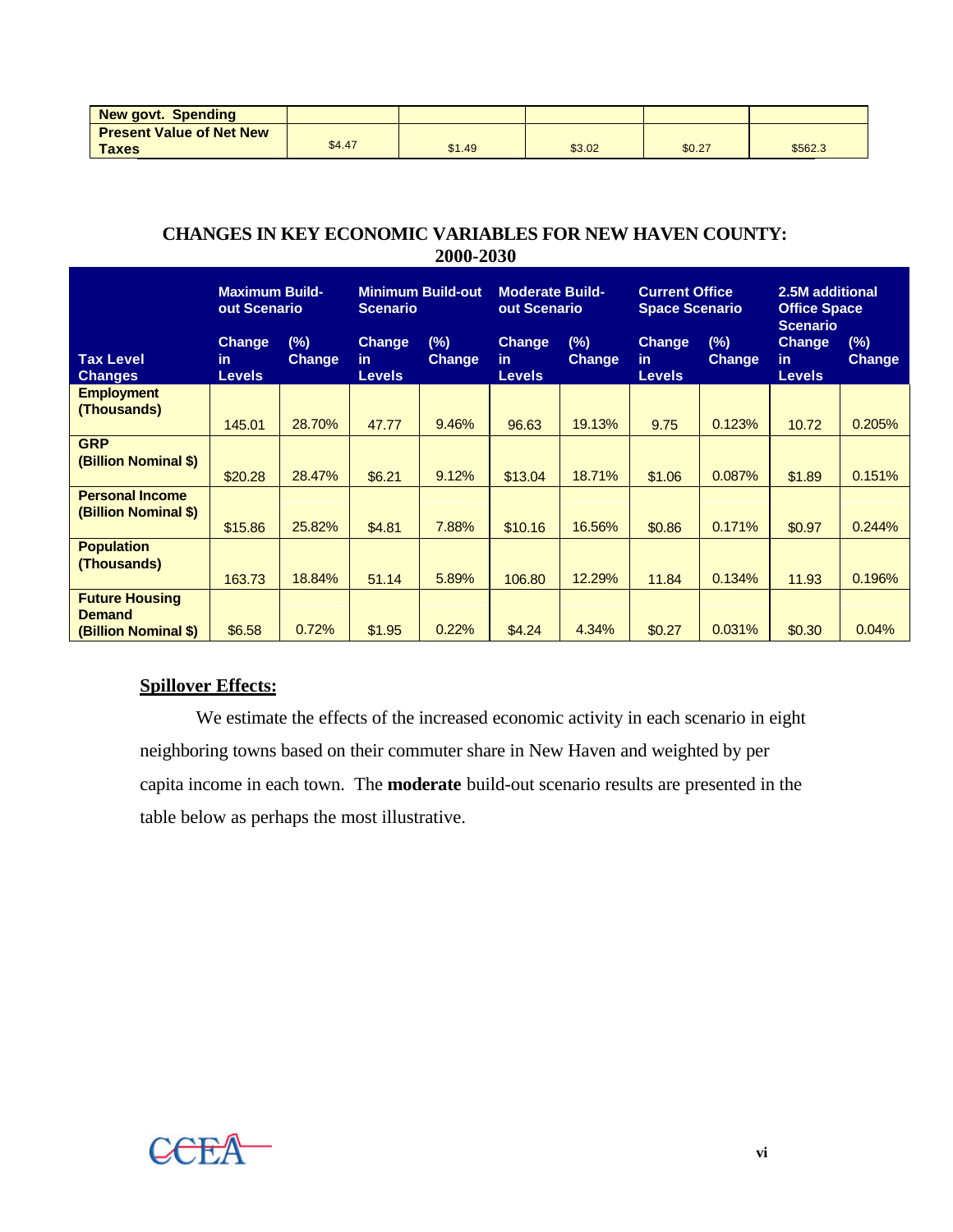|                        | <b>New Haven</b><br>Local | <b>Hamden</b> | West<br><b>Haven</b> | East<br><b>Haven</b> | <b>North</b><br><b>Haven</b> | <b>Branford</b> | <b>Guilford</b> | Wallingford | <b>Milford</b> |
|------------------------|---------------------------|---------------|----------------------|----------------------|------------------------------|-----------------|-----------------|-------------|----------------|
| <b>Employment</b>      | 3.4298                    | 1.2048        | 0.7129               | 0.5209               | 0.3156                       | 0.6721          | 0.4073          | 0.2546      | 0.2232         |
| (Thousands)            |                           |               |                      |                      |                              |                 |                 |             |                |
| <b>GRP</b>             | 0.4628                    | 0.1626        | 0.0962               | 0.0703               | 0.0426                       | 0.0907          | 0.0550          | 0.0344      | 0.0301         |
| $(Bill. Nom §)$        |                           |               |                      |                      |                              |                 |                 |             |                |
| <b>Personal Income</b> | 0.3605                    | 0.1266        | 0.0749               | 0.0548               | 0.0332                       | 0.0706          | 0.0428          | 0.0268      | 0.0235         |
| $(Bill.$ Nom \$)       |                           |               |                      |                      |                              |                 |                 |             |                |
| <b>Population</b>      | 3.7910                    | 1.3316        | 0.7880               | 0.5758               | 0.3488                       | 0.7428          | 0.4502          | 0.2814      | 0.2467         |
| (Thousands)            |                           |               |                      |                      |                              |                 |                 |             |                |
| <b>Housing Demand</b>  | 0.1503                    | 0.0528        | 0.0312               | 0.0228               | 0.0138                       | 0.0295          | 0.0179          | 0.0112      | 0.0098         |
| (Bill Nom \$)          |                           |               |                      |                      |                              |                 |                 |             |                |

## **Table 3: Net Changes in Selected Economic Variables Moderate Build-out Scenario Average Change over Baseline (2000-2030)**

# **Rail Ridership Effects:**

We estimated short and long run changes in ridership on Metro-North, Shore Line East and Amtrak based on Amtrak, Shore Line East and Metro-North changes planned for the frequency of trains, speed and fare. Based on Voith (1995), we estimated the elasticities of ridership with respect to frequency, speed and fare. The table below presents the long run results (short run results are described in the report body).

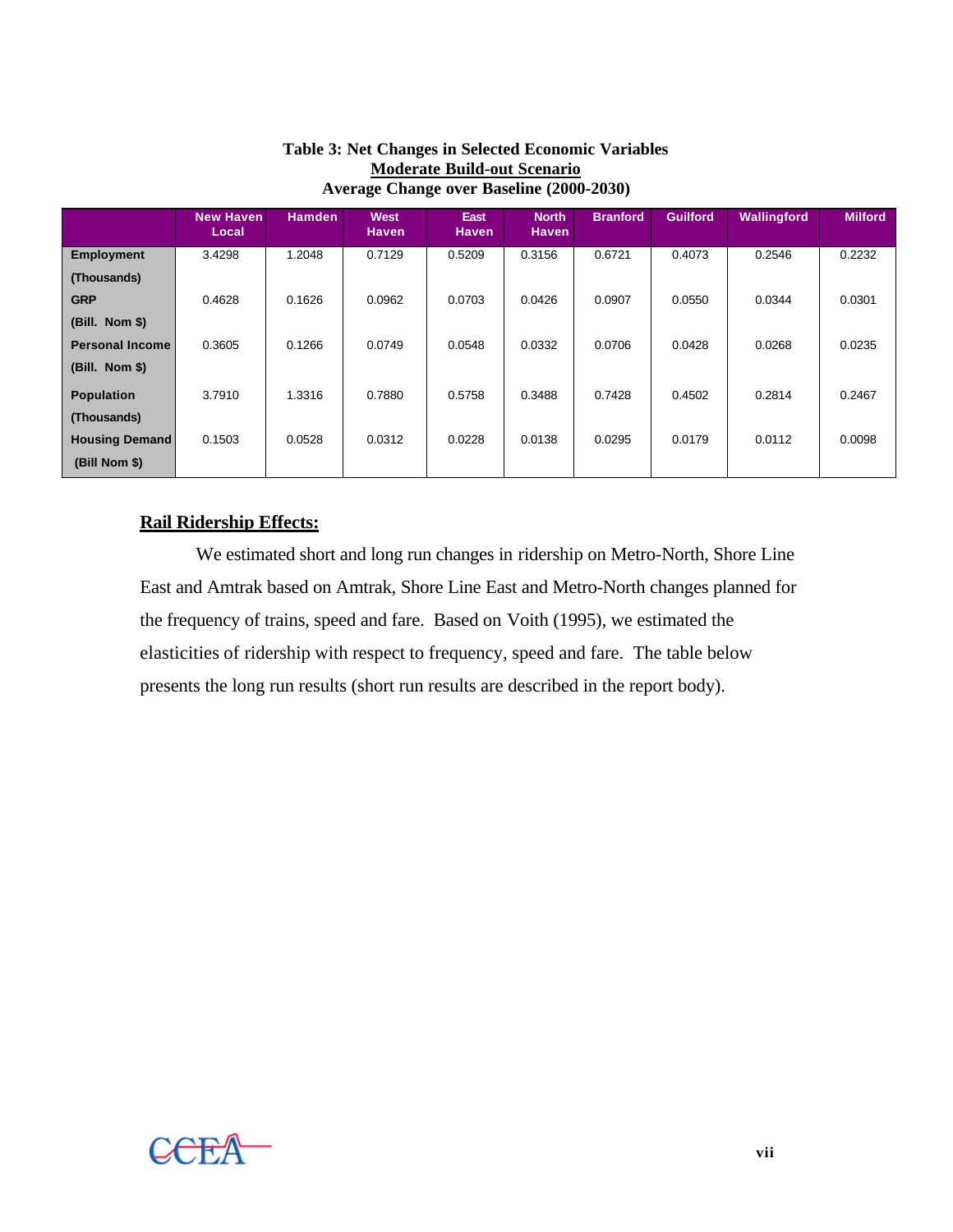| <b>Variables</b>       | <b>Elasticity</b> | <b>Current</b><br><b>Level</b> | Projected<br><b>Change</b><br>(%) | <b>Current</b><br><b>Ridership</b><br>Level | Projected<br><b>Ridership</b><br><b>Level</b> | Projected<br><b>Change in</b><br><b>Ridership</b><br>(%) |
|------------------------|-------------------|--------------------------------|-----------------------------------|---------------------------------------------|-----------------------------------------------|----------------------------------------------------------|
| <b>SHORE LINE EAST</b> |                   |                                |                                   |                                             |                                               |                                                          |
| No. of Trains(Units)   | 0.317             | 8                              | 10(25%)                           |                                             |                                               |                                                          |
| Speed (MPH)            | 0.212             | 50                             | 55 (10%)                          | 272,624                                     | 291,713                                       | $+7%$                                                    |
| <b>Round Trip Fare</b> | $-1.02$           | \$7.75                         | $$7.98(3\%)$                      |                                             |                                               |                                                          |
|                        |                   |                                |                                   |                                             |                                               |                                                          |
| <b>METRO-NORTH</b>     |                   |                                |                                   |                                             |                                               |                                                          |
| No. of Trains(Units)   | 0.317             | 244                            | 260 (6.5%)                        |                                             |                                               |                                                          |
| Speed (MPH)            | 0.212             | 80                             | 90 (12.5%)                        | 35,000,000                                  | 35,587,214                                    | $+1.6%$                                                  |
| <b>Round Trip Fare</b> | $-1.02$           | \$22.5                         | \$23.20(3%)                       |                                             |                                               |                                                          |
|                        |                   |                                |                                   |                                             |                                               |                                                          |
| <b>AMTRAK</b>          |                   |                                |                                   |                                             |                                               |                                                          |
| No. of Trains(Units)   | 0.317             | 9                              | 17 (89%)                          |                                             |                                               |                                                          |
| Speed (MPH)            | 0.212             | 80                             | 120 (50%)                         | 884,860                                     | 1,201,642                                     | $+35.8%$                                                 |
| <b>Round Trip Fare</b> | $-1.02$           | <b>NA</b>                      | 3%                                |                                             |                                               |                                                          |

## *LONG RUN Ridership Forecast*

The estimates of increased train ridership above are based on the improvements to rail service in New Haven County without respect of the build-out scenarios. The ridership estimates in the table below account for increases in employment that result from the five build-out scenarios. In each case, ridership is assumed to increase in proportion to the increases in employment. The baseline is the long-run projected ridership level that results from the enhanced rail service listed in the table above.

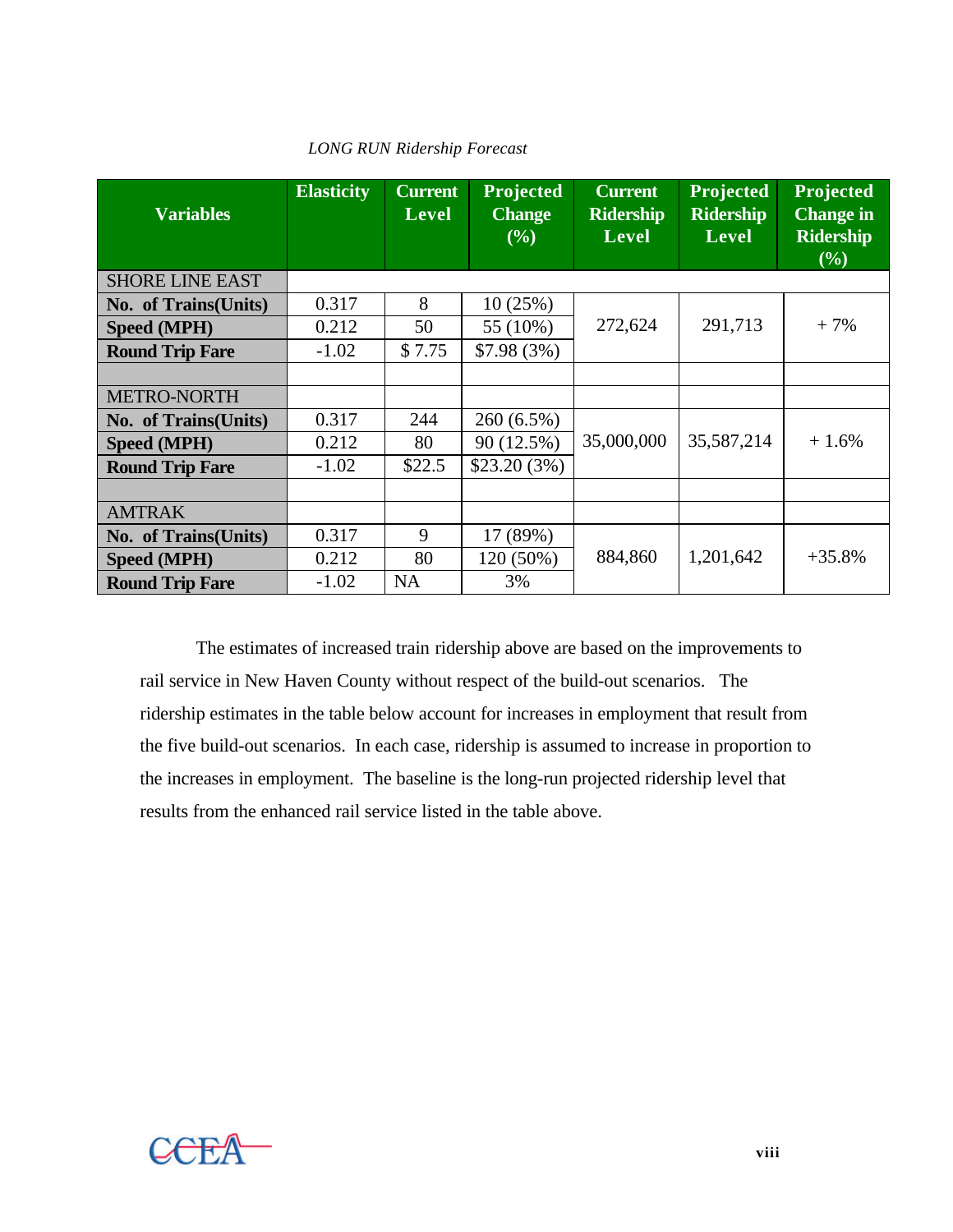|                                                                          | <b>Maximum Build-out</b><br><b>Scenario</b> |                                      | <b>Minimum Build-out</b><br><b>Scenario</b> |                                      | <b>Moderate Build-out</b><br><b>Scenario</b> |                                      | <b>Current Office</b><br><b>Space Scenario</b> |                                      | 2.5M additional Office<br><b>Space Scenario</b> |                                      |
|--------------------------------------------------------------------------|---------------------------------------------|--------------------------------------|---------------------------------------------|--------------------------------------|----------------------------------------------|--------------------------------------|------------------------------------------------|--------------------------------------|-------------------------------------------------|--------------------------------------|
| <b>Rail Service</b><br><b>Provider</b><br>(Baseline<br><b>Ridership)</b> | $\%$<br><b>Change</b>                       | <b>Projected</b><br><b>Ridership</b> | $\frac{9}{6}$<br><b>Change</b>              | <b>Projected</b><br><b>Ridership</b> | $\%$<br><b>Change</b>                        | <b>Projected</b><br><b>Ridership</b> | $\frac{9}{6}$<br><b>Change</b>                 | <b>Projected</b><br><b>Ridership</b> | $\%$<br><b>Change</b>                           | <b>Projected</b><br><b>Ridership</b> |
| <b>Shore Line</b><br><b>East</b>                                         |                                             |                                      |                                             |                                      |                                              |                                      |                                                |                                      |                                                 |                                      |
| (291,713)                                                                | 28.70%                                      | 375,435                              | 9.46%                                       | 319.309                              | 19.13%                                       | 347.518                              | 0.123%                                         | 292.072                              | 0.205%                                          | 292,311                              |
| <b>Metro-North</b>                                                       |                                             |                                      |                                             |                                      |                                              |                                      | 0.123%                                         |                                      | 0.205%                                          |                                      |
| (35, 587, 214)<br><b>Amtrak</b>                                          | 28.70%                                      | 45,800,744                           | 9.46%                                       | 38,953,764                           | 19.13%                                       | 42,395,048                           |                                                | 35.630.986                           |                                                 | 35,660,168                           |
|                                                                          |                                             |                                      |                                             |                                      |                                              |                                      |                                                |                                      |                                                 |                                      |
| (1,201,642)                                                              | 28.70%                                      | 1,546,513                            | 9.46%                                       | 1,315,317                            | 19.13%                                       | 1,431,516                            | 0.123%                                         | 1,203,120                            | 0.205%                                          | 1,204,105                            |

## **Rail Ridership Consequences of Build-out Scenarios**

# **Conclusion**

The City of New Haven and New Haven County are poised for an economic boom. The unlocking of the human genome code will accelerate the growth of the biotech industry. Yale University has been helping to locate biotech firms to the greater New Haven area to participate with Yale in developing new drug therapies. A vibrant biotech cluster already stretches from Baltimore to Boston. Connecticut can be a prime location for growth in this cluster because of our highly educated and productive workforce, relatively uncongested coastline, and, a cluster of some of the best institutions of higher education in the country. In addition, the photonics, microelectronics and software industry clusters are growing in the tri-state region. Connecticut has much to offer and New Haven can lead the way with sensible office and laboratory development supported by adequate hotel and convention space, and, infrastructure development. This report has not dealt with communication infrastructure, but in the new economy, transportation infrastructure development must be complemented by communication infrastructure development. Policies to support these developments will ensure Connecticut's leadership in the new economy as its precision manufacturing capabilities have in the past.

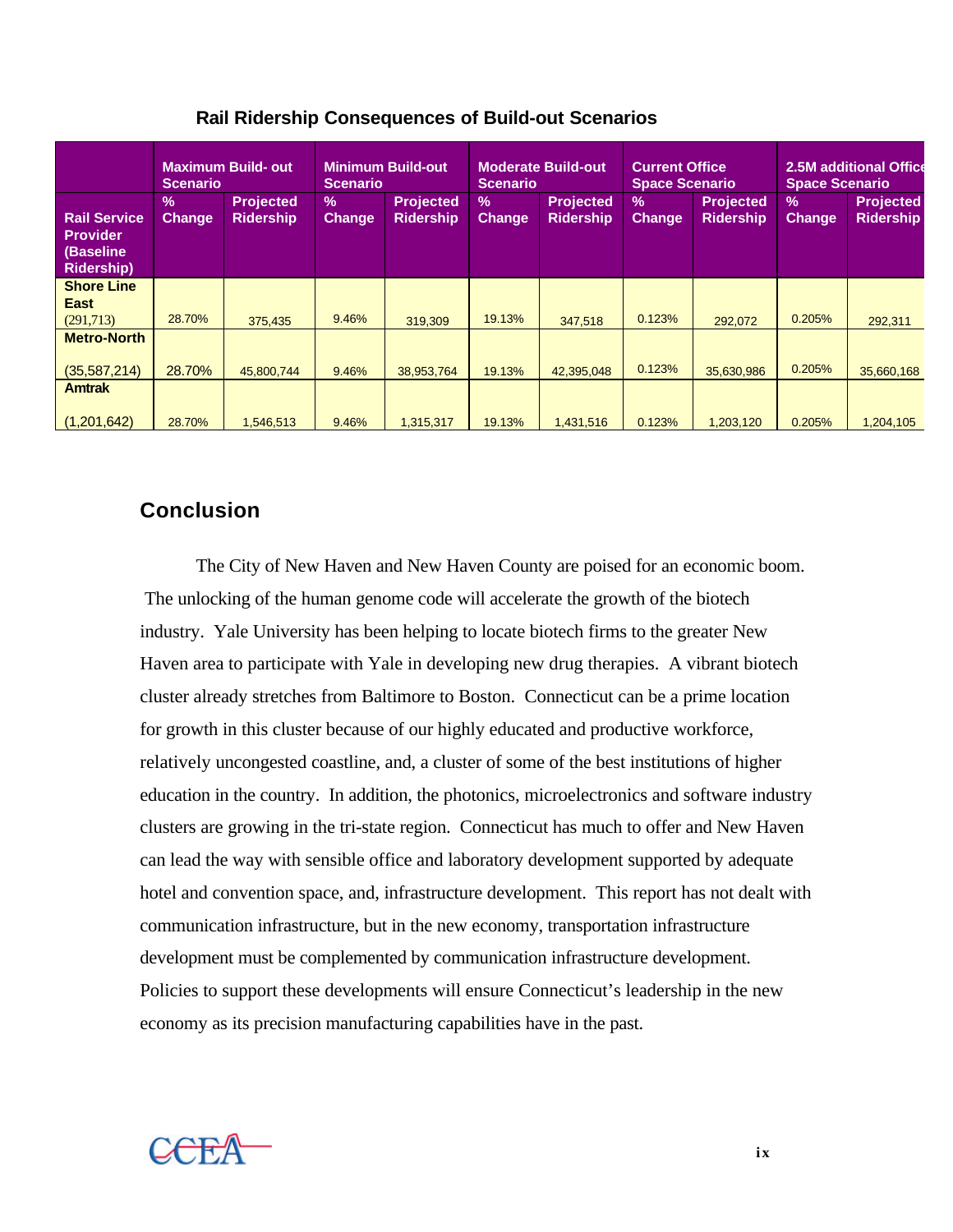# **Table of Contents**

| <b>Executive Summary</b>                            | İ               |
|-----------------------------------------------------|-----------------|
| <b>Table of Contents</b>                            | X               |
| <b>Literature Review</b>                            | 1               |
| Infrastructure and Economic Development             | 1               |
| Transportation Infrastructure, Economic Development |                 |
| and Industrial Location                             | 4               |
| The High Speed Train: A Major Transportation        |                 |
| Infrastructure Of The 21 <sup>st</sup> Century      | 10              |
| France: TGV                                         | 11              |
| Japan: Shinkansen                                   | 12 <sub>2</sub> |
| Germany: ICE                                        | 12 <sub>2</sub> |
| Italy: Direttissima                                 | 13              |
| Spain: AVE                                          | 13              |
| The Economic Impacts Of High-Speed Train: Past      |                 |
| <b>Experience And Future Potential</b>              | 14              |
| Impacts on Employment, Production, and Population   | 14              |
| Types of Business Stimulated by HST                 | 16              |
| <b>Service Industries</b>                           | 17              |
| <b>Travel and Tourism Industry</b>                  | 17              |
| <b>Real Estate Market</b>                           | 18              |
| <b>Impact on Tax Revenues</b>                       | 19              |
| <b>Impact on Amenity Values</b>                     | 19              |
| Diverted Travelers and Induced Travelers            | 20              |
| Potential Urban Redevelopment, and Revitalization   | 21              |
| Potential Urban Redevelopment, and Revitalization   | 22              |
| <b>Relocation of Firms and Economic Growth</b>      | 22              |

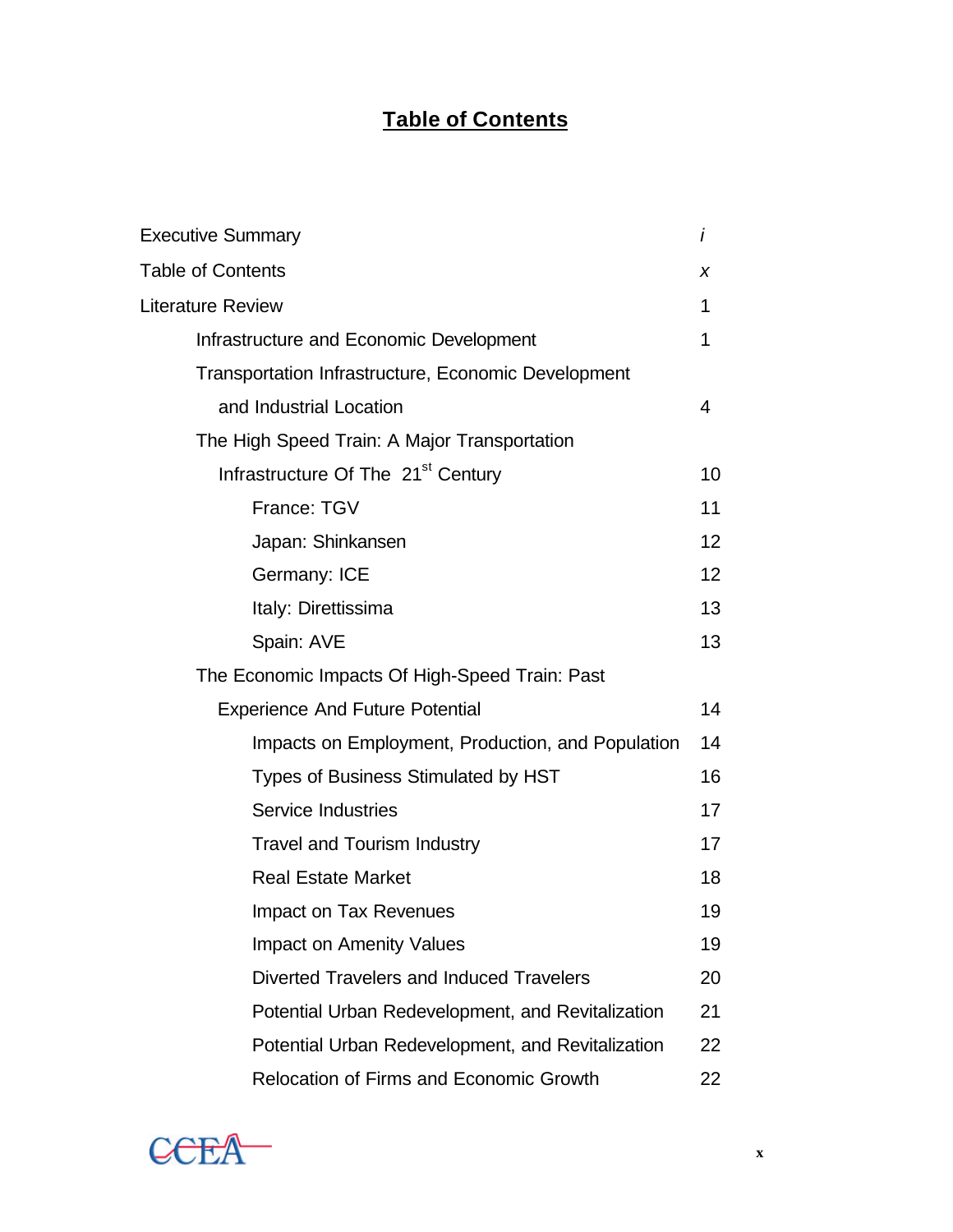| Improved Accessibility and Economic Growth              | 23 |
|---------------------------------------------------------|----|
| Prospect of HST in Northeast Corridor                   | 24 |
| Prospects for Greater New Haven                         | 25 |
| Transportation Sector Improvements in New Haven County: |    |
| An Economic Impact And Build-Out Analysis               | 26 |
| <b>Phase I: Infrastructure Construction Phase</b>       | 27 |
| <b>Phase II: Potential Expansion Phase</b>              | 29 |
| Methodology                                             | 33 |
| <b>Results</b>                                          | 34 |
| Spillover Effects Of Infrastructure Developments        |    |
| In New Haven Region                                     | 49 |
| Impact Of Enhanced Rail Service On Train Ridership      | 52 |
| Assumptions                                             | 52 |
| Impact Of Enhanced Rail Service And Build-Out Scenarios |    |
| On Train Ridership In New Haven County                  | 56 |
| <b>Transportation And Local Economic Development</b>    | 58 |
| <b>Princeton Corridor Economic Development</b>          | 59 |
| Conclusions                                             | 61 |
| Appendix                                                | 62 |
| References                                              | 63 |

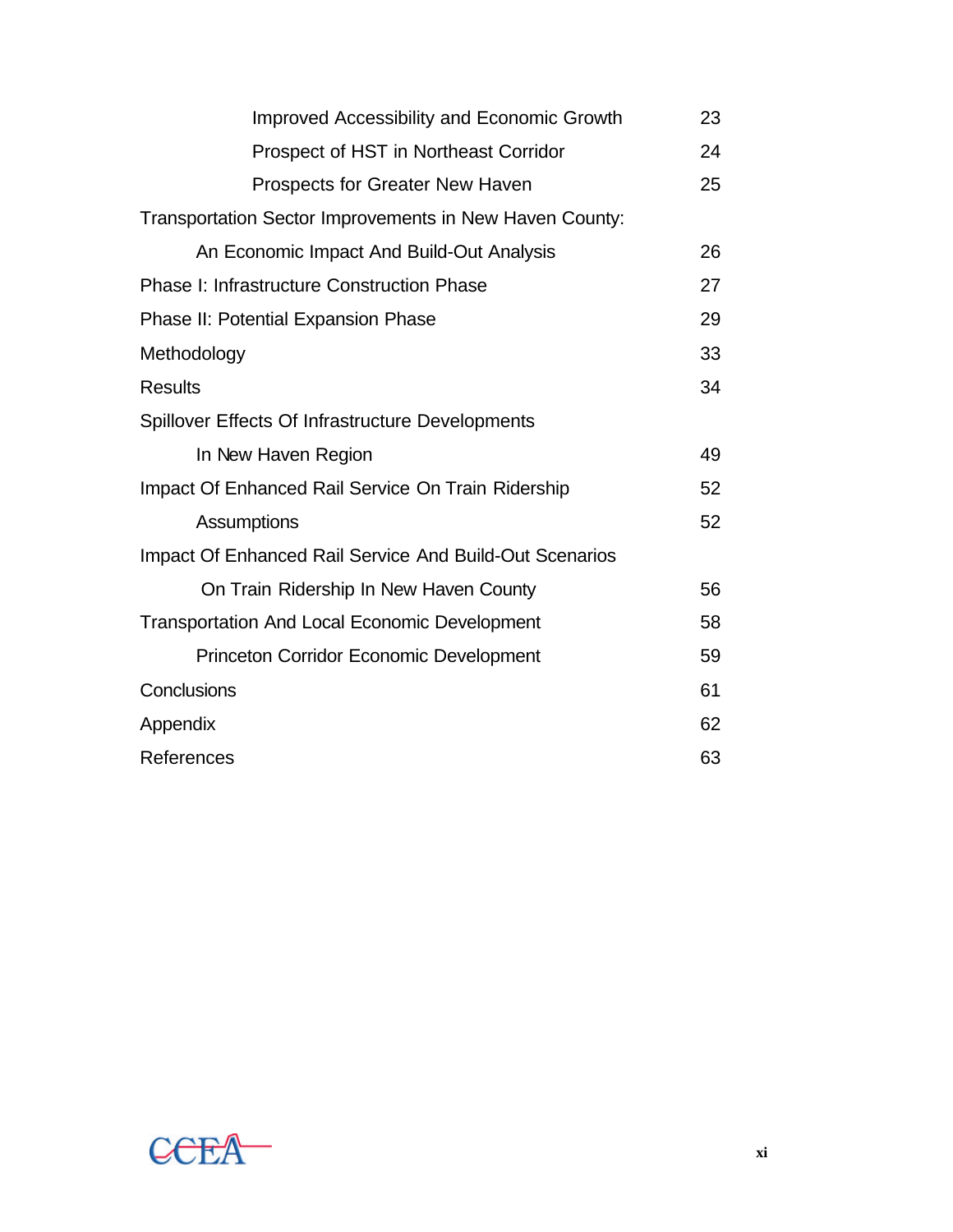# **TRANSPORTATION INFRASTRUCTURE AND ECONOMIC DEVELOPMENT: POTENTIAL ECONOMIC IMPACT OF HIGH SPEED RAIL ON A REGIONAL ECONOMY**

## **A Literature Review**

### **Objective**

This literature review provides regional development specialists some insight and intuition about the role of infrastructure development in regional economic growth. It explores earlier studies measuring the relationship between infrastructure development and economic growth. This literature review focuses specifically on the role of transportation infrastructure on the economic growth of a region. The first part of the literature review discusses the significance of public investment in infrastructure in general and provides some empirical evidence on infrastructure development and economic growth. This part discusses transportation infrastructure and its potential impact on the location decision of firms. Continuing the discussion of transportation infrastructure, the second part specifically focuses on the economic impact of high-speed rail transport in a regional economy.

#### **INFRASTRUCTURE AND ECONOMIC DEVELOPMENT**

There is no doubt that infrastructure is the most crucial part of economic growth, without which economic development effort is virtually impossible. Nearly two-thirds of non-military public capital consists of "core infrastructure" which includes highways, airports, and mass transit facilities, electric gas plants, water supply facilities, sewers, schools, hospitals, police and fire stations, courthouses, garages and passenger terminals. Currently, in the United States, about 90% of infrastructure capital is owned by state and local governments, although much of this was financed with federal intergovernment grants (Arsen, 1997).

The investment in infrastructure is a major input to regional economic growth. The investment decision by state and local governments to improve existing and provide new infrastructure should not be based only on their direct costs and benefits. In fact, the

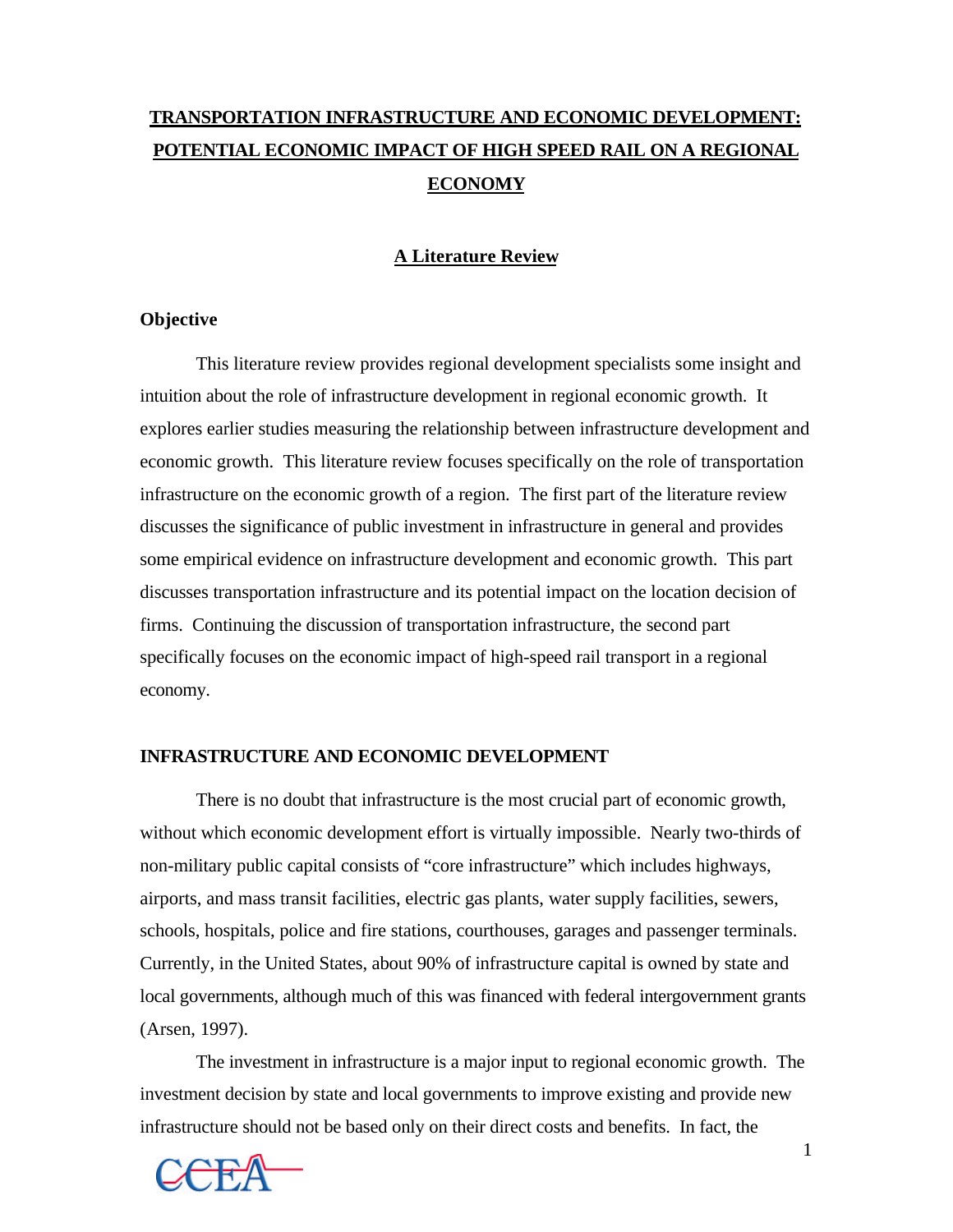indirect benefits of infrastructure may be significantly high enough to justify any investment decisions on infrastructure by local and state government. Infrastructure can largely contribute to economic growth by inducing different kinds of private investments in the region that are directly or indirectly related to infrastructure. The economic significance of infrastructure should not be measured by its immediate impact on the local economy. Rather, it should be evaluated by measuring its ability to stimulate private investment and to affect the decisions of households and firms. Arsen (1997) appropriately argues:

"the economic significance of infrastructure investment lies not so much in the stock of physical capital per se as in the flow of services it provides to households and firms. Conceptually, it is the amount of services that affects decisions, represented, for instance, as a variable in an individual's utility function or a firm's production function."

Several studies suggest that public investment in infrastructure has a positive and significant impact on economic growth, and the total output and total productivity of a region. Two researchers, namely, David Aschauer and Alicia Munnell have made significant contributions to the literature on measuring the role of infrastructure on economic growth. Aschauer (1989) did the first major evaluation of the impact of public capital investment on economic performance. He argues that there is a shortfall substantial enough to justify a significant expansion of government investment in infrastructure in the United States. His study shows that investment in infrastructure was not only an important determinant of economic development but also that a decline in infrastructure stock relative to GNP was a primary cause of the disappointing downward shift in the nation's long run productivity trajectory after the early 1970s. In his earlier study, by adding public capital to the conventional production function and using aggregate time-series, Aschauer (1989) concludes that each additional \$1 of public sector investment would yield approximately 60 cents in additional output for the economy. In a follow-up study he concludes "increases in GNP resulting from increased public infrastructure spending are estimated to exceed those from private investment by a factor of between two and five" (Aschauer, 1990, p.16).

Munnell (1990) examines the relationship between public capital and measures of economic activity at the state level using estimates of private and public capital stocks for each state. She finds that public capital has a positive impact on output, investment and

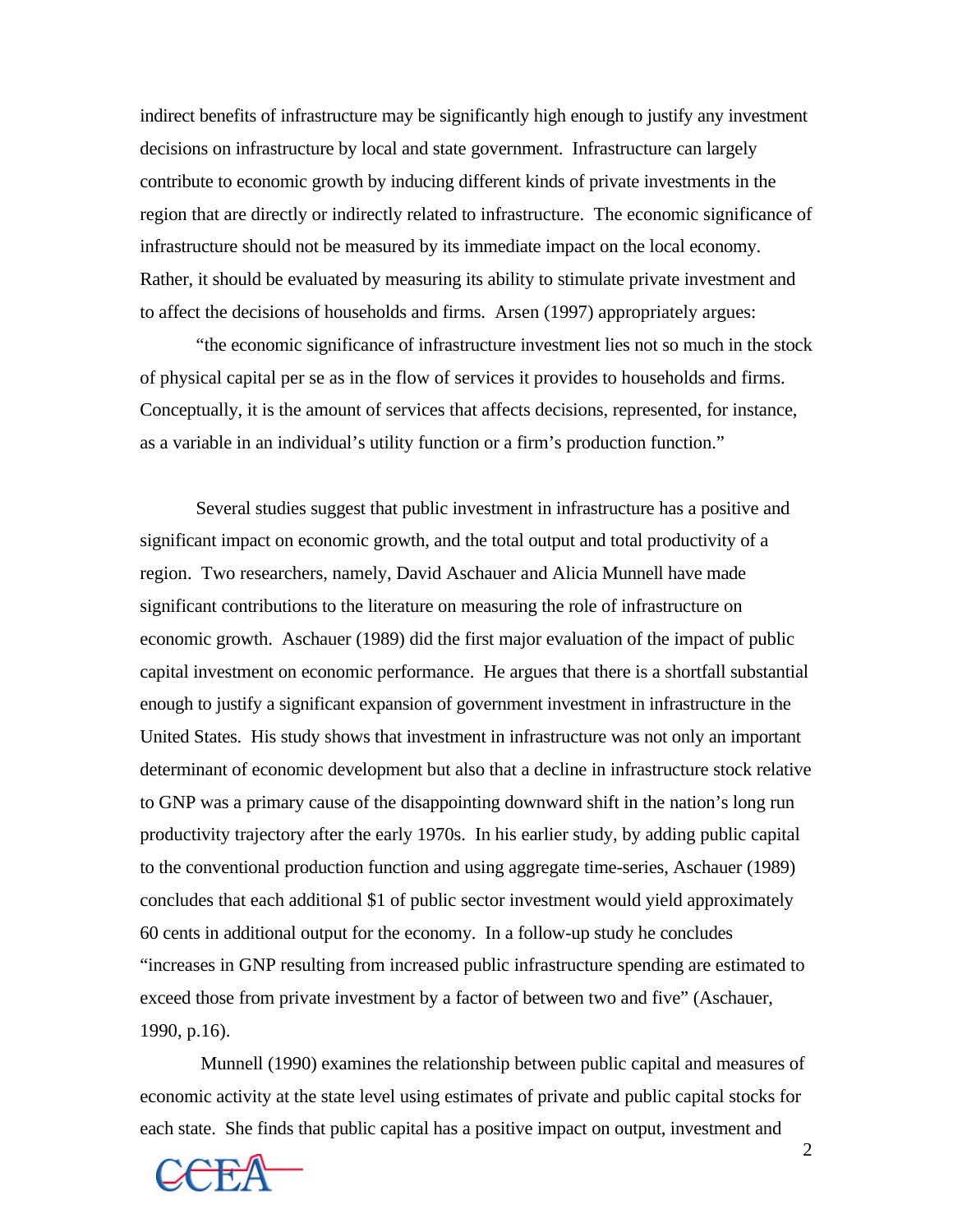employment growth at the state level, though the magnitudes of these effects are considerably smaller than at the national level, roughly half the estimate at the national level. Her study includes an examination of the relationship between public and private investment, where public capital can enhance the productivity of private capital but can also act as a substitute for it, or it "crowds out" private capital. Her results suggest that in general, the net effect is positive; that public investment stimulates private investment. Munnell's (1990) empirical work also indicates that those states that have invested more in infrastructure tend to have greater output, more private investment, and more employment growth.

Other than output and employment, infrastructure is likely to contribute to economic growth and social welfare through increases in productivity and efficiency. Increases in productivity not only lead to economic growth, but also improve the standard of living and overall welfare by increasing real wages. Several studies have attempted to examine the relation between public investment and productivity per worker. Ashchauer (1989) also examines the relation between the stock of public infrastructure as well as the stock of private capital and productivity in the private sector. His results show that there is a strong relationship between output per unit of private capital and the stock of public capital.

Aschauer (1989) finds a strong relationship between output per unit of private capital and the stock of public capital. He also finds a statistically significant relationship between the level of productivity and the stock of non-military capital.

From a production function that includes public as well as private capital, Munnell (1990) calculates multifactor productivity of private non-farm business sector for the period 1948-1987. She finds a 1.4 percentage point decline in labor productivity during the period 1948-69 and 1969-1987. However, she finds that only 0.3 percent can be attributed to slower productivity growth and 1.1 percent is due to the decline in the rate of growth in the public capital-labor ratio.

Eberts (1986, 1988), Eberts and Fogarty (1987), and Duffy-Deno and Eberts (1989) examine the relationship between public capital and productivity using data for metropolitan areas. They consistently find that public capital has a positive impact on output but it is much smaller than that from private capital and labor. More recent studies seem to confirm this: Harmatuck (1996), for example, finds that the change in output due to



3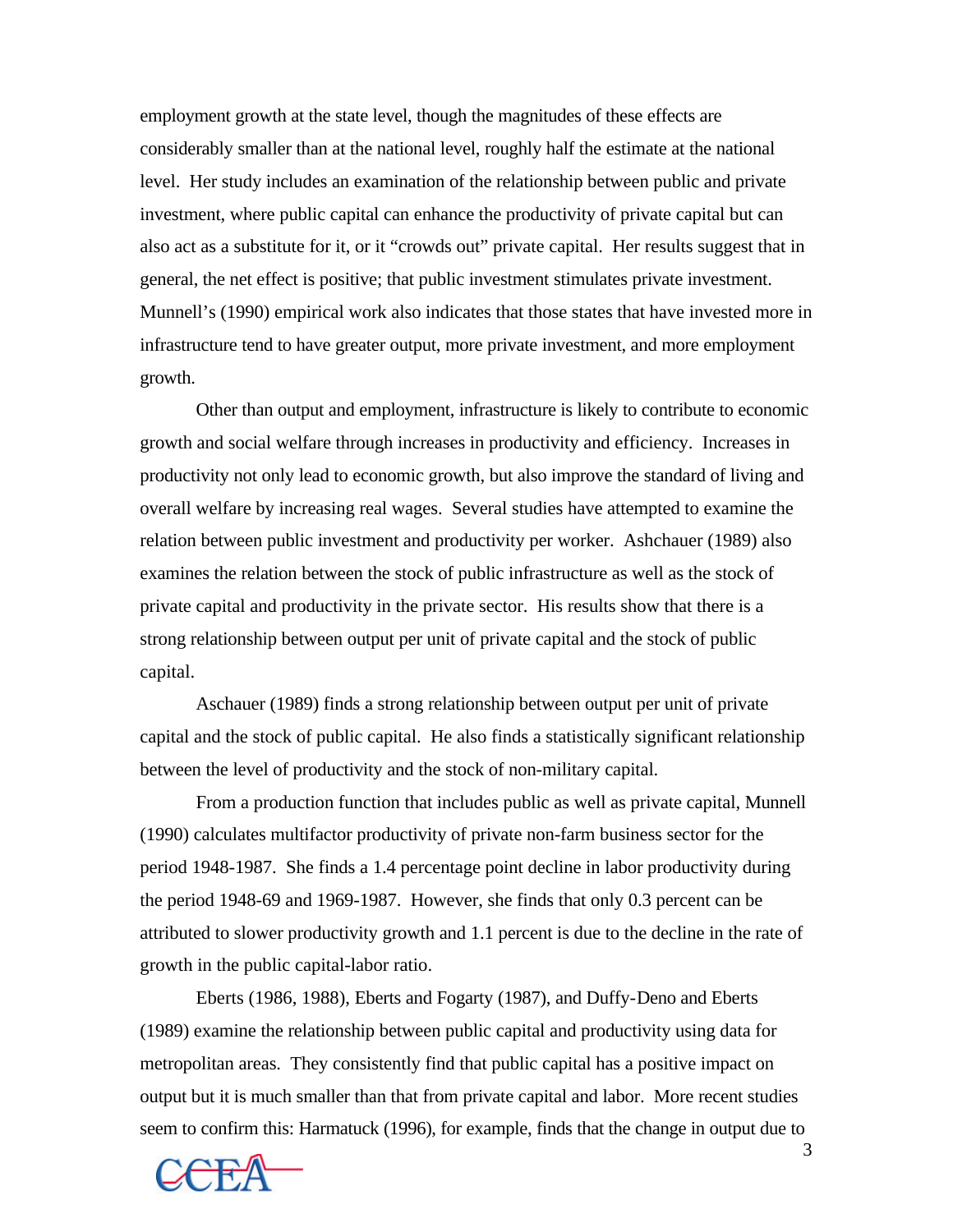a unit change in infrastructure investment is 0.03, compared to the 0.3-0.6 range found in earlier studies. Among other regional studies, Garcia-Milla and McGuire (1992) results suggest that public capital has a positive impact on state- or metropolitan-level output, investment, and employment growth. Similarly, Morrison and Schwartz (1996) use data on the manufacturing sectors of the 48 contiguous states in the United States to estimate the relation between state infrastructure and productivity of manufacturing firms. They use state level data on the quantities and prices of output, non-production and production labor, energy, and private and public capital inputs for 1970-1987. Their results indicate that the return to infrastructure investment is positive and significant.

We next focus on transportation infrastructure rather than infrastructure in general, and its impact on the location decisions of firms.

#### **Transportation Infrastructure, Economic Development and Industrial Location**

The transportation system is the most crucial infrastructure component from an economic development point of view. The transportation system contributes not only to the growth of any particular sector but it has large multiplier effects on almost all sectors of the economy. As a result, regional planners are more interested in transportation infrastructure investment and its impact on regional economy than any other type of infrastructures.

Broadly speaking, there are two major approaches to estimate the impact of investments in transportation systems on the economic performance of a region. One is to treat infrastructure as input in a firm's production function, alongside inputs such as labor and private capital, and see if improvements in infrastructure increase the firm's output. The other is to look at the effects of infrastructure on the firm's cost functions, to see if such improvements reduce its costs. There are several studies that attempt to evaluate the significance of transportation in a regional economy.

Fox (1990) presents a general regional model where transportation infrastructure affects output through three channels. First, it can directly increase a firm's output as an input to its production process. Second, it can allow other inputs to be more productive. Third, it may attract inputs from other regions. Building transportation infrastructure therefore increases the demand for inputs and enhances multiplier effects in the economy.

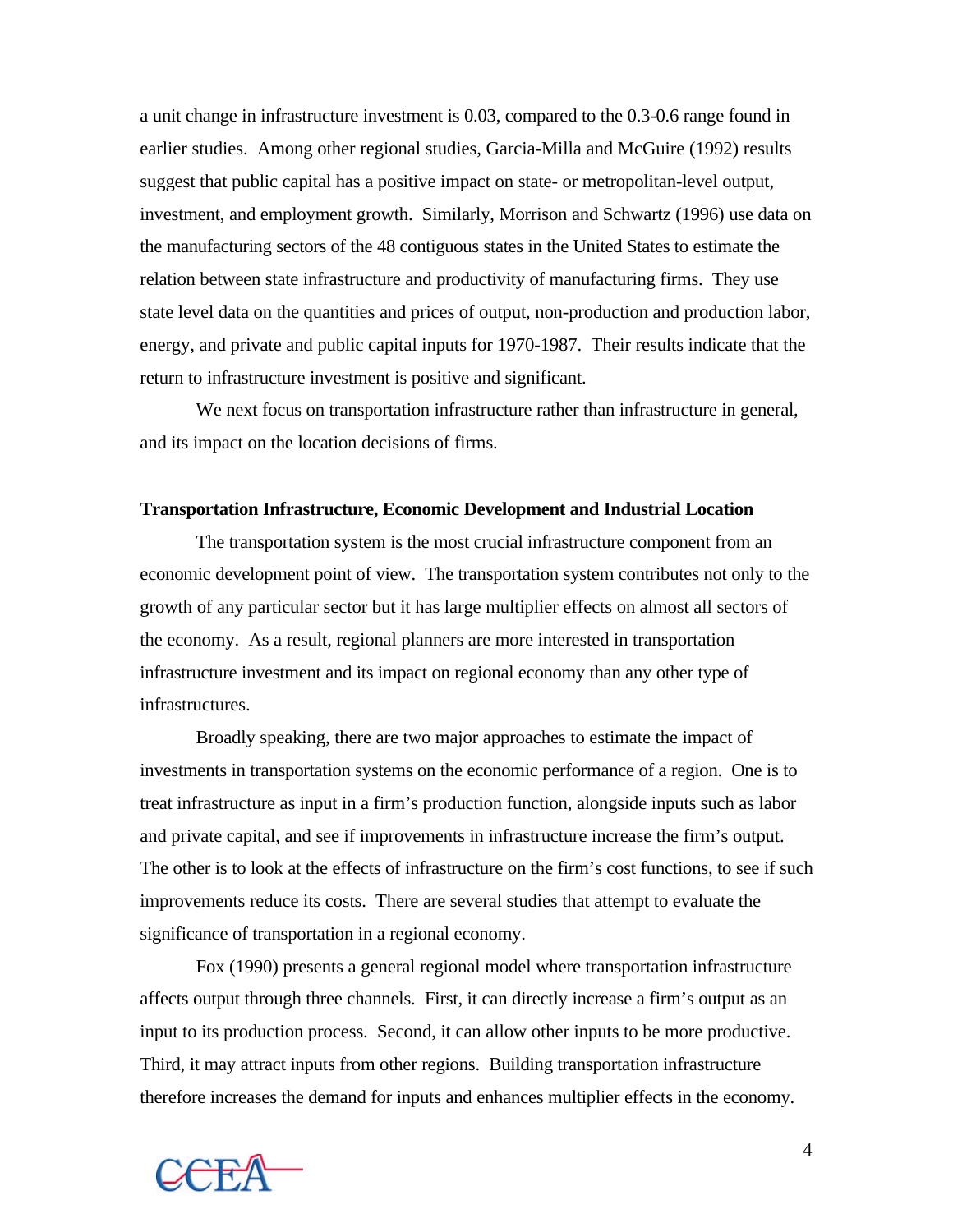Greater output in turn encourages more infrastructure investment as congestion occurs.

A 1992 study for the Federal Highway Administration (FHWA) extensively explores the indirect effects of public infrastructure investment. The primary purpose of this study was to evaluate the importance of transportation on the productivity of certain sectors of the economy. Using data from 226 manufacturing firms for the period 1969-86, the study looks at the net effects on these firms and the sources of their savings in costs. It finds three main sources of cost savings that arise from development of the transportation system. First, more frequent and reliable delivery lowered inventory costs. Second, access to wider markets meant economies of scale. Third, more frequent deliveries from plants to retailers reduced the need for warehousing operations. One major finding was that the net effects of cost savings grew smaller over time, indicating diminishing returns to scale.

Despite the fact that infrastructure facilitates economic growth, local economic development specialists may be more interested in the linkage between infrastructure and business location rather than overall economic growth. Transportation is one of the major factors that can largely determine the location decisions of firms. An efficient transportation system may significantly increase the competitiveness of a region relative to other regions in terms of quality of life for the workers, households and firms. Depending on other public policies, better transportation infrastructure further facilitates to create a favorable business climate for firms in the region. Consequently, it can affect the location decision of firms and workers in several ways.

Better infrastructure is likely to enhance the amenity value of a region that in turn makes the region more attractive to firms and households. These amenities manifested in reduced travel time and costs may include an efficient transportation system such as a good highway system, airports, railroad and mass transit, public parks, and, recreational facilities in the region. An efficient transportation infrastructure may attract firms to regions which provide the highest rate of return and which have lower production costs. The reduction in production costs of firms may arise from reduced transportation costs as well as reduced labor costs. Similarly, firms may not have to offer premiums to workers. Empirically, Beeson and Eberts (1987), show that wages are lower in areas that have a large bundle of amenities and a good transportation system.

Some studies also attempt to measure the relationship between firm locational

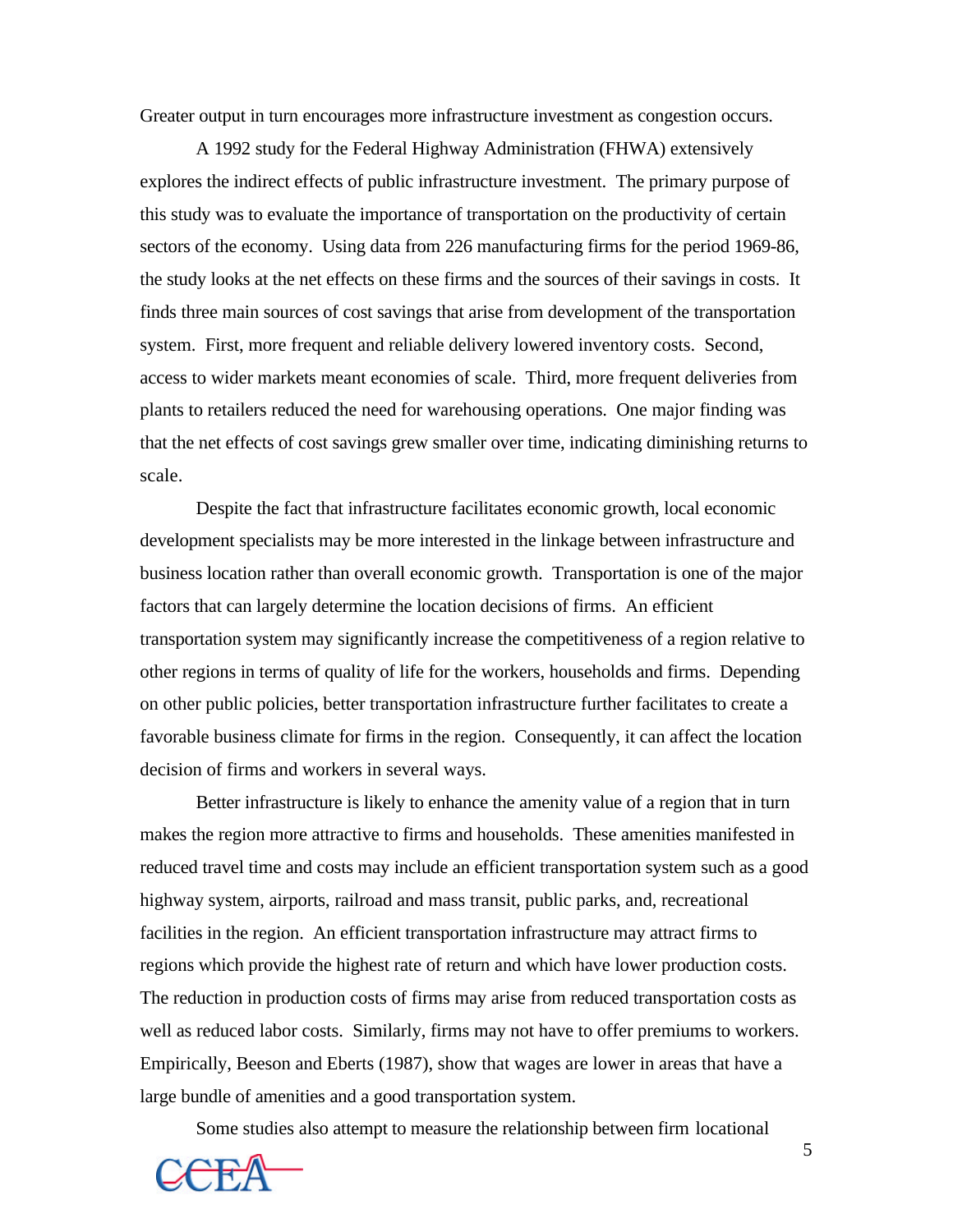choice and amenity factors. While evaluating the firms's location decisions, amenity factors are often ignored as they are assumed to attract only workers but not firms. However, Gottlieb (1995) argues that amenities not only attract workers but also attract firms. Using a sample of municipalities in northern New Jersey in a firm location model, Gottlieb (1995) argues that firms evaluate business factors as well as certain amenities with respect to the likely residential location of their employees. His study finds that amenities such as better transportation infrastructure, traffic congestion, public education, crime, recreation and public services is significantly related with employment in SIC category 87, engineering and management services.

If regional development specialists are to increase the comparative advantage of a region relative to other regions, they should focus on policies that make the region a profitable location for firms. Arsen (1997) argues that for a site advantage for business location, a region must either provide distinctive and attractive services or, more likely, offer standard public-capital services. In other words, regional development specialists should focus on policies that lower costs of doing business in the region. These policies may include investment in transportation infrastructure, subsidizing firms, and, lowering business taxes and fees in the region.

Although infrastructure services can serve as important "inputs" to the firms' production process, the effectiveness of such infrastructure services as a location incentive for firms depends on the burden of infrastructure services on firms. If the cost of infrastructure services is transferred to firms as business taxes and fees, even better infrastructure may not be successful to lure new business firms to the region. Eberts (1989) and Munnell (1990) provide some empirical evidence for this argument. Their studies examine the relationship between changes in metropolitan area capital stock and firm openings. They find that along with investment in infrastructure, total state and local tax is one of the significant factors that determines firms' openings and employment growth in the region. Their studies also find that cost, availability and quality of labor in a given state play a central role in the location decision and employment growth of firms. Similarly, higher energy costs tend to discourage the establishment of new firms and inhibit employment growth. Munnell (1990) finds that states with warmer climates tend to have greater employment growth, and, energy costs have a negative effect on employment growth.

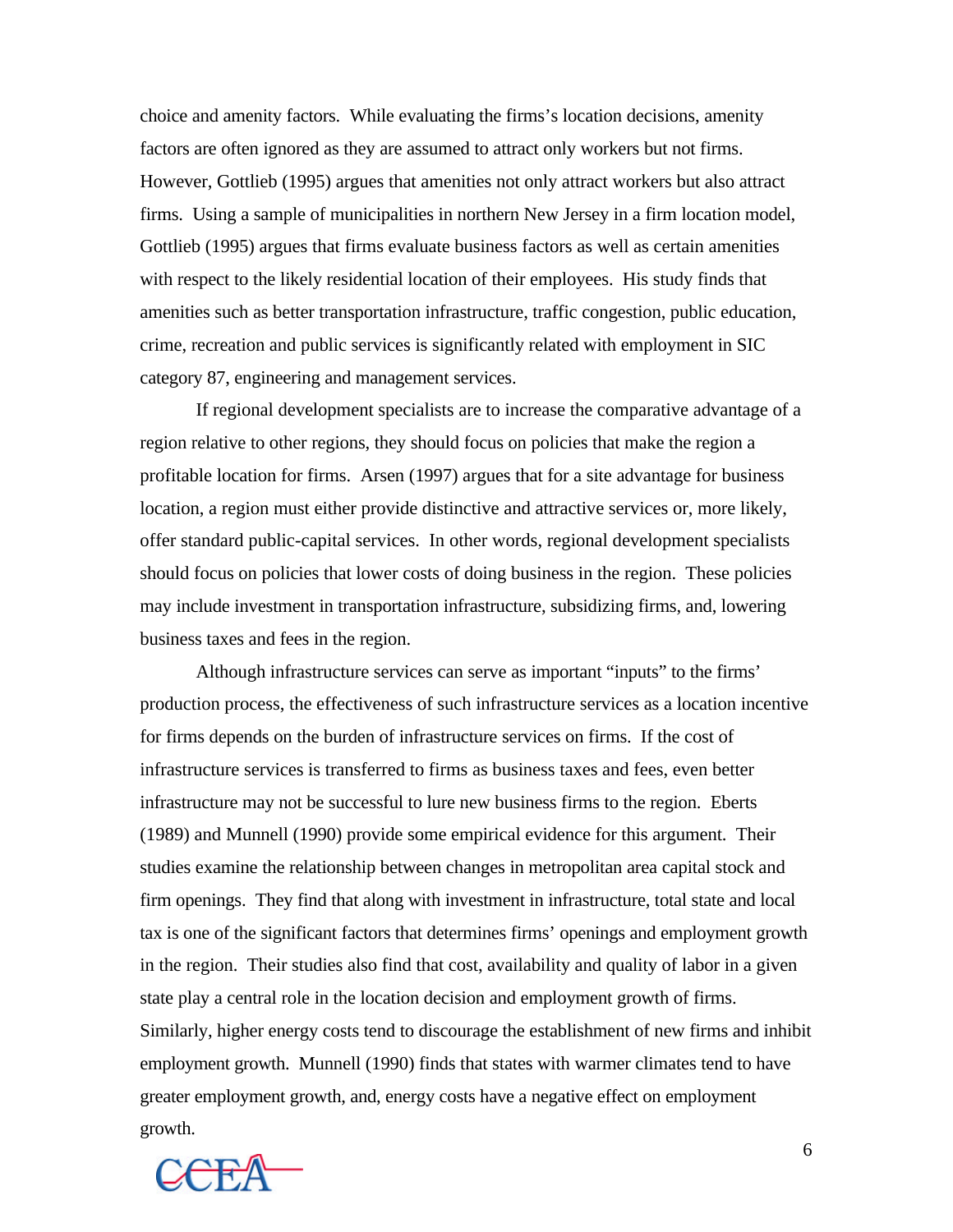Depending on the type of firm, the value of transportation infrastructure to the firm could be very significant. For instance, a large steel company in Pittsburgh estimated that it paid at least \$1million a year in additional costs to detour its trucks 18 miles around a major bridge closed by the state for lack of repair (Eberts, 1991). Similarly, Keeler and Ying (1988) find that public investment on the highway system significantly improves the productivity of the trucking industry. Some other studies have attempted to model infrastructures such as interstate highways, in-county railroad lines and airports in firms' location choice. Fox and Murray (1990) use pooled time series-cross-section data on firms' entries into the 95 Tennessee counties for the period 1980 to 1986 to evaluate the effects of local public policies on the location of business activity. They find that interstate highways are statistically significant for the location of firms, as the entry rate of firms is higher in locations close to interstate highways. However, they also argue that this relationship may not be interpreted as indicating that many new firms would be attracted to the state or new firms started in the state if another interstate highway were built. Rather, the new interstate highways may shift the location of economic activity from one place to another in the region. Similarly, they also find that an in-county railroad line is related with higher entry rates for small firms. However, Fox and Murray did not find access to an airport to be a significant variable in locating firms. It is important though to keep the limitations of their study in mind in interpreting this result. It is likely that the limited geography (one state) and the short time period (six years) used are insufficient to draw a reliable conclusion on this matter. A 1999 study by Freidheim and Hansson for Booz-Allen & Hamilton Associates describe how airports have fuelled regional economic growth. Over the past two decades, the airline industry has developed from point-to-point air travel to hub-and-spoke operations, where a high volume of air traffic is concentrated in a few large hub airports with spoke connections to many lower-volume destinations. This has benefited almost all parties involved. Airlines have gained economic benefits of scope and scale; consumers have obtained a greater choice of flights and destinations, lowering of related costs and greater flexibility; and local economies of hub cities have profited through increased employment, more visitors who spend locally, and business location. According to Freidheim and Hansson, "Airports are magnets for business and trade. Extensive and frequent air services are critical to attracting trade shows, and play a major role in the location of corporate and regional headquarters, service companies,

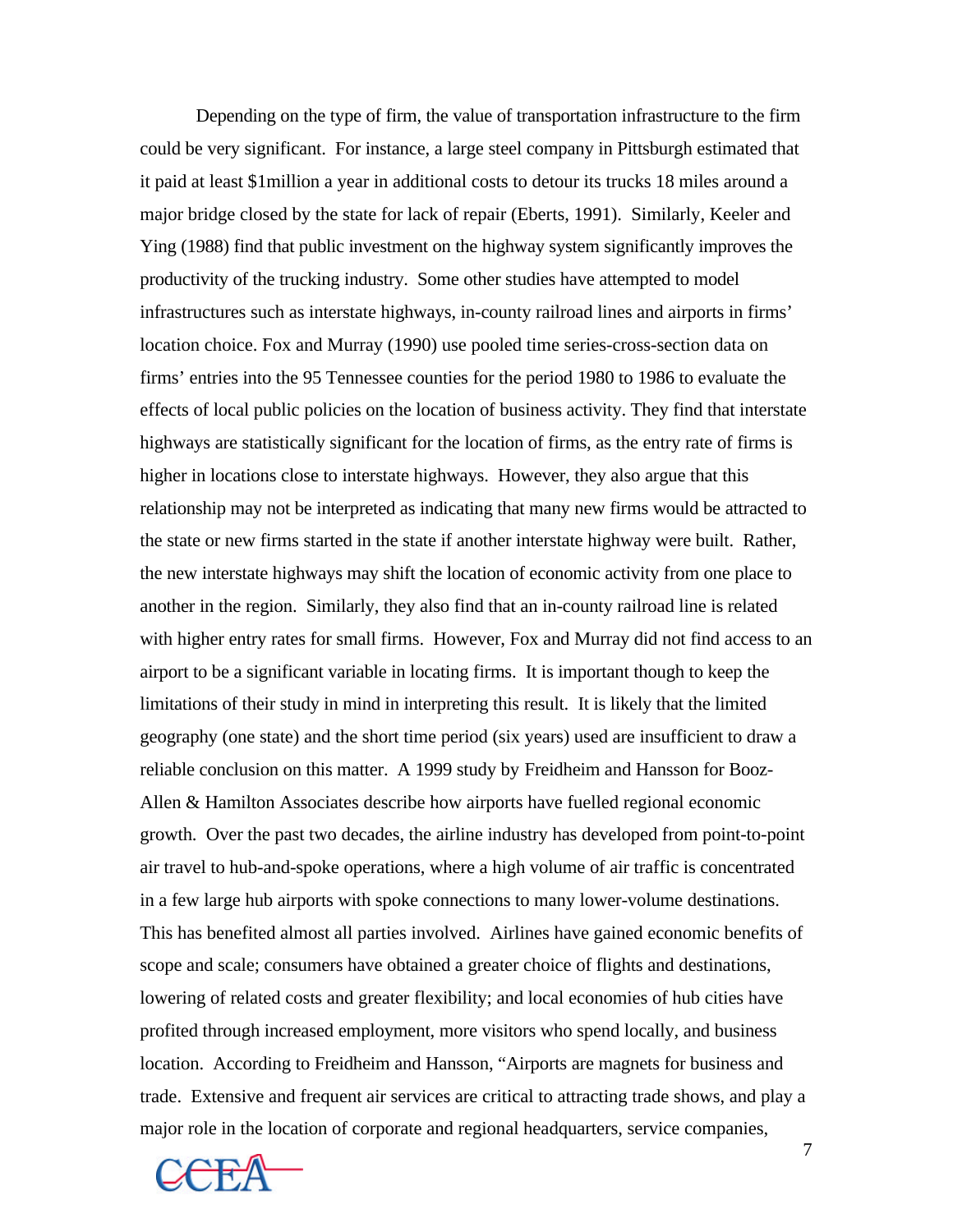research and development facilities and manufacturing sites." (1999, p.3) Major airports that have gained such benefits include Amsterdam and Singapore. They point out that smaller airports located close to existing hubs can contribute significantly to the local economy and encourage price competition. Midway Airport, for example, which is Chicago's second airport, focuses on local point-to-point, not connecting, air travel demand. Lower-priced airlines such as Southwest that base their operations at Midway stimulate such demand and impose price discipline on Chicago's O'Hare Airport. A Booz-Allen & Hamilton study on Chicago's airports recommends that the city continue to develop point-to-point traffic by adding capacity at Midway and other regional airports (1999, p.7).

Santini (1978) did an early study of transportation infrastructure as a determinant of residential and employment relocation. He expands a theoretical model to include the accessibility to transportation and tests it in the Chicago and Gary-Hammond urbanized areas. He finds that adding accessibility to water and air transportation improves the model's estimates of employment locations and levels. Rail transportation, which is mostly used for non-manufacturing employee work trips to the Chicago business district, played a significant role in household and employment relocation decisions. The results from these studies suggest that the decline in highway infrastructure spending is a leading cause of the nation's diminished economic growth (Harmutuck, 1996).

Erickson and Wasylenko (1980) develop a model of the site choice decision of relocating firms in seven, single-digit SIC industries, which have moved from Milwaukee to its suburbs between 1964 and 1974. The firms belong to seven industries: construction, manufacturing, transportation, communications and public utilities, wholesale and retail trade, finance, insurance, and real estate and services. They find that most firms are attracted to regions that have a high concentration of firms in the same industry clustering and which have an available supply of labor. Similarly, firms in construction, wholesale, and to some extent, transportation, retail trade, finance, and services seem to relocate on sites that are farther from the central city. However, their results show that manufacturing firms relocate to regions that are near highways and have a relatively high proportion of vacant land. Their results show that firms in retail trade, finance, and services tend to agglomerate and do not appear to relocate with respect to local market potential. Thus, the empirical evidence suggests that high quality transportation infrastructure is complementary

8

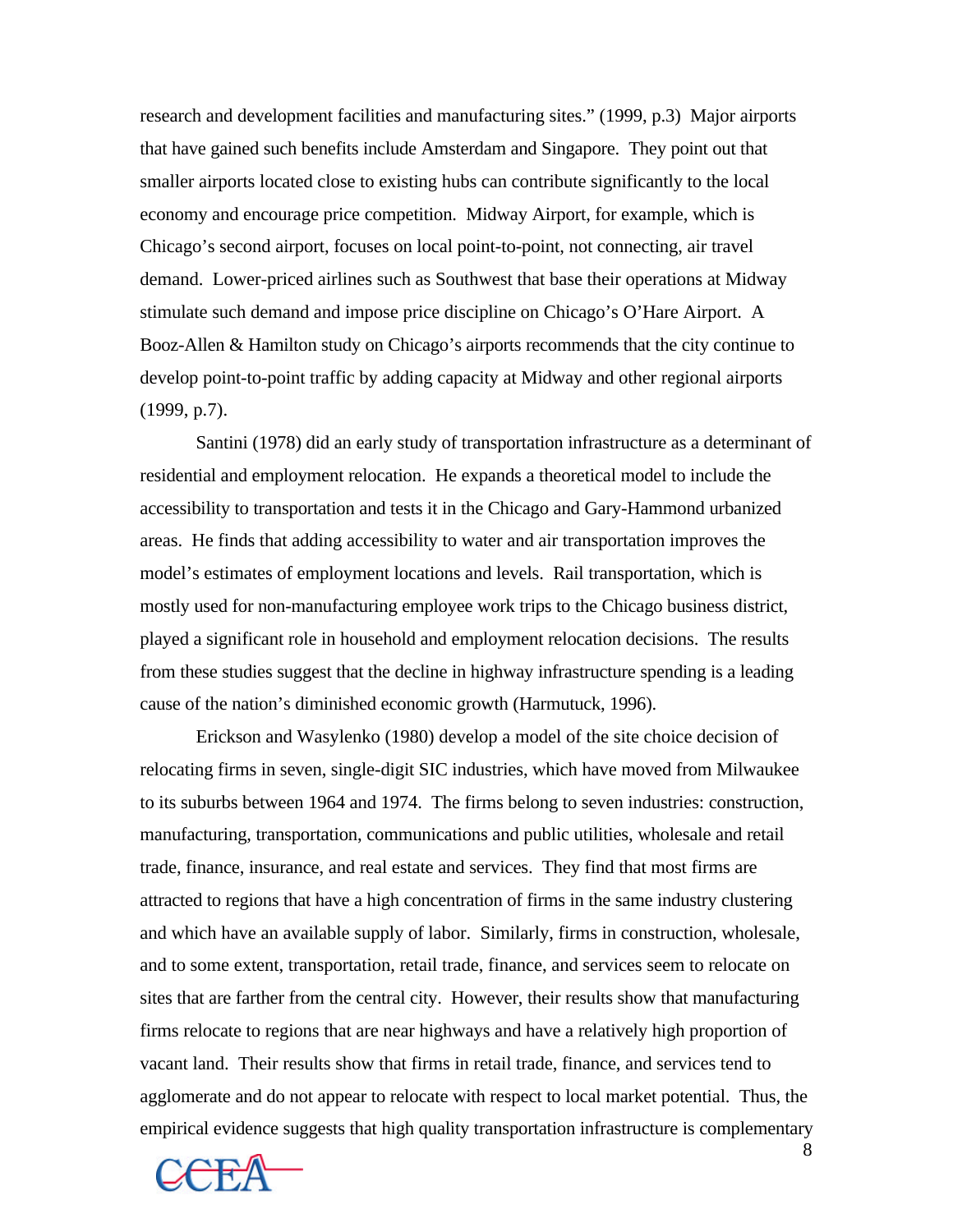to the production process of many types of firms and improves the amenity value of regions for households.

Of several transportation infrastructures such as airports, ports, highways, railroads, the high-speed train, the fastest mode of ground transportation, has been extremely popular in Japan and Europe. Because of its success in Europe and Japan, the United States will be introducing a high-speed train in different parts of the country<sup>1</sup>. As a result, there has been increasing interest among regional planners in potential economic impact of a high-speed train in regional economic development. The next section focuses on the high-speed train and discusses its potential economic impact on a regional economy.

<sup>&</sup>lt;sup>1</sup> Florida did an extensive analysis in preparation for high-speed rail service. The newly elected governor killed the project in 1999.



 $\overline{a}$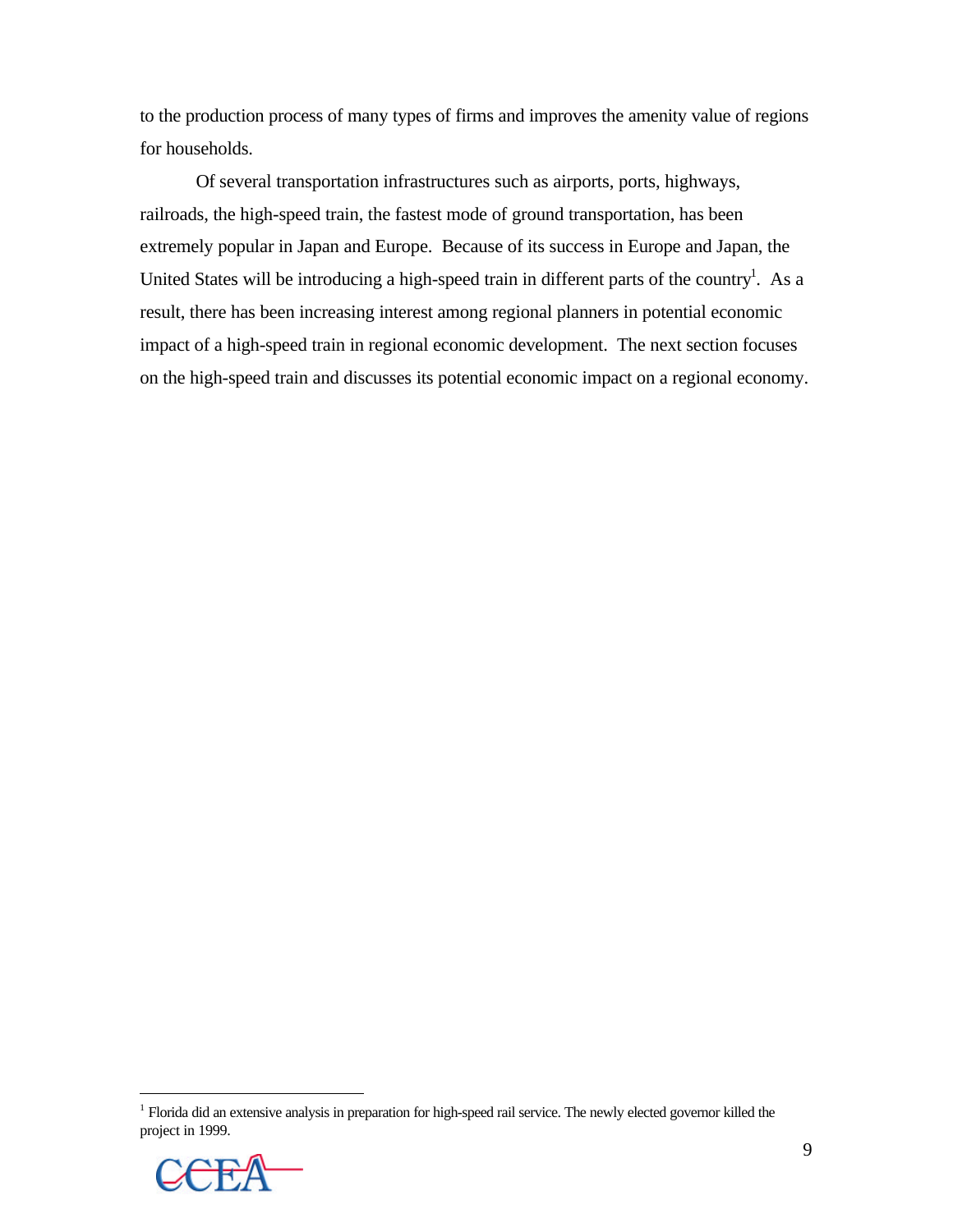# **THE HIGH SPEED TRAIN: A MAJOR TRANSPORTATION INFRASTRUCTURE OF THE 21ST CENTURY**

The High Speed Train (HST) is a major innovation in ground transportation that directly competes with air and auto transportation. The HST not only competes for existing passengers with other modes of transportation, but it has a tremendous potential to induce its own demand. Moreover, the HST can also serve as a major catalyst for the economic development and revitalization of a region. It can also increase the competitiveness of a region by enhancing its transportation. The contribution of the HST to economic development of a region arises primarily from increases in economic and business activities in the region that are directly or indirectly related to the HST.

The HST is the fastest mode of ground transportation that carries passengers from one city to another at speeds of up to 200 miles per hour. The HST links major cities that are between 100 and 500 miles apart. Japan was the first to introduce HST in 1964. In Europe, France introduced the HST in 1981. Japan and France have the most successful HST operation in the world. Following France, other European countries such as Germany, Britain, Italy, Spain, Belgium, and Netherlands also have launched HST. Other countries that have already launched or are planning to launch HST include Australia, Korea, and Taiwan.

The United States is no exception. The United States is well underway to introduce HST in different parts of the country in the near future. The HST has been proposed in California along the North-South corridor (Los Angeles-San Diego), the Chicago Hub (Chicago-Detroit, Milwaukee, and St. Louis), the Florida corridor (Tampa-Orlando-Miami), the Northeast corridor (Washington-New York-Boston), the Pacific Northwest corridor (Seattle-Vancouver), and, the Texas Triangle (Dallas-Houston-San Antonio). Among these proposed plans, Amtrak has recently unveiled its plan to launch the ultramodern, high-speed train service called *Acela* in late 1999 in the Northeast Corridor. The proposed HST in the Northeast corridor will have speeds of 150 mph which reduces the New York-Washington trip to two and half hours and New York- Boston to three hours. If HST succeeds in the Northeast corridor, Amtrak is likely to implement proposed HST plans in other parts of the country.



10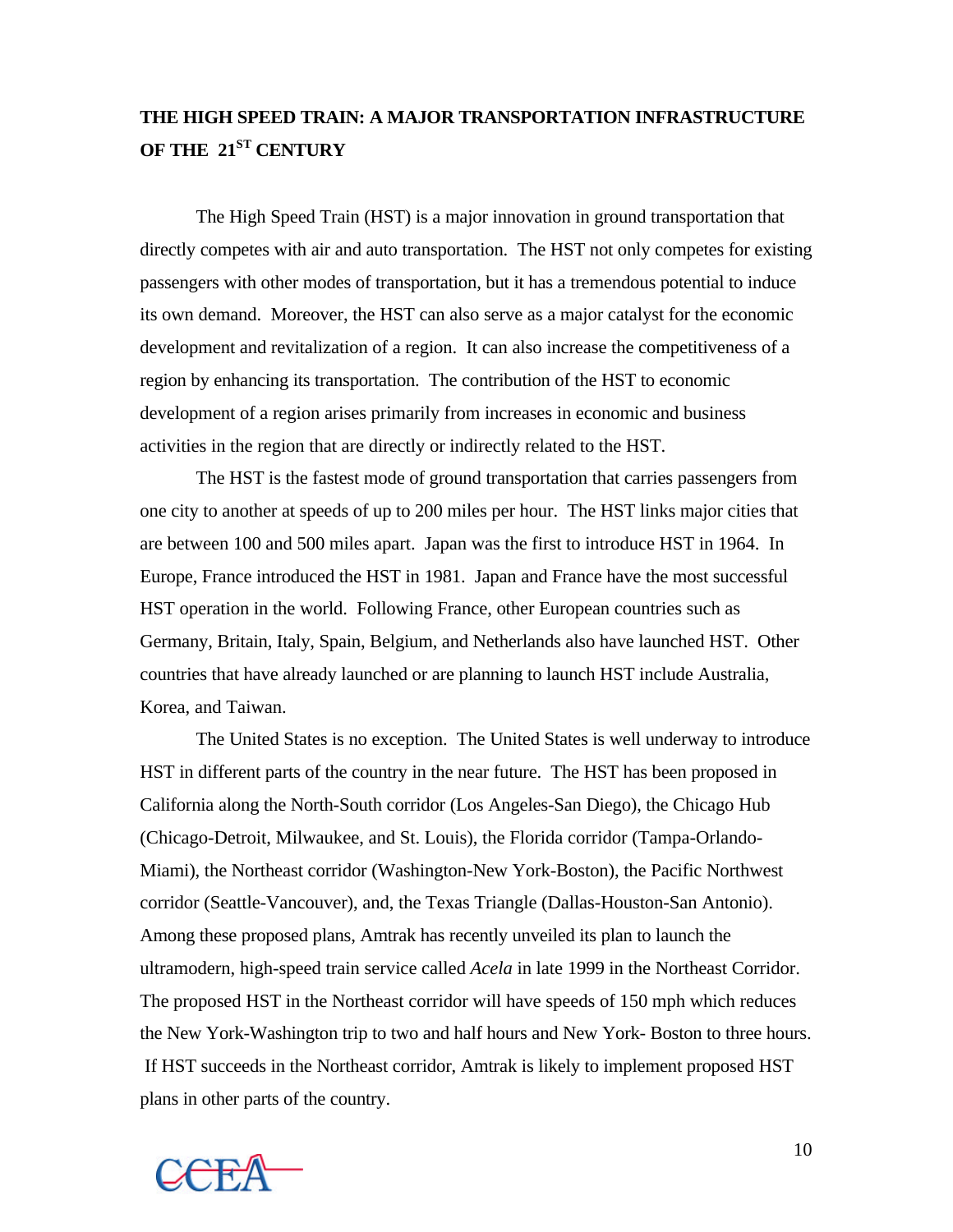The HST not only reduces travel time between cities, however, it could have significant impact on the economic development and revitalization of a region. The potential economic impacts of HST connections on the regional economy have drawn the attention of local regional economic planners. Economic planners often question whether HST connections could have any significant economic impact on the regional economy. What are the kinds of economic impacts of HST on the local economy? Which sectors of the regional economy are the HST connections most likely to affect? What are the spillover effects of HST on other sectors of the local economy? What are the costs and benefits of HST for a region? This study will attempt to address these issues by an extensive literature review of the economic impact of HST. The objective of this review is to provide some insight to local regional economic planners in terms of the potential of HST connections in economic revitalization and development of a region. Initially, the literature review will provide brief discussions of high-speed trains in France, Japan, Germany, Italy, and Spain and then shift the focus to the economic impacts of HST on the Connecticut regional economy.

### **France: TGV**

The French high-speed train called the TGV (*Train a Grande Vitesse*) was opened to the public in 1981. The TGV operation is one of the most successful and profitable railroad operations in the world. Within a decade, it not only earned a significant amount of profit, but also covered its original costs of construction. The TGV earned net profit margins of 22% - 38% in its first full year of operation. France has developed a genuine network approach to high-speed rail. The French system has three major lines radiating out of Paris which ultimately connect to locations all over Europe. Among these, Paris-Lyon is the ideal route for a high-speed line. To some extent, it has the character of a long distance commuter line. The French TGV Paris-Lyon was financed entirely by the French government on the basis of an expected minimum financial rate of return of 12% which has already been surpassed. The early success of TGV lines spurred the construction of more lines: TGV Sud Est, and, TGV-Atlantic in France. Because of the explicit recognition of TGV potential for regional development, the French government contributed 30% to the construction of TGV-Atlantic in 1990. There have been more proposals for developing a

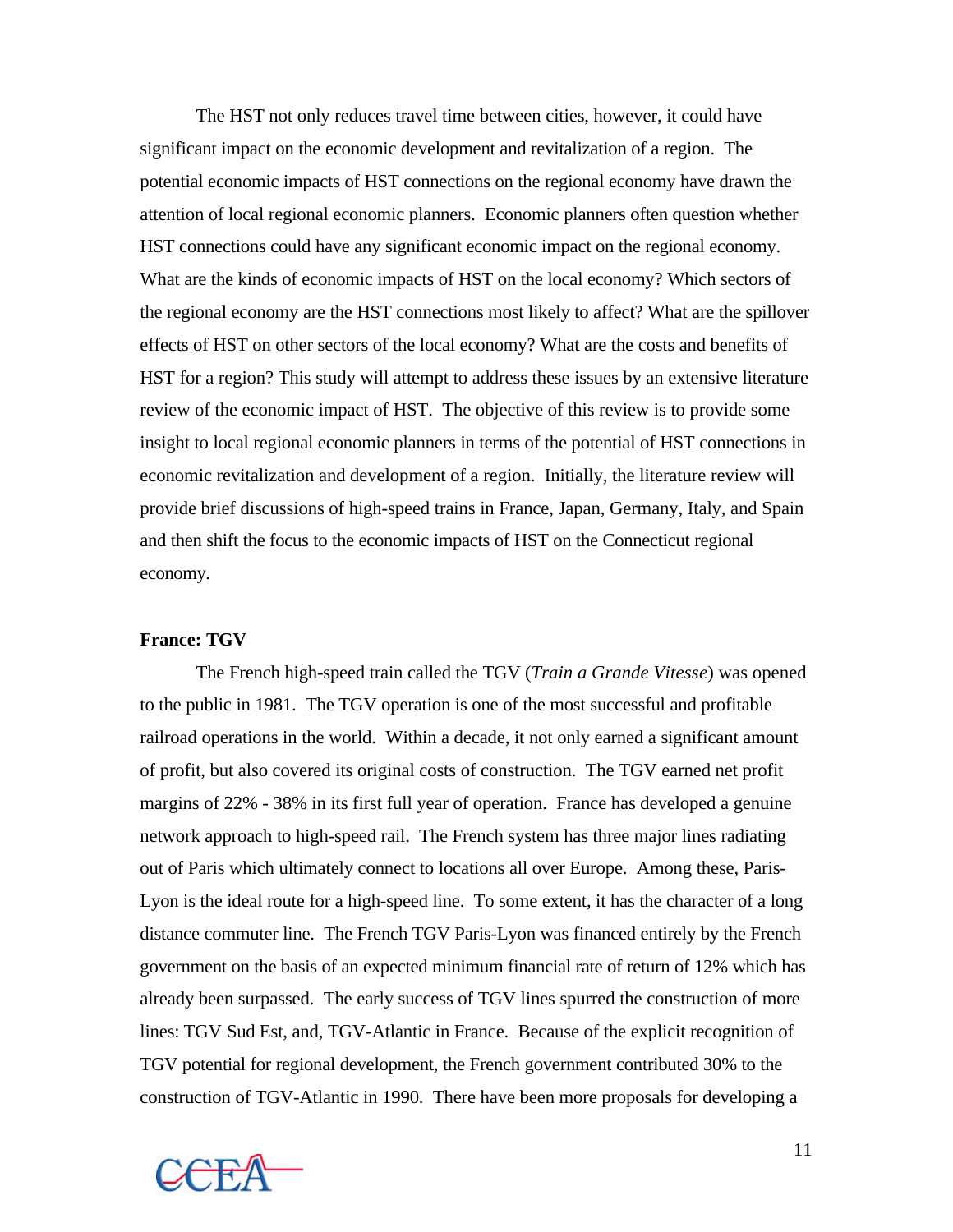European high-speed rail network that would link different countries and cities in Europe.

#### **Japan: Shinkansen**

Japan is one of the most densely populated countries in the world, especially on habitable land. The three largest metropolitan areas, Tokyo, Osaka, and Nagoya account for over 45% of the population. The Japanese high-speed train system, developed in the 1960s, mainly connects the other cities of Japan to these three metropolitan areas. The Japanese high-speed rail line, *Shinkansen*, is characterized by shorter distances between stations relative to the European routes, and higher frequency of train trips (one every 6 minutes or less in Tokyo during rush hours)<sup>2</sup>. This can be attributed to the structure of cities in Japan. Many core cities in Japan are located fairly close to one another (approx. 35km or 21.7 miles), and the population density is very large in these cities. As in Europe, railway transportation in general is very popular in Japan. In Japan, railway transportation accounts for approximately 30% of the entire transportation volume.

The construction cost for the Japanese *Shinkansen* was much higher than that of the French TGV lines and other European rapid-transit lines. The higher costs of construction of high-speed rail lines in Japan arise primarily from the higher civil engineering costs. The civil engineering costs (building bridges, digging tunnels and banking or elevating tracks) usually account for approximately 70% of the total construction costs of high-speed rail lines. The Japanese system was therefore more expensive because it required more tunnels due to its mountainous topography (30.8% of total lines are in tunnels), more elevated tracks, and, higher costs for sound pollution-reducing measures.

#### **Germany: ICE**

 $\overline{a}$ 

The introduction of high-speed train in Germany aims at overcoming particular bottlenecks in its existing railroad network. Unlike in France, the railroad system in Germany involves mix of upgrading and new construction. There have been several improved routes in addition to new railway lines. Germany is also planning to introduce magnetic levitation system, Maglev<sup>3</sup>, which requires a completely new infrastructure that is incompatible with the existing rail lines.

 $2$  The frequency indicates the number of trains that depart from a station in a given time period.

<sup>&</sup>lt;sup>3</sup> Maglev is an advanced transport technology in which magnetic forces lift, propel, and guide a vehicle over a specially designed guideway. It eliminates the need for wheels and many other mechanical parts, thereby minimizing resistance and permitting excellent acceleration, with cruising speeds on the order of 300 mph or more.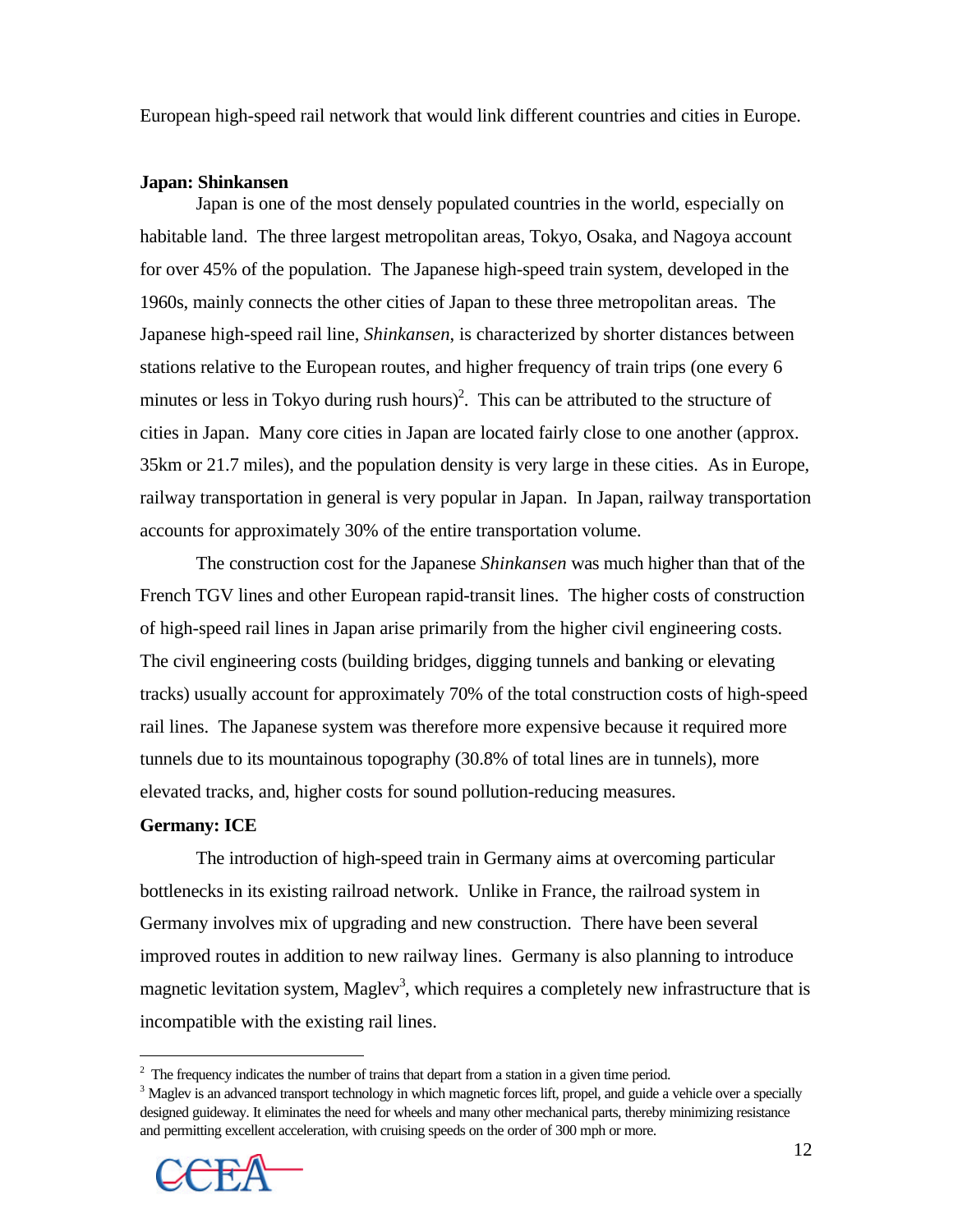As in Japan, because of difficult terrain, and the requirement of more tunnels, the new railway lines in Germany have been more expensive than in France. Moreover, the new railway lines in Germany have been designed for multi-purpose use. The new railway lines can operate different kinds of trains such as, very high speed ICE trains at 250km/hr, traditional IC trains running at 200km/hr, and freight trains running at lower speeds.

### **Italy: Direttissima**

As in Germany, Italy's new investment in railway lines aims to overcome particularly difficult stretches of their rail route. Initially, Italy tried to use an active tilting train, ETR 450/460, *Pendolino*, which enables higher speeds on existing track. This kind of train was used to overcome the need for constructing new lines. However, due to technical problems and discomfort for passengers, this system has been abandoned. Instead, Italy constructed new tracks for the high-speed train ETR500. Britain and Switzerland also tried active tilting technology in the 1970s to overcome the construction of new lines. This technology turned out to be troublesome because of more frequent and tighter curve routes.

### **Spain: AVE**

Spain introduced AVE, a single high-speed rail route between Madrid and Sevilla in 1992. The AVE has substantially reduced the distance between Madrid and Sevilla because of the more direct route than existing routes. As in Germany, the new route in Spain is used by conventional trains running at 200km/hr (134 mph), as well as the new high-speed train AVE, running at 280 km/hr (174 mph). There have been more proposals for the construction of new railway lines for the high-speed train between Madrid and Barcelona.

# **THE ECONOMIC IMPACTS OF HIGH-SPEED TRAIN: PAST EXPERIENCE AND FUTURE POTENTIAL**

Apparently, the major impacts of HST are the reduction in travel time, and traffic diversion from conventional modes, and induced new travelers. However, the economic impacts of HST, and its potential to revitalize the regional economy are equally important. The major contributions of HST to the regional economy are increases in efficiency,

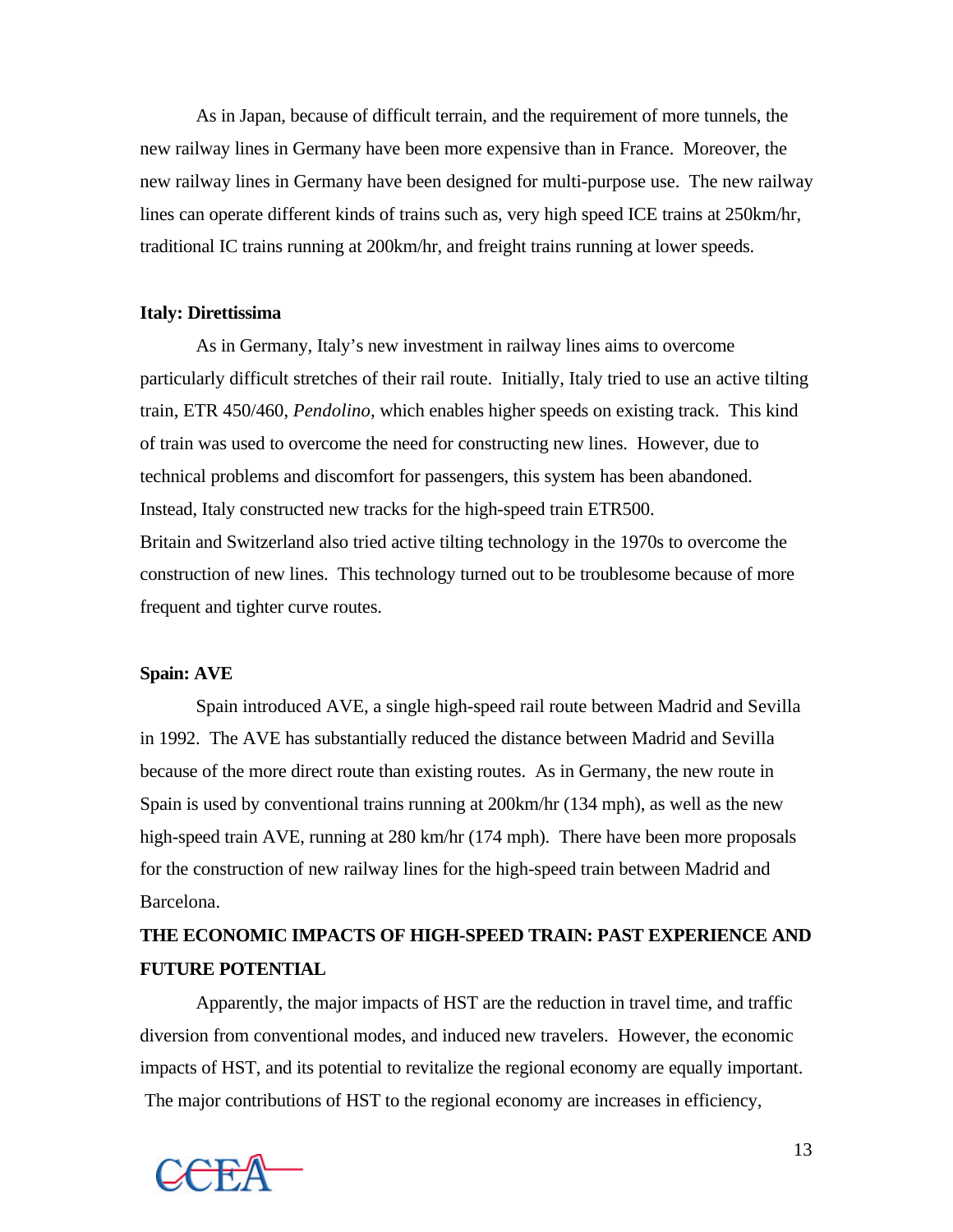productivity and employment, an increase in economic activity in the region, and the spillover effects on different sectors of the regional economy. The economic impacts of HST in a particular region are measured by the change in the level of employment, wages, income and output, and, tax revenues in that region.

One of the major impacts of HST is an increase in amenity value. The amenity value includes the value of time saved, reduction in car use, reduction in traffic accidents, road congestion, and environmental impacts. The literature review addresses the economic impacts of HST on the regional economy in different parts of the world, primarily Europe and Japan. This review focuses on the impacts of HST on employment, income, production, tax revenues, regional competitiveness, amenity values, and, the potential for revitalization and redevelopment of a region.

### **(1) Impacts on Employment, Production, and Population**

The HST could have significant impact on the level of employment in a region. The HST creates not only short-term employment during its construction phase but also considerable amount of long-term employment. The long-term employment from HST comes from maintenance and daily operation of the trains and related services. Other than the direct HST related employment, HST is also likely to have spillover effects on employment in different sectors by inducing different kinds of economic activities which may not be directly related to HST. The HST may contribute to employment in the region by inducing new business activities such as retail sales, service industries, and back office operations, which include sales, marketing, framing, printing and satellite operations.

The employment generation from HST comes from mainly two sources: the construction phase, and daily maintenance and operation. The French experience shows that, during the construction of TGV, the HST is estimated to have created 3500 to 4000 short-term jobs over six years, which was, however, lower than the projection. On the operational side, the number of employees required to operate HST is lower than for the traditional train. Similarly, the Japanese experience from *Shinkansen* shows that currently, about 15,000 employees operate 275 trains a day over a total distance of 112,599 miles.

The impact of HST can be observed by comparing the employment level in highspeed station locations and non-station locations. Because of the increase in business

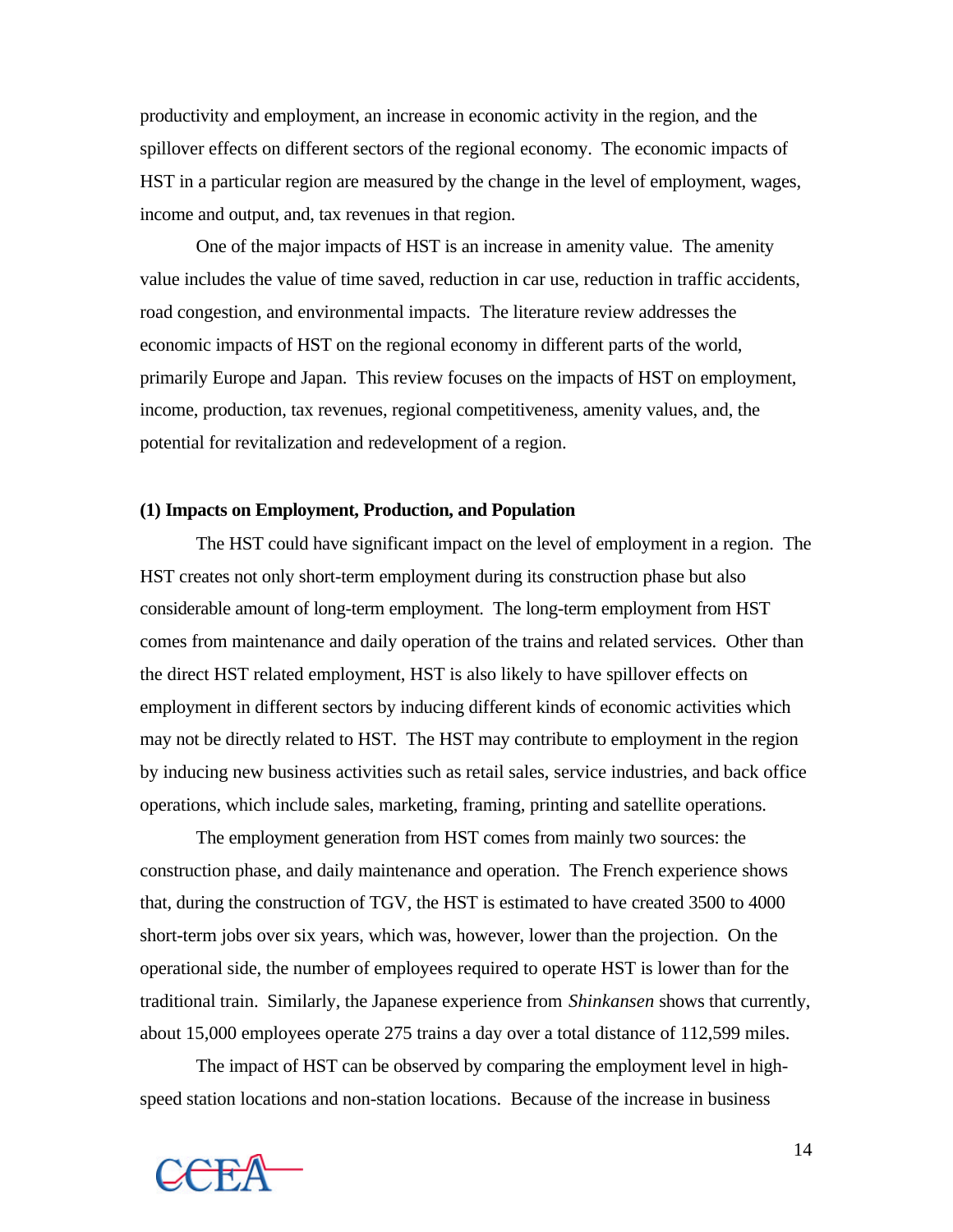activities, it is reasonable to assume that the high-speed route of the train generates higher employment in station locations than in non-station locations. However, in the ex-coal town of Le Creusot (85 min from Paris), a new TGV station had almost no local economic impact in terms of new jobs, firms or commercial expansion. This is attributed to its isolated station location, poor road access and historical change.

Haynes (1997) provides a summary of some earlier studies on the impact of highspeed train *Shinkansen* in Japan. The *Shinkansen* experience show that population growth is higher on the route of high-speed train station than on the non-station routes (Amano and Nakagawa, 1990). Brotchie (1991) records that the population in station locations along the high-speed train route was 22 percent higher than in non-HST station locations. However, a heavy concentration in manufacturing industry and an aged population tend to limit local urban growth. On the other hand, presence of information exchange industry such as business services, banking and real estate development, access to higher education and expressway access are the key variables for local urban growth (Nakamura and Ueda, 1989).

The *Shinkansen* experience shows that employment in retail, construction and wholesaling is 16 percent to 34 percent higher in HST station than in non-HST station locations (Hirota, 1984). Similarly, Amano and Nakagawa (1990) find that employment growth in food and accommodation sectors is 26 percent higher in *Shinkansen* station than in non- *Shinkansen* station locations (1.8 to 1.3 percent respectively).

 Nakamura and Udea (1989) compare the economic effects of the high-speed train and expressways on per capita income, employment in retail, and information industry growth. They show that per capita income increased by 2.6 percent due to station location effects, 6.4 percent due to expressway effects, and 9.5 percent due to combined effects. Similarly, total employment rose by 0.4 percent due to station location effects, 1.2 percent due to expressway effects and 2.8 percent due to combined effects. On the other hand, the employment growth in the information industry sector was up by 22 percent for the combined station location and expressway effects and 7 percent for expressways only (Haynes, 1997).

### **(2) Types of Business stimulated by HST**

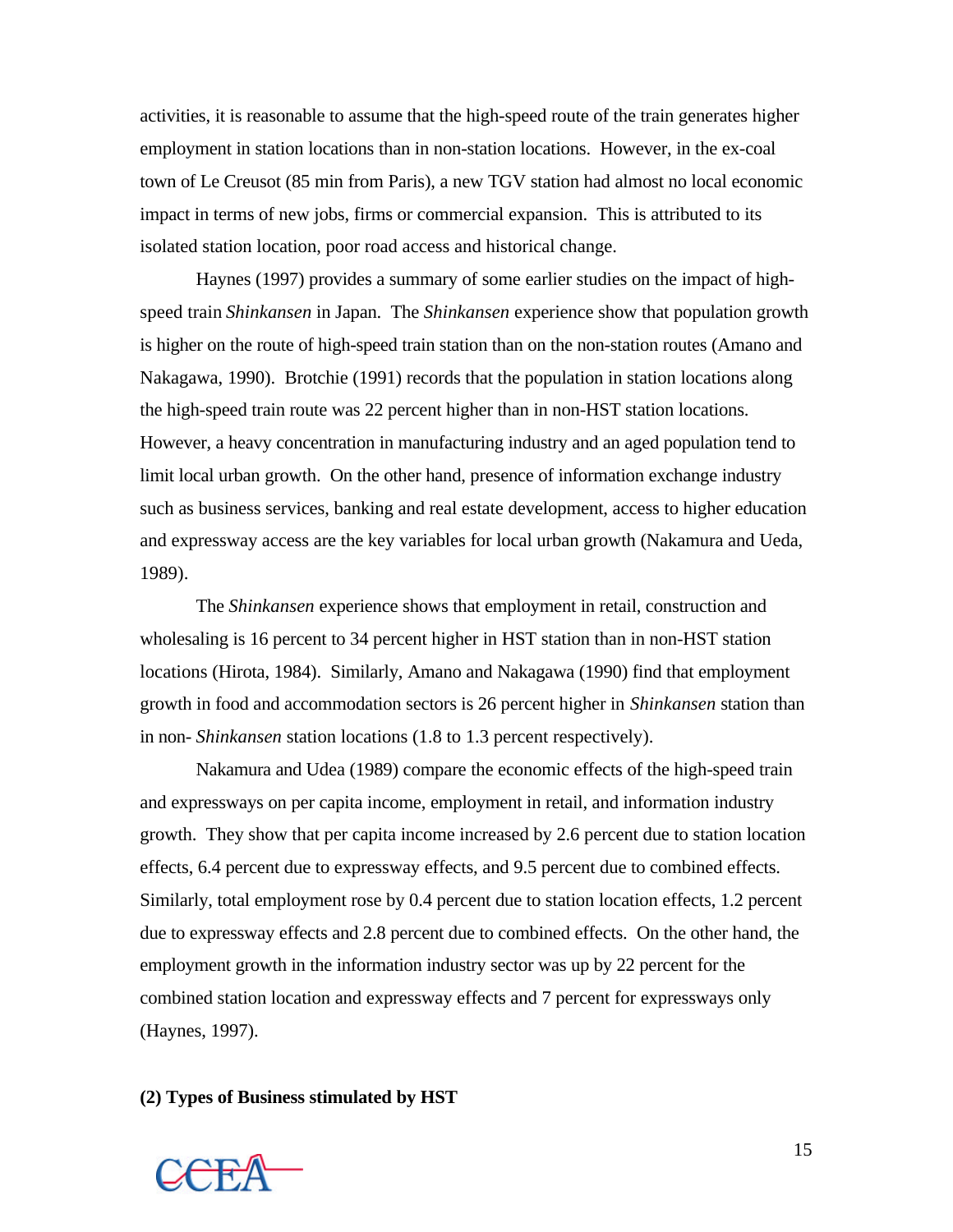While the HST can significantly contribute to increased levels of employment, and population growth in the region, its ability to attract new businesses, and the expansion and retention of existing businesses are of the paramount importance. The potential increase in business activities in the region is the strongest justification for investing in HST.

Because the profitability of a firm largely depends upon its market proximity and accessibility, its location choice becomes quite important. Any location with a better transportation network such as access to highways, airports, railroads, and ports is likely to attract firms over other locations with very limited transportation networks and accessibility. The high-speed train provides a crucial transportation linkage and its presence is likely to attract more new businesses in the region. The types of businesses the HST is likely to attract to the region are primarily travel-time sensitive industries and service industries. Similarly, the presence of the HST connection also has the potential to attract retail and wholesale businesses to the region.

### **(i) Service Industries**

In particular, the HST is likely to attract businesses such as retail sales, financial firms, insurance companies, banking firms, and retail sales. These industries benefit directly by the increased inflows and outflows of people to the region. The need for more garages, hotels and convention centers can be included in service industry growth. Similarly, an increase in population in the region due to the presence of HST may spur more serviceoriented business activities in the region.

 The French experience with TGV shows that an increase in consultancy business activities in the region is the predominant impact of the HST. In France, the proportion of journeys with the object of purchasing or selling services rose from 18 percent to 22 percent during in 1980-1985 as a result of TGV (Bonnafus, 1987). The French experience also shows that more diversified enterprises, rather than specialized industries have benefited more from TGV. Similarly, the experience with the Japanese HST, *Shinkansen*, has shown that the HST also has potential to attract large department stores, urban hotels, and convention centers to the region. Both intermediate stations and termination stations showed significant growth in food and accommodation sectors (Brotchie 1991, Hirota 1984).



16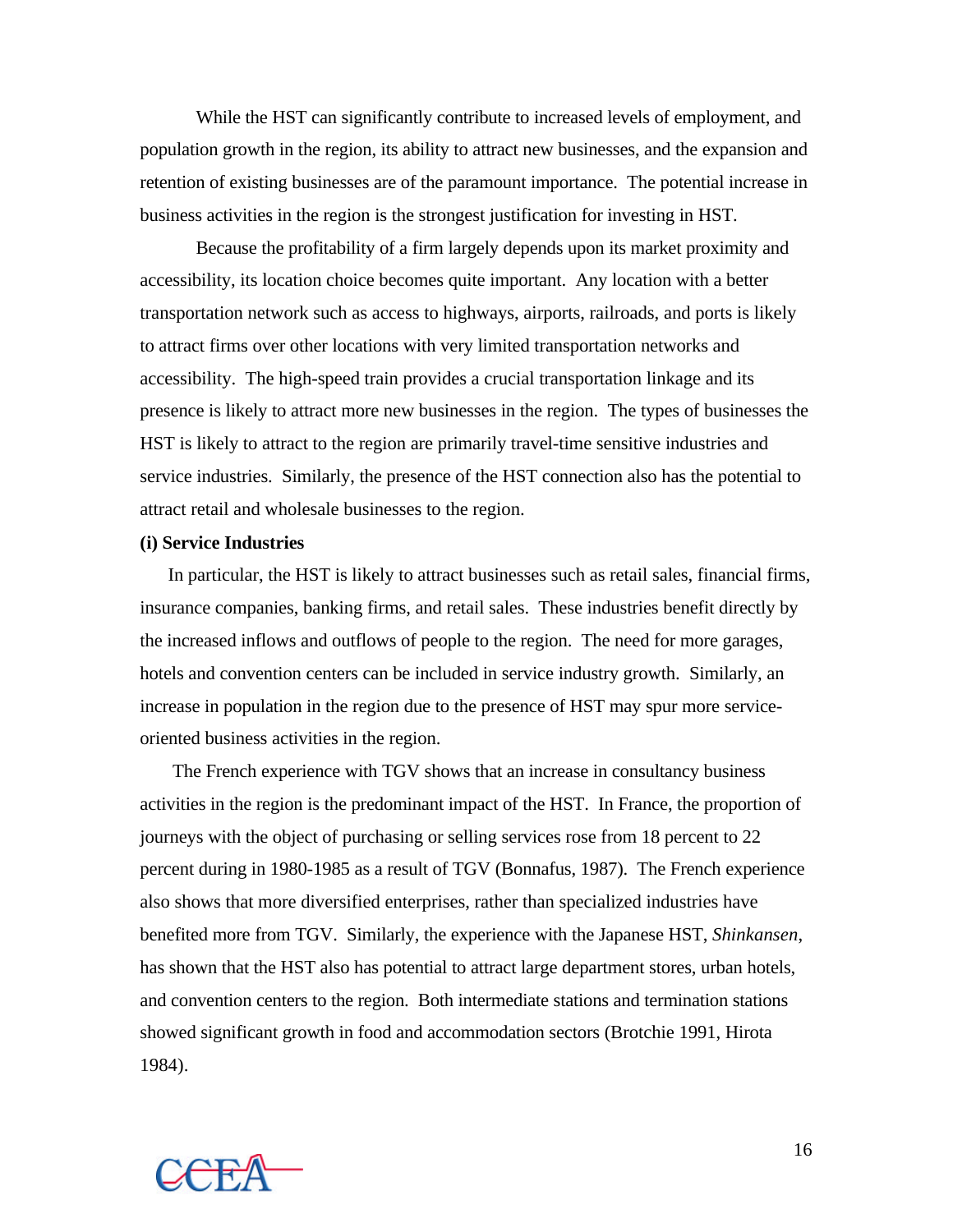#### **(ii) Travel and Tourism Industry**

The introduction of the high-speed train is likely to have a significant impact on the travel and tourism industry. Because the tourism industry is sensitive to accessibility and travel time, the HST can contribute to the industry in a particular region by further reducing travel time to and increasing the accessibility of the region. However, the HST is likely to have two contradictory effects on tourism. First, because of the reduction in travel time and increase in accessibility, the presence of HST is likely to increase the number of tourists in the region. Secondly, it also reduces the number of overnight stays in hotels as HST makes more day-return journeys possible. From the Japanese experience, the rise in tourism had mixed effects for HST station locations. Overnight stays at local stations did not increase proportionately for intermediate stops due to the expansion of same-day travel (Obate, 1979). Similarly, the TGV in France resulted in an expansion of summer tourism, but overnight stays dropped due to same-day travel and winter tourism levels did not change (Haynes, 1997). The presence of TGV in France resulted in increased in business travel by 56 percent and services travel by 112 percent (Pieda, 1991). Similarly, TGV seems to have had no significant effect on winter sports tourism.

### **(iii) Real Estate Market**

The high-speed train is likely to have a significant impact on land values and the real estate market. Increases in population growth and business activities put pressure on the real estate market. Ernst and Young (1990) find that accessibility to a high-speed train would cause a localized increase in land values in the areas close to HST stations. This is due to increased demand for services such as hotels and restaurants, and partly due to increased demand for residential property. In Japan, *Shinkansen* has increased commercial land values by 67 percent while the expressway alone increased the land values by 42 percent in high-speed train station locations (Haynes, 1997). Similarly, in France, land values rose markedly and office space declined due to access-related demand that rose by over 43 percent between 1983-1990 (5.2 percent per year). Le Mans on TGV Atlantic was already an active center (55 min from Paris) with an expanded business base, and, complementary transport highway investment was expected in 1996 to link it to Belgium. Land values, raw and built, increased 100 percent in three years in Le Mans.

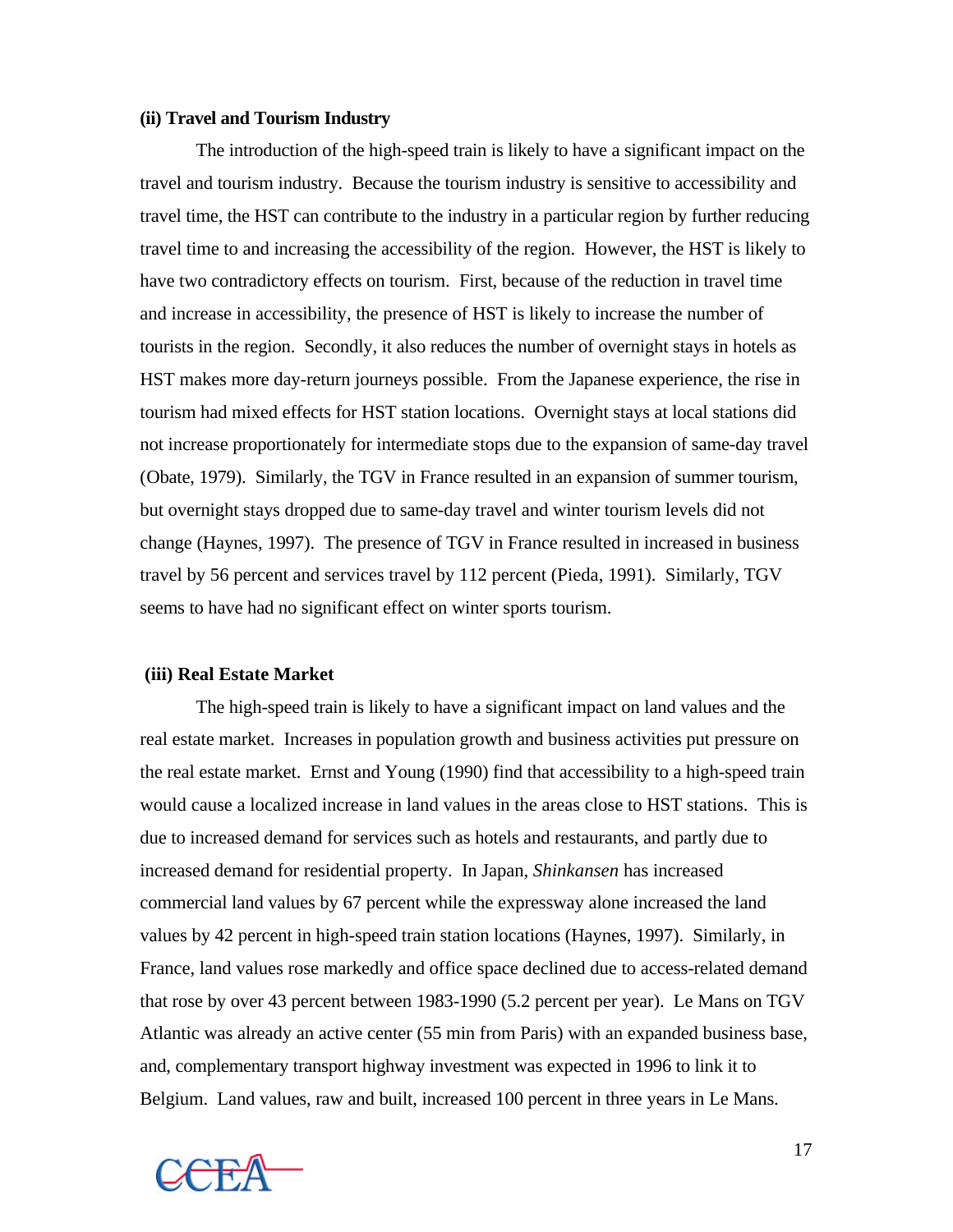Similarly, Vendome also on TGV Atlantic is 42 min from Paris (*vs* 2hr and 15 min) showed only marginal pre-TGV growth. After TGV, the property values increased by 35 percent and real estate exchanges have increased by 22 percent with an indication that Vendome may become a Paris commuter suburb. Nantes, another connecting point on TGV Atlantic, from which travel time to Paris was reduced to 3 hr from 2 hr, already had a strong and diversified local economy and played a dominant regional role. It had good transport links, a ring road, tramlines, and a strong publicly assisted business location program. Some relocation from Paris to Nantes has occurred at both the business production and headquarters levels. Similarly, since the start of the operation of the highspeed train in Germany, with magnetic levitation technology (Maglev) in 1992, office demand and retail space increased by 20 percent in Kassel-Wilhelmshone station which is located on the Hannover-Wurzburg segment.

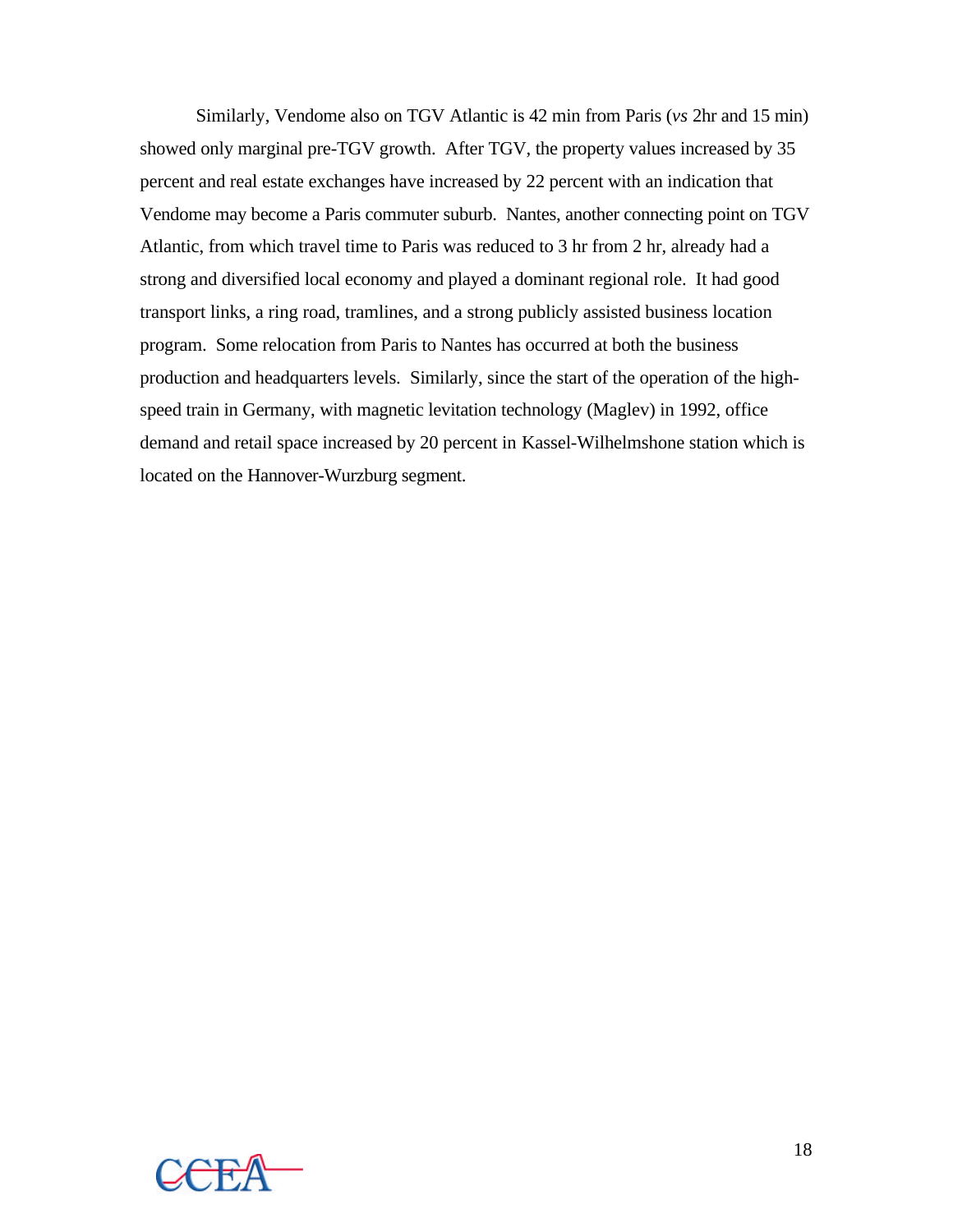#### **(3) Impact on Tax Revenues**

The HST may not have significant impact on government revenues. However, there are two competing effects of HST on tax revenues. Local governments may have increases in total tax revenues if HST significantly increases business activity, and promotes inflows of people into the region. The increase in tax revenue for the government is likely to result from the increase in spending in the tourism industry, and in the service and retail trades such as, hotels, and entertainment. On the contrary, the possible traffic diversion from air and auto may decrease consumption of gasoline and reduce related the tax revenues. Because of this offsetting effect, HST may not largely affect government net tax revenue.

### **(4) Impact on Amenity Values**

With respect to amenity values, time saving and the increase in efficiency are the most valuable and direct impacts of HST. If the saved time is converted to production time, the value of time saved is enormous. Sanuki (1979) estimates that in between 1964- 1976, *Shinkansen* saved in aggregate 2246 million hours and if this time were allocated to working the effect would be to create one full year of work-time for 1.22 million people with two days off per week.

Some studies compute the value of time by estimating the time wasted by airline delays. Chicago's O'Hare Airport alone tallied more than 12 million hours of passenger delays annually which is equivalent to 1400 people standing idle 24 hours a day for an entire year (Reistrup, 1986, Johnson, 1990). The costs of air delays for passenger and airlines nationwide in the U.S. has been estimated at \$5 billion in 1986, of which \$2 billion (7 percent of the airline's total operating costs) was spent on extra fuel and labor. Unlike airlines, HST would be virtually immune to adverse weather that is the single largest cause of airline delays. The benefits of HST in terms of timesaving can come through reduction in travel in ground transportation and the potential decrease in air travel delays.

The cost of social impacts due to the lack of reduction in road and air congestion could be significant in the absence of HST. Thompson and Bawden (1992) argue that car trips in Southern California are expected to jump by 42 percent, and the cost of rush hour

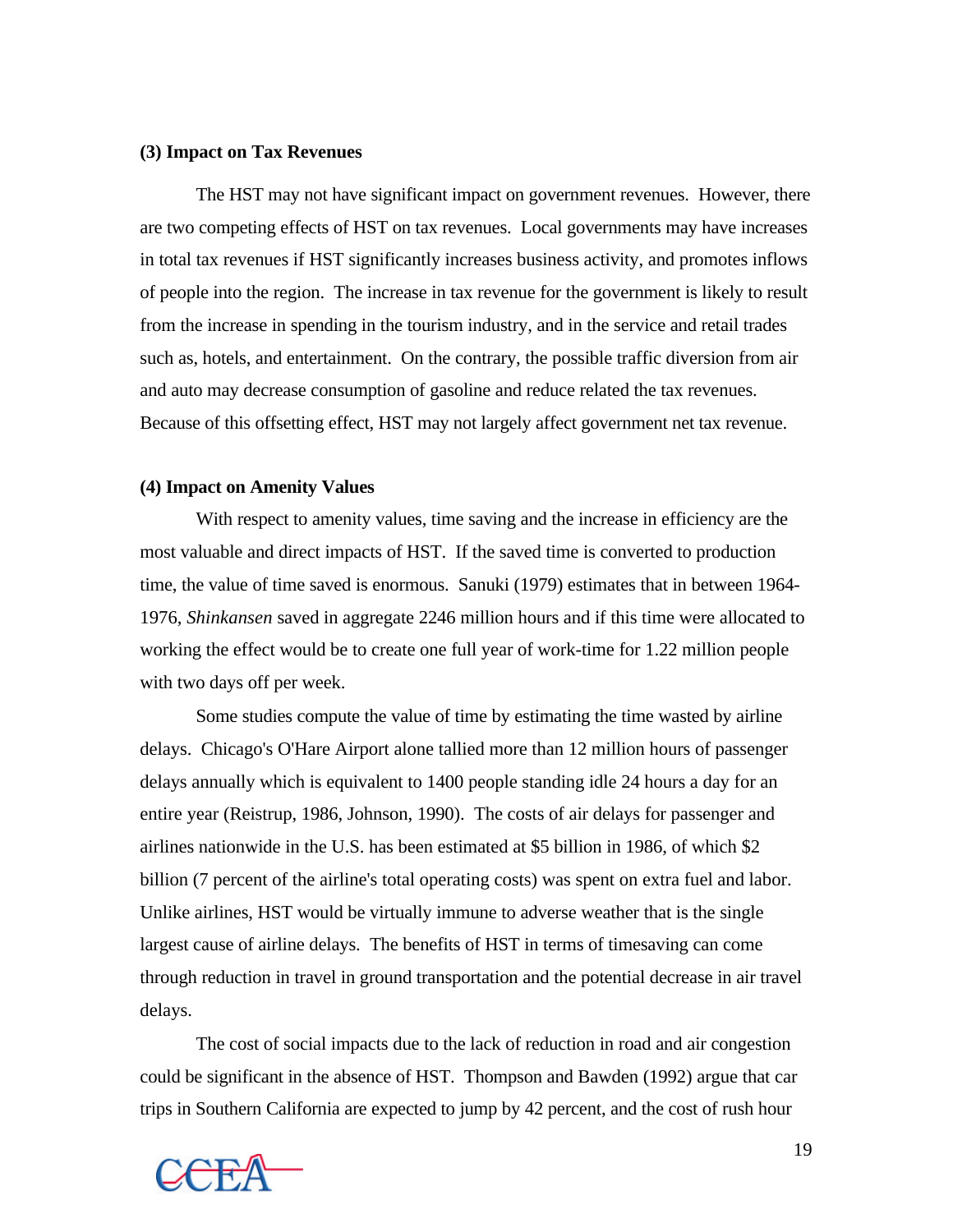congestion in that area will soar to \$26 billion - most in lost production - by the year 2010. Similarly, the Federal Railroad Administration (FRA, 1990) estimates that nationwide two billion production hours per annum are lost already because of highway congestion, costing about \$80 billion per year.

High-speed trains have a positive and noticeable effect on air pollution reduction. High-speed trains create pollution approximately 1/6 of the pollution per person transported by a car. However, there are increased concerns about the noise pollution of HST. Despite availability of new technologies to reduce noise pollution, the cost of noise pollution reduction is extremely high. In Japan, because of the proximity of railway lines to residential areas, civil engineering costs were significantly higher to account for increased noise pollution reduction measures.

The presence of HST is also likely to affect the welfare of a local community. In general, communities with large service sectors would benefit the most, although Hagiwara (1982) notes that the impact on medium-sized communities would be larger than the impact on large cities on the route. Hagiwara (1982) finds that the high-speed rail system is "a system which joins smaller communities to larger communities, rather than the reverse". For this reason, it is most likely that the impact would be larger on smaller communities than on larger ones. However, Hagiwara (1982) notes that in small communities that are already very close to a large community, the impact would be very small.

#### **(6) Diverted Travelers and Induced Travelers**

Demand for high-speed rail primarily arises from two sources: transfers of passengers from other modes of transportation, and new passengers. Specifically, highspeed rail demand can be separated into three groups: (1) passengers who switch from commuter air trips to high-speed rail; (2) automobile and bus passengers who switch to the high speed rail; and, (3) induced demand, that is, those who would not have traveled in the absence of the high-speed rail.

Traffic diversion has been one of the major and important impacts of HST connections. Diverted traffic not only positively affects the environment but also contributes to economic growth by releasing resources to produce things elsewhere in the economy. Because it directly competes with auto and air travel, the HST is likely to divert

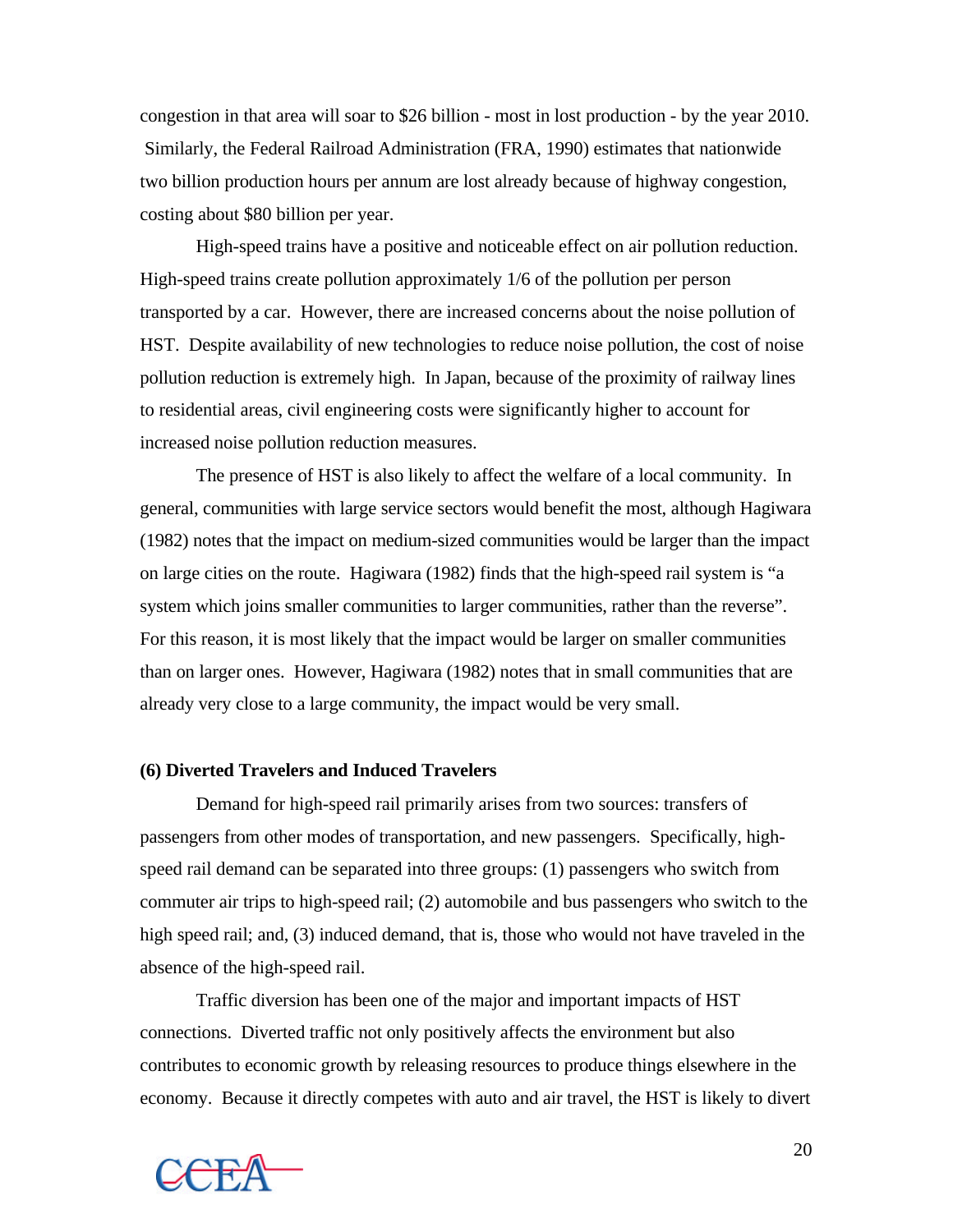a significant amount of traffic depending on the relative fare, travel time, and quality of service of HST. Similarly, new travelers or "induced travelers" largely contribute to the increases in the number of travelers. The increase in the number of travelers, however, depends on the reduction in travel time, increased accessibility, and relative costs of traveling.

Vickerman (1997) examines the impact of French TGV on traffic diversion and trip generation. In France, the total rail passengers on the Paris-Lyon corridor increased from 12.5 million in 1980 to 22.9 million in 1992, of which 18.9 million were TGV passengers. Most of the increase came in the first few years with 20 million rail passengers (15 million by TGV) by 1985. Most of the diverted passengers came from air traffic. Paris-Lyon air traffic halved between 1980 and 1984, and Paris-Geneva air traffic fell by around 20 percent. The air traffic on Paris-Sud Est in general grew at less than half the rate of other radial routes from Paris.

In France, the impact of HST on the growth of traffic volume in other transportation modes has been significant. All transportation experienced a general slow- down in traffic volume growth from 1989 onwards. The overall increase in train traffic between French cities is attributed to the TGV lines. Bonnafus (1987) estimates that 51 percent of the total increase in train traffic in France can be attributed to diverted traffic of which 33 percent comes from airplanes and 18 percent from roads, and 49 percent to induced traffic.

The HST affected the traffic volume significantly in the other parts of Europe as well. In Germany, during the first five years of its operation, ICE induced a significant number of passengers to travel by HST. ICE passengers more than doubled, from just over 10 million to nearly 23 million over the first five year period, of which some 12 percent of the traffic is estimated to be diverted from road and air. Similarly, the ICE traffic accounts for 28 percent of long-distance passenger revenues. In Spain, the high-speed train (AVE) has been remarkably successful in diverting and inducing new traffic. Within diverted traffic, about 32 percent of travelers is estimated to have come from air transport, and 25 percent from the roads. About 26 percent of the total travelers has been considered as newly generated (i.e., induced). Existing train services have suffered from the presence of AVE. About 14 percent of AVE passengers are considered to come from existing train service.



21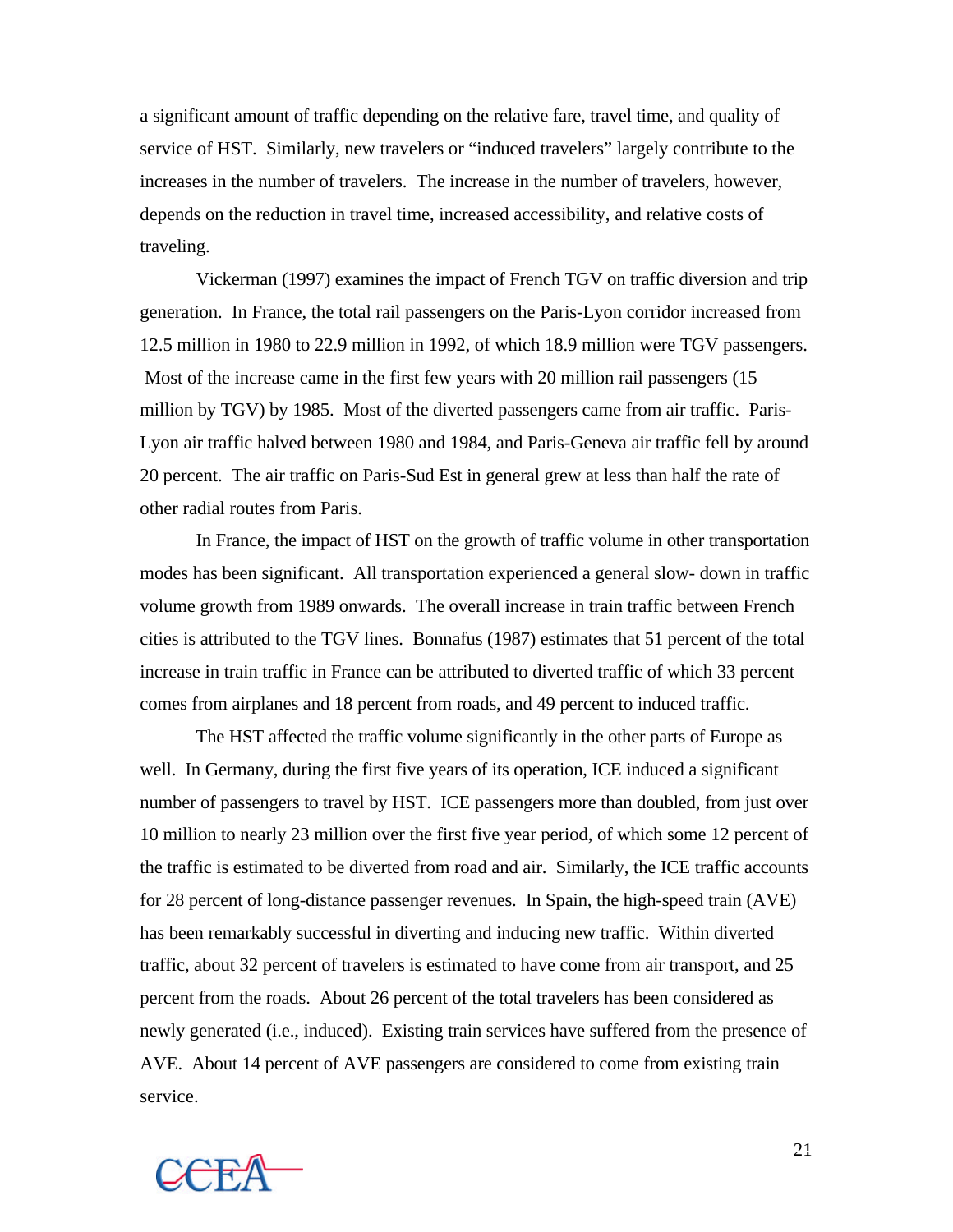#### **(5) Potential Urban Redevelopment, and Revitalization**

Past experience shows that HST can play a significant role in the redevelopment of an urban area. The Japanese experience in Kakegawa, midway between Tokyo and Osaka, has proved that the HST has tremendous potential to revitalize urban areas. Okada (1994) discusses the redevelopment of Kakegawa, which is on the Tokaido *Shinkansen* line and has a population of approximately 72 thousand. Initially, Kakegawa did not have a *Shinkansen* connection. In 1988, a station was built in Kakegawa. The *Shinkansen* connection in Kakegawa led to an increase in urban hotels, conference centers, and convenience stores. Since the connection of *Shinkansen*, Kakegawa has experienced increases in employment, production, sales, the number of tourists, and the number of conferences. Okada (1994) argues that the impact of *Shinkansen* on urban growth was further supported by the presence of an information exchange industry. This industry includes business services, banking and real estate development, access to higher education (universities), and expressway access (Nakamura and Ueda, 1989).

#### **(i) Relocation of Firms and Economic Growth**

Relocation of firms due to the presence of HST is another important impact of the high-speed train. For firms in larger urban regions with land consuming activities, a new high-speed train line may make it profitable to relocate business activities to one of the smaller, outlying regions within the corridor that now has higher accessibility. The HST connection makes it possible for firms to keep personal contact with many of their existing suppliers and customers. At the same time, they can take advantage of cheaper land and lower wages in such regions. In this case, the smaller outlying region might gain employment while the larger region loses employment. This implies that the establishment of the high-speed train link may change the mix of inputs for firms. Similarly, firms can extend their markets and relocate activities to advantageous regions within the corridor. The relocation of firms due to the presence of the high-speed train connection is likely to stimulate production and increase economic growth in the high-speed train corridor.

Similarly, HST might contribute to regional economic growth by giving rise to an inflow of firms from other regions outside the corridor. If HST connects corridor regions



22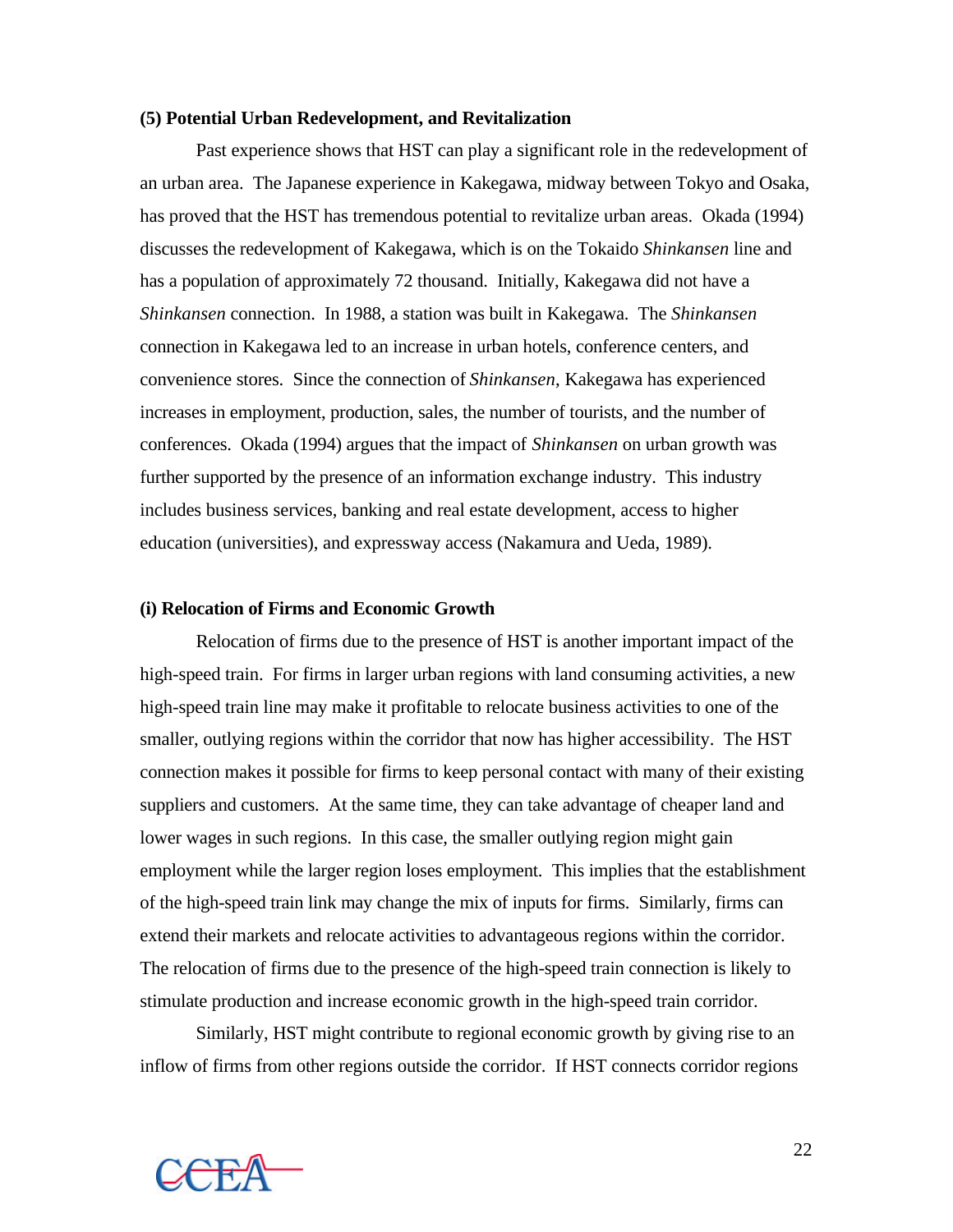with international airports, seaports and highways, the corridor becomes even more attractive for firms outside the region.

### **(ii) Improved Accessibility and Economic Growth**

The HST can substantially increase the economic growth of a region by improving the accessibility of the region. The HST addresses accessibility problems in two ways. First, where a point to point link is dominant, each train is a potential substitute for an air connection between two cities, that is, it connects cities at long distance with a direct train connection. The HST can directly compete with air transportation by supplying a large number of trips in more efficient, more comfortable and more environmentally friendly ways, and, without regard for the weather.

Second, HST binds cities together and creates a new region formed like a string of pearls. This type of region is known as a functional region<sup>4</sup> (Haynes, 1997). Such a band of cities connected by HST and combined with a highway is expected to have a higher competitive advantage over other, more isolated regions.

Improved accessibility favors firms as well as workers. The improved accessibility leads to a widening of regional labor markets, and allows firms to recruit labor with more suitable competence profiles. It also provides larger contacts with other firms, suppliers, and customers. While firms can search for labor in wider circles, people in the labor force can also supply their labor within a larger geographical area. The larger labor market created by HST connections implies more frequent and longer commuting trips. Moreover, improved accessibility also gives rise to increased business trips. The increase in travel intensity as a result of extension of the labor or service market, and more business trips would stimulate economic growth in the region. Some studies show that a corridor with a combination of highway linkage and high-speed train access, and wellfunctioning feeder systems, has higher potential for economic growth than regions lacking such infrastructure (Cheshire, 1995).

### **(7) Prospect of HST in Northeast Corridor**

The success of HST depends upon its ability to attract new travelers as well as to

<sup>&</sup>lt;sup>4</sup> A Functional Region is a geographical area that shares a common labor market and a common market for household



 $\overline{a}$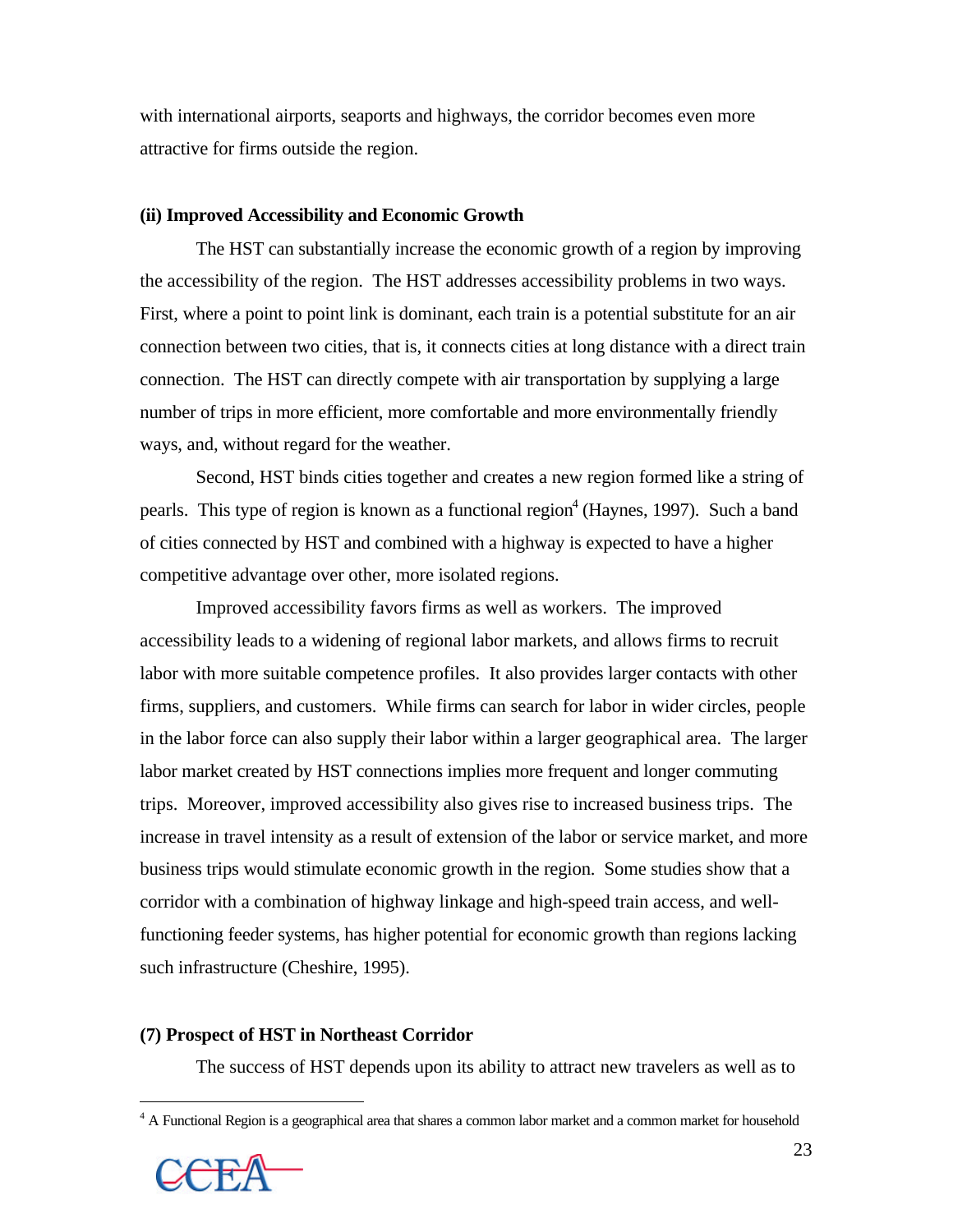divert travelers from other modes. Most importantly, the ability of HST to compete with other modes of transportation could largely determine the success or failure of HST in the Northeast corridor. If HST provides competitive fares, better quality of service, more trips, and reduces travel time significantly relative to other modes of transportation, the HST can succeed in the Northeast corridor. The population density is significantly higher in the Northeast relative to other parts of the country. The Northeast corridor could be an appropriate market for HST as it consists of total population over 35.8 million and several large metropolitan areas, Washington, Baltimore, Philadelphia, New York, and Boston.

The U.S. Department of Transportation has projected that passenger-miles in the Northeast corridor will be over 1.3 billion for 1997. The revenues are projected to cover all expenses, continuing investment, and over half of the initial infrastructure investment. Similarly, in terms of traffic diversion, the National Railroad Passenger Corporation estimates that the HST could attract 1.6 million highway travelers and 1.4 million air travelers in Northeast corridor alone.

There is, however, also some skepticism about the success of HST in the United States. Because of other competitive transportation modes, and lower population density in the Northeast relative to Japan and France, the impact of HST on traffic volume may not be as high as in Japan and France. Moreover, because travelers in the U.S. are more dependent on automobiles, the relatively cheaper gasoline prices in the U.S. compared to Europe and Japan may provide less incentive for travelers to switch from automobiles to HST.

#### **(8) Prospects for Greater New Haven**

The introduction of HST in the Northeast corridor and infrastructure improvements in New Haven could have a significant impact on the revitalization of the New Haven area and its vicinity. The other infrastructure improvements include construction of Pearl Harbor Memorial Bridge, parking garages, Church Street bridge, and enhancement of Metro-North and Shore Line East rail services. Following the completion of these projects, New Haven is likely to be a prime location for business expansion and relocation. Because the proposed HST is expected to cut the current travel time between

and business services.

 $\overline{a}$ 

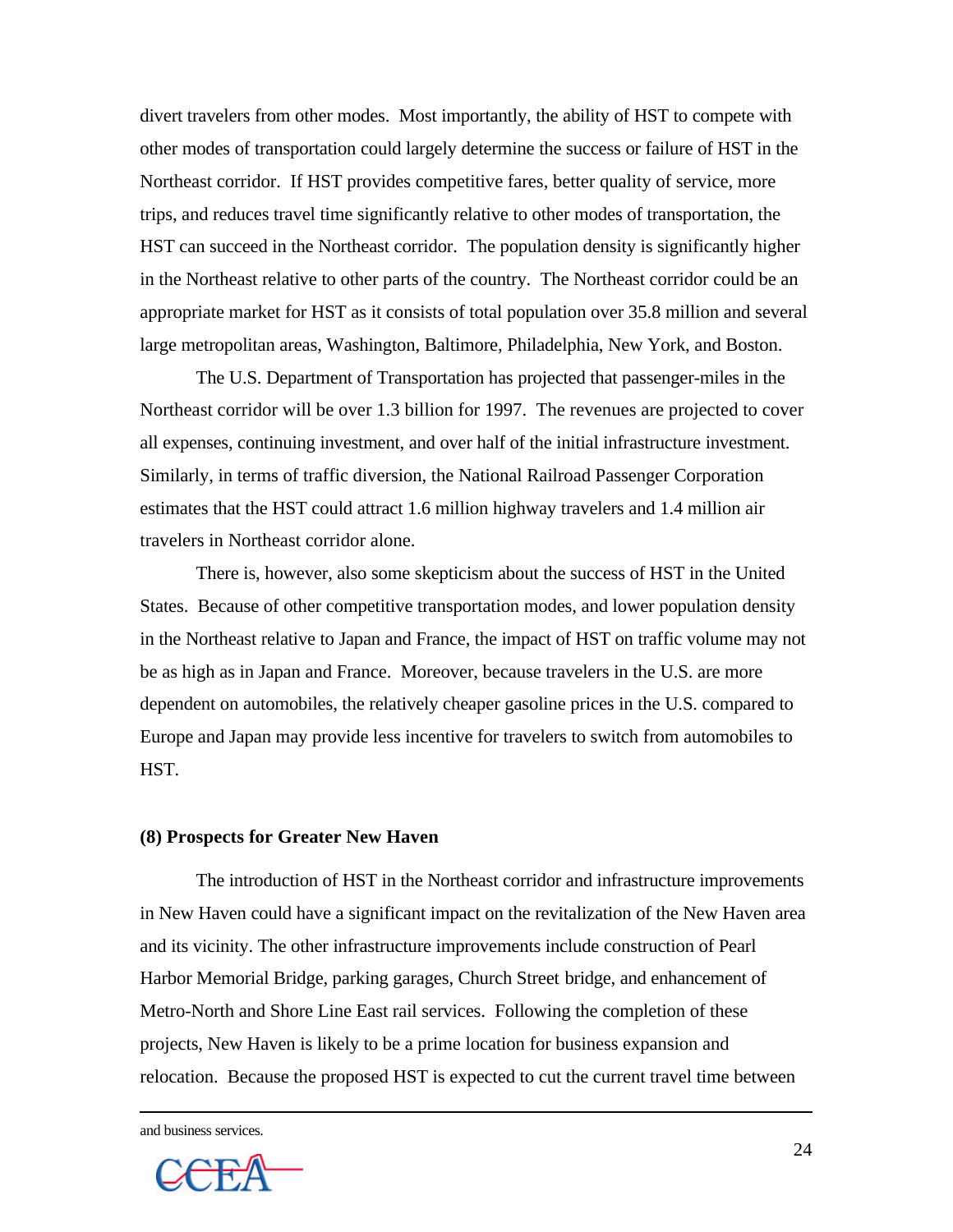New York and New Haven, and, Boston and New Haven significantly, business activities that are sensitive to travel time will most likely be attracted to New Haven. Moreover, because of the existing infrastructure such as Tweed Airport, seaports, its proximity to New York, Boston, and Hartford, these improvements may attract a diversity of businesses to New Haven. Similarly, quicker access to New York and Boston, and relatively lower costs of doing business in the New Haven area may persuade some businesses to locate in the corridor rather than at the end points.

Similarly, the tourism industry is also likely to flourish in the New Haven area following the HST connection. Because of reduced travel time increase in accessibility, the number of tourists in Connecticut is likely to increase significantly. Mystic Aquarium and Seaport, and, Foxwoods Resort and the Mohegan Sun Casinos draw large numbers of tourists from Boston, New York and other parts of the Northeast. Cultural tourism will benefit as Connecticut's museums and New Haven's arts and cultural activities grow. Cultural tourists usually stay longer and spend more money than recreational tourists.

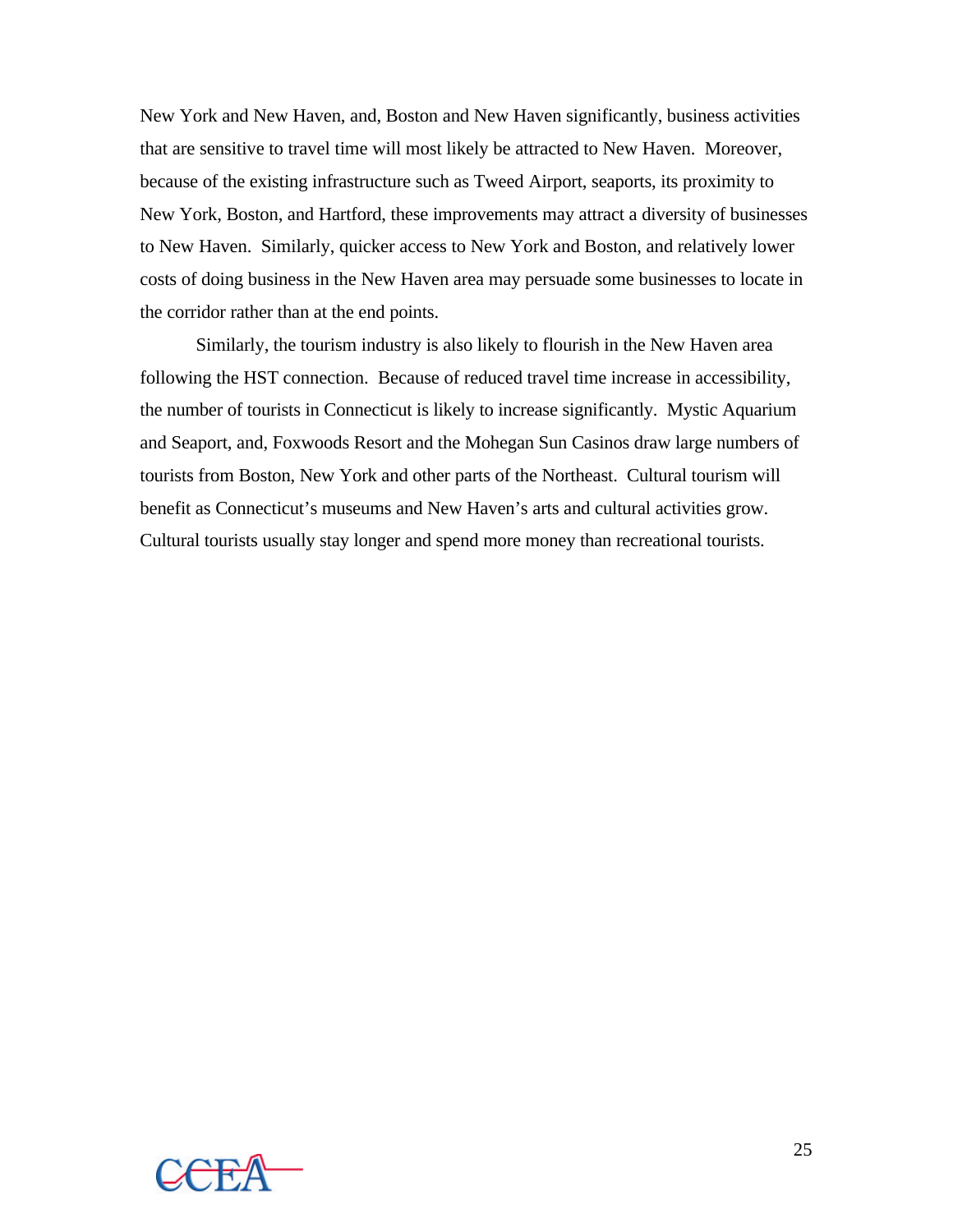# **TRANSPORTATION SECTOR IMPROVEMENTS IN NEW HAVEN COUNTY: AN ECONOMIC IMPACT AND BUILD-OUT ANALYSIS**

### **Introduction**

This report presents the results of a dynamic analysis of the economic impact of ongoing and proposed enhanced infrastructure developments in New Haven County. This analysis covers investments in Connecticut's infrastructure, including improvements to the State's commuter railway system (Metro-North and Shore Line East), its highway system (I-95), and the introduction of high-speed train service linking Connecticut to Boston and New York, and subsequent developments in the County in the professional services and biotechnology sectors. The Regional Growth Partnership requested the Connecticut Center for Economic Analysis (CCEA) at the University of Connecticut to conduct this study. The Center houses the State Economic Model, (the REMI model), a sophisticated 53-sector replication of the State's economic structure that can project economic impacts out to the year 2035. The analysis presented here looks at the impacts over a period of thirty-two years, with the year 1999 as the starting point. The objective is to determine the net benefits to New Haven County, in terms of increased employment, gross regional product (GRP), personal income, and net tax revenues, as these investments in the County's infrastructure take place.

This analysis focuses on both the construction of new infrastructure and on potential benefits such as business expansion and attraction that may accrue once the new infrastructure is in place. The construction phase is based on available data on current and future highway and rail development projects. The potential business expansions are modeled on the availability of land suited for development. The latter phase is essentially a "build-out" approach based on the area of land available, in which five possible scenarios are considered; a "maximum build-out", a "minimum build-out", an "moderate build-out", a "current office space growth trend", and a "new 2.5 million square feet lab space" scenario. These are explained in detail below.

#### **PHASE I: INFRASTRUCTURE CONSTRUCTION PHASE**

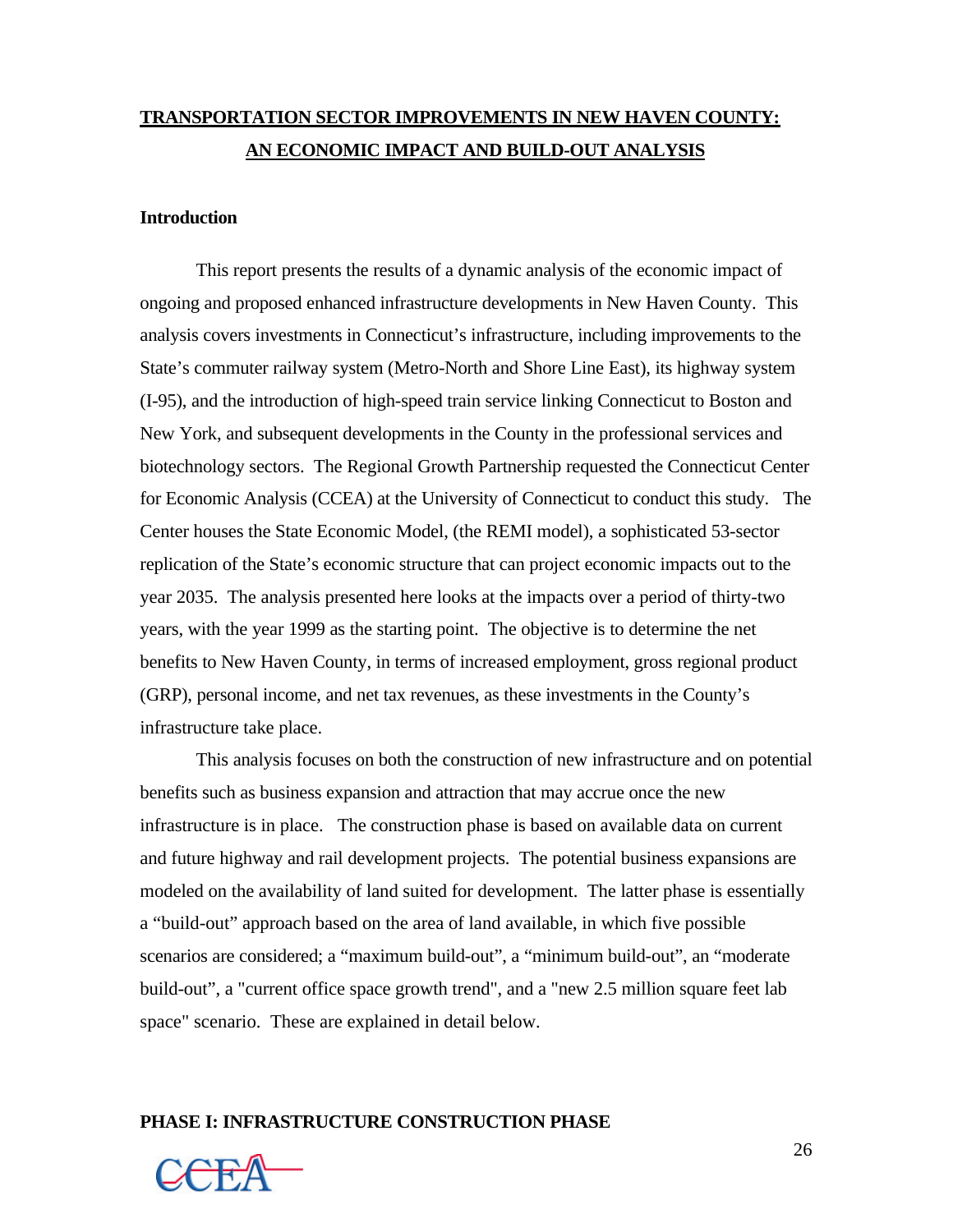The construction projects included here come from two sources: the Connecticut Department of Transportation (ConnDOT) and Amtrak. The analysis looks only at ongoing and future investments; completed projects are not included. Table I below lists the construction projects and their estimated costs.

| <b>TABLE I: PROSPECTIVE PROJECTS</b>                       | <b>Estimated Cost</b><br><b>Millions of Nominal \$</b> |
|------------------------------------------------------------|--------------------------------------------------------|
| <b>ConnDOT</b> projects                                    |                                                        |
| Pearl Harbor Memorial Bridge (Q Bridge) recommended action | \$979                                                  |
| design/reconstruction projects                             |                                                        |
| <b>Church Street South Extension</b>                       | \$ 33                                                  |
| <b>Shore Line East Station Enhancements: Westbrook</b>     | $$2.6^*$                                               |
| Guilford                                                   | $$2.6^{\degree}$                                       |
| Madison                                                    | $$2^{**}$                                              |
| <b>Branford</b>                                            | $$3.4$ **                                              |
| <b>Amtrak Projects</b>                                     |                                                        |
| <b>Guilford Sidings</b>                                    | \$13                                                   |
| New Haven Yard Modernization                               | \$75                                                   |

\*station only \*\*station and parking

These investments include both the construction of new facilities and the enhancement of existing facilities. For instance, they include new stations (e.g., a new passenger station on State Street in New Haven as a component of the Pearl Harbor Memorial Bridge development package), and the improvement of existing ones (e.g., Shore Line East stations). They include the construction of new rail lines as well as improvements to existing ones. And they include the construction of new roads and bridges (e.g., the new Pearl Harbor Memorial Bridge (Q Bridge) in New Haven) and the enhancement of existing roads and bridges (e.g., widening portions of I-95 under the Pearl Harbor Memorial Bridge (Q Bridge) project). Amtrak, the federal government, and the State's transportation fund will presumably provide funding for these projects, resulting in no extraordinary State spending.

The infrastructure investments considered in this study fall into three main categories; railroads, railway stations, and roads and highways<sup>4</sup>. Chart 1 shows funding for each category as a fraction of the whole.

<sup>&</sup>lt;sup>4</sup> The new State Street Station is included in the Pearl Harbor Memorial Bridge (Q Bridge) Development construction as separate estimates are not available at this point.



 $\overline{a}$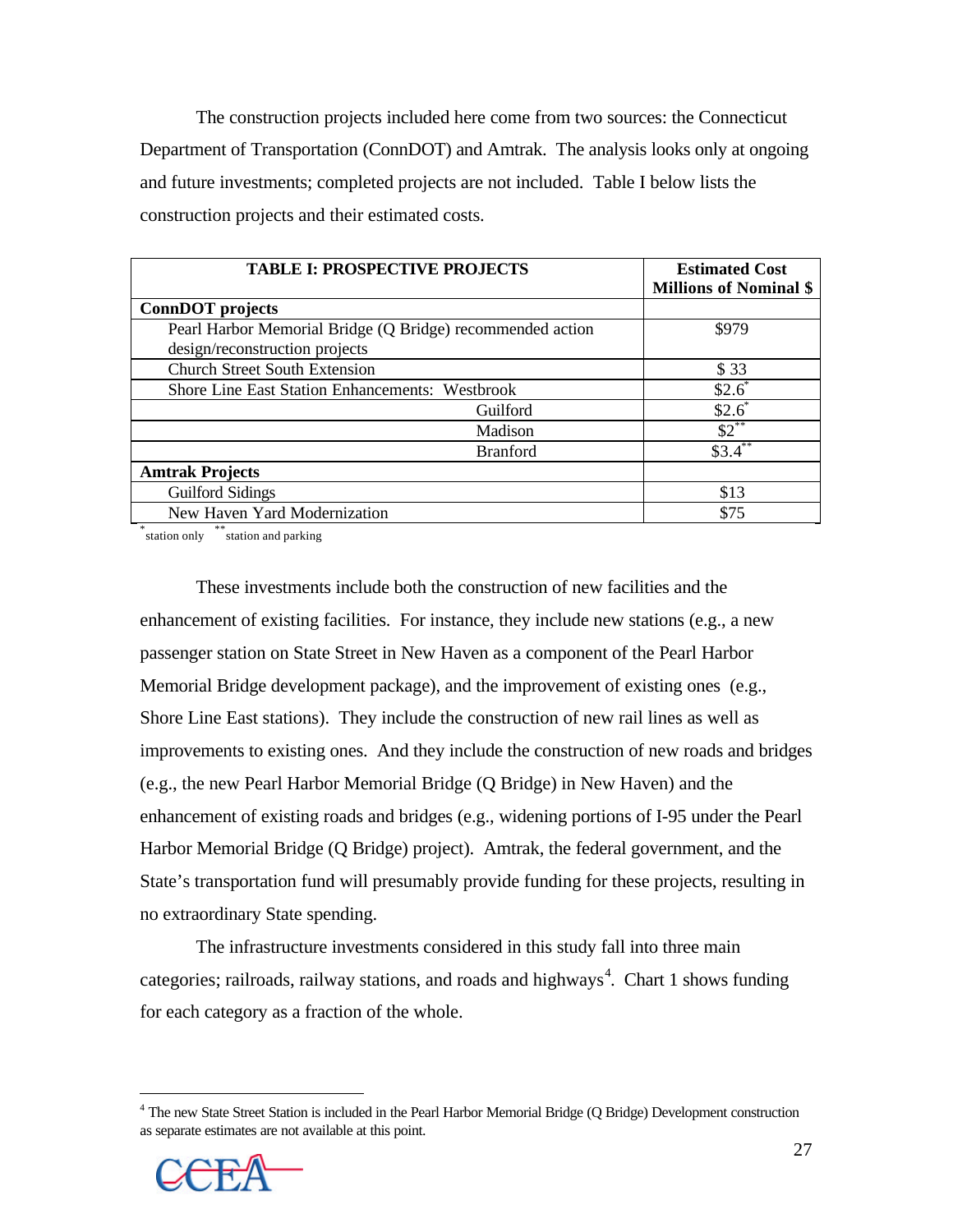| n<br>IA I<br>N<br>. . |  |
|-----------------------|--|
|-----------------------|--|



## **SCHEDULE OF PROJECTS:**

## **1. New Haven Infrastructure Improvement**

| <b>PROJECTS</b>               | <b>BEGINNING DATE</b> | <b>EXPECTED</b><br><b>COMPLETION DATE</b> |
|-------------------------------|-----------------------|-------------------------------------------|
|                               |                       |                                           |
| <b>State Street Station-A</b> | <b>SPRING 2000</b>    | <b>FALL 2001</b>                          |
| <b>Pearl Harbor Memorial</b>  | <b>SUMMER 2002</b>    | <b>FALL 2010</b>                          |
| <b>Bridge - B</b>             |                       |                                           |
| <b>East Haven-C</b>           | <b>FALL 2000</b>      | <b>SPRING 2003</b>                        |
| <b>Branford-D</b>             | <b>FALL 2000</b>      | <b>FALL 2003</b>                          |
| E-I-95/I-91/Rt.34             | <b>SPRING 2003</b>    | <b>SUMMER 2010</b>                        |
| <b>Intersection-E</b>         |                       |                                           |
| <b>Branford Station and</b>   | <b>FALL 1999</b>      | <b>FALL 2001</b>                          |
| <b>Parking</b>                |                       |                                           |
| <b>New Shore Line East</b>    | <b>FALL 1999</b>      | <b>BY 2003</b>                            |
| passenger stations            |                       |                                           |

A- New Passenger station on State Street, New Haven.

B- New I-95 Pearl Harbor Memorial (Q) Bridge over New Haven Harbor, New Haven.

C- Widen I-95: Woodward Ave. New Haven Lake Saltonstall Bridge, East Haven.

D- Widen I-95: Lake Saltonstall Bridge- Interchange #54, Branford.

E- Reconstruction of the I-95/I-91/Rt. 34 Interchange, New Haven.

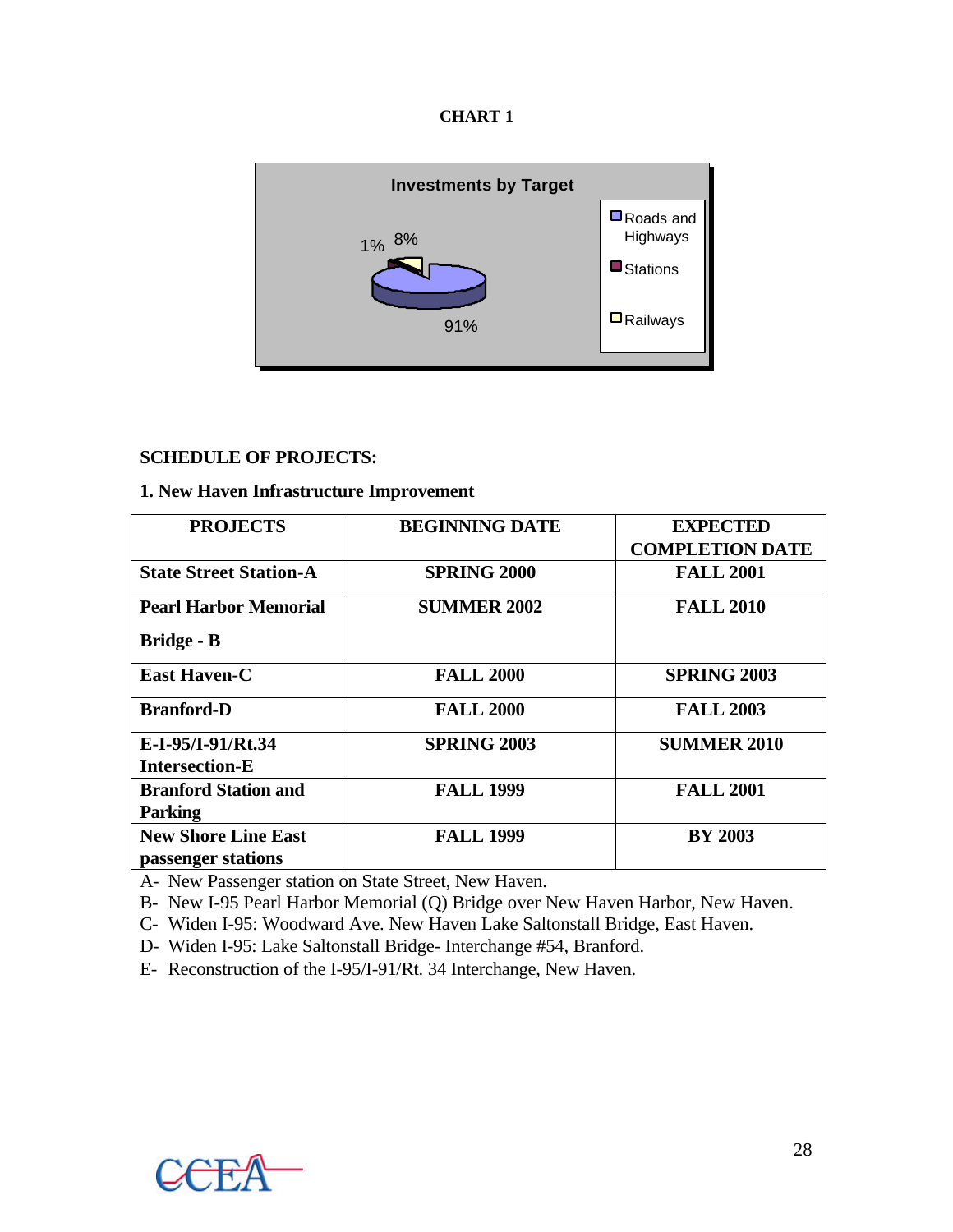#### **2. Amtrak Investments in Connecticut**

|                                                | <b>AMOUNT OF</b>  | <b>EXPECTED</b>        |
|------------------------------------------------|-------------------|------------------------|
| <b>PRJOECTS</b>                                | <b>INVESTMENT</b> | <b>COMPLETION YEAR</b> |
|                                                | (Mill. \$)        |                        |
| <b>New Haven Yard Modernization</b>            | \$75              | In progress            |
| <b>Stamford Center Island Platform</b>         | \$35              | In progress            |
| <b>Track 2 (Norwalk-Devon) and Other NH-</b>   | \$27              | In progress-2000       |
| <b>NY Border Improvements</b>                  |                   |                        |
| <b>Old Saybrook Center Island Platform and</b> | \$20              | In progress            |
| <b>Freight Improvements</b>                    |                   |                        |
| <b>New London Station and Platforms</b>        | \$8               | 2001                   |
| <b>Guilford Sidings</b>                        | \$13              | 2002                   |
| <b>Clinton Sidings</b>                         | \$2               | <b>Completed</b>       |
| <b>Pine Orchard Sidings</b>                    | \$6               | Completed              |
| <b>Tilcon Sidings</b>                          | \$1               | Completed              |
| <b>Niantic River Bridge Replacement</b>        | \$35              | 2003                   |
| <b>Connecticut River Draw Upgrades</b>         | \$10              | <b>Completed</b>       |
| <b>Bridges/Rail/Track/Signal Upgrades NH-</b>  | \$75              | <b>Completed</b>       |
| <b>NL</b>                                      |                   |                        |
| <b>Thames River Draw Span Replacement</b>      | \$30              | 2001                   |
| <b>Bridges/Rail/Track/Signal upgrades NL-</b>  | \$60              | <b>Completed</b>       |
| Westerly                                       |                   |                        |
| <b>CT</b> Electrification                      | \$150             | <b>Completed</b>       |
| <b>TOTAL INVESTMENT</b>                        | \$545             |                        |

## **PHASE II: POTENTIAL EXPANSION PHASE**

Phase II models the potential developments following the infrastructure improvements of Phase I. Two sectors were considered as candidates for expansion – professional services and biotechnology. Accordingly, the land is used for the construction of offices and laboratories. We needed two estimates to be used as inputs to the REMI model – the total construction and equipment costs for the buildings, and the potential employment that results from the completed projects. Our assumptions and estimates are explained in detail below.

The total amount of land likely developable based on RGP estimates in New Haven County was the starting point for the "maximum build-out", "minimum build-out", and "moderate build-out" strategies. The total available land area was first converted from

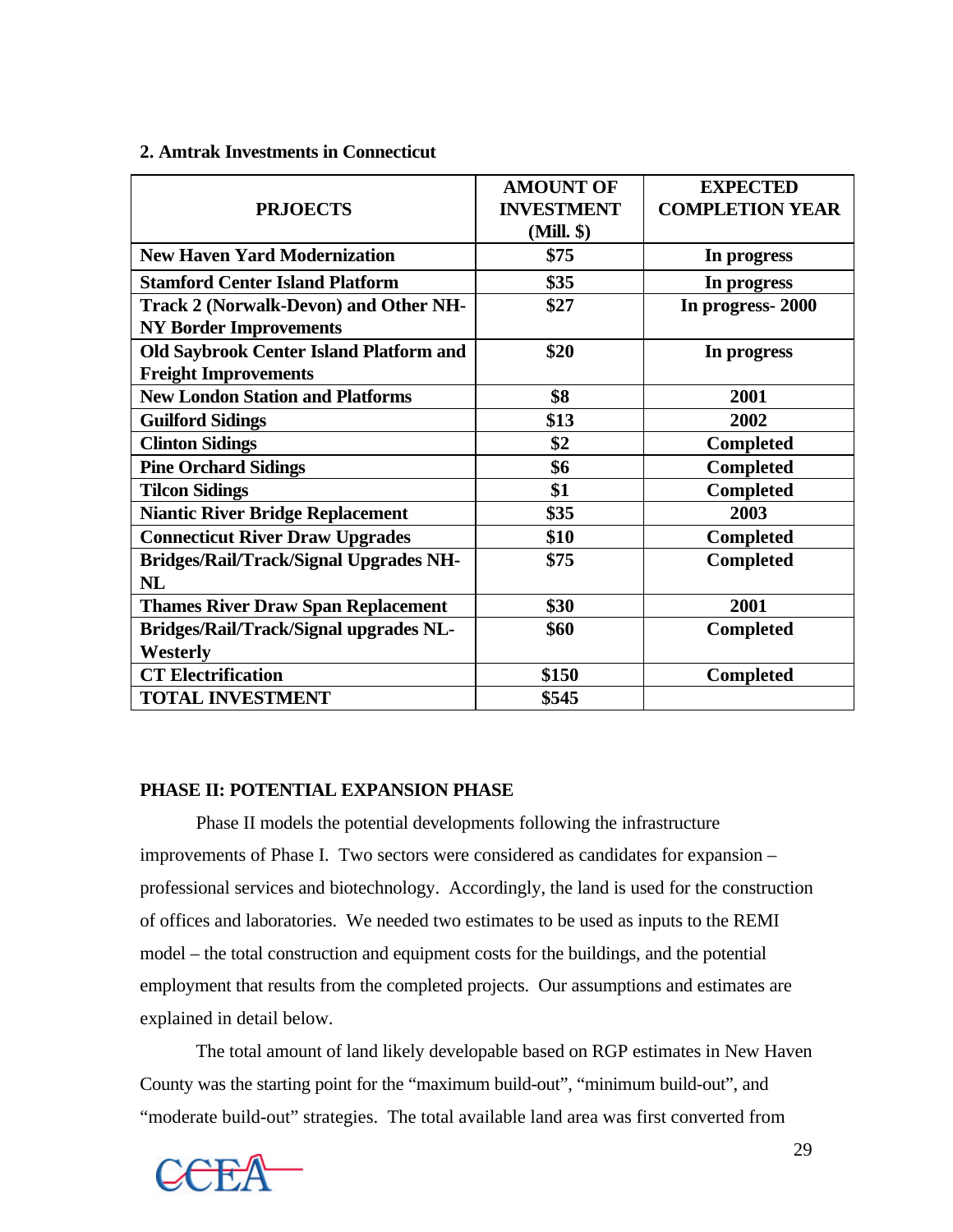acres into square feet (at 40,000 square feet per builder's acre). Of the total, 30% was regarded as potential land for Class A office space and laboratories (after allowing for roads, driveways, parking lots and gardens). This area is divided into 60% Class A office space and 40% laboratory buildings. Each building has a maximum of three floors (for the maximum build-out, with one and two floors for the minimum and moderate build-outs, respectively), and on each floor, 60% is designated "work space". The remaining space (40% of the total building area) allows for hallways, stairways, storage space and conference areas. Construction costs of \$122.50 per square foot of Class A office space<sup>5</sup> and \$290 per square foot of lab space<sup>6</sup> were used to estimate total construction costs. Equipment costs were obtained by using \$20.38 per square foot for office fixtures and furniture, \$9.73 per square foot for computers for office space, and \$60 per square foot for lab machinery and equipment. We assume 300 square feet per office worker and 500 square feet per lab worker to estimate potential employment in each sector. All fractions above and the number of floors are parameters that are easily changed for alternative scenarios.

The "maximum build-out" scenario assumes three-story buildings on 40% of the available land. The "minimum build-out" scenario assumes one-story buildings, thereby reducing the construction and equipment costs and employment to one-third of the above values. The "moderate build-out" scenario assumes two-story buildings, hence the costs and employment values amount to two-thirds of the maximum values. In all these cases the construction and equipment of the offices and labs take place over ten years beginning in 2001, and the employment of workers in these offices and labs take place over the next 10 years, beginning in 2011.

The "current office space growth trend" scenario takes into consideration the growth of class A office space in New Haven Country during the last five years, which amounted to an annual growth rate of 1.92% from 1994-1999. Potential expansion of office and lab space is then based on this growth rate, using the available office space in 1999 as the starting point. As before, 60% of the expansion will be new office space, and 40% will be new lab space. Construction takes place over ten years beginning in 2001,

5 *Source:* www.Saylor.com

 $\overline{a}$ 

<sup>6</sup> *Source:* UConn Chemistry Building

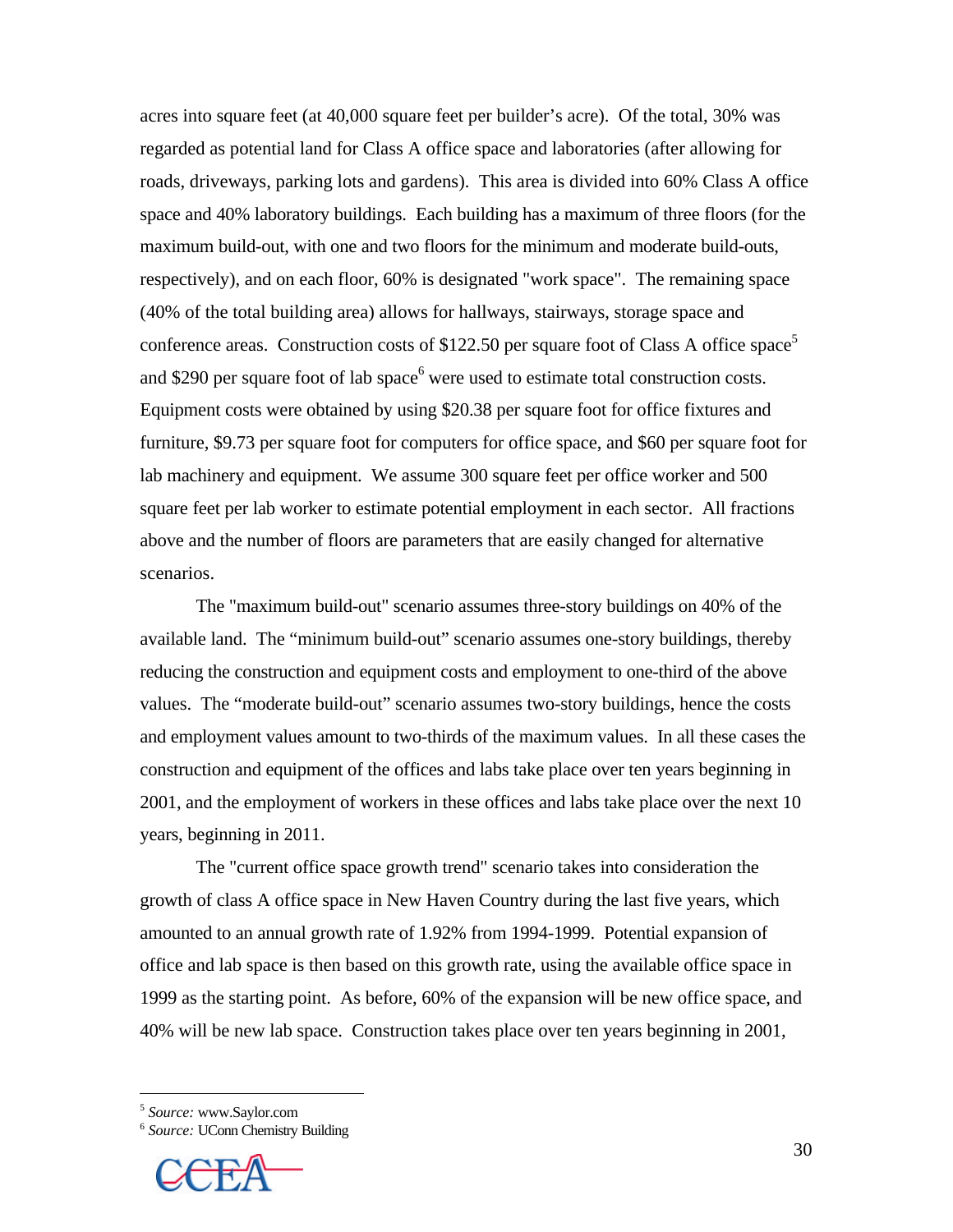and employment opportunities are filled over ten years beginning in 2003. Employment is estimated based on the area of office and lab space using the same numbers as above.

The "new 2.5 million square feet of lab space" scenario assumes the construction of a total of 2.5 million square feet of lab space in New Haven County over five years beginning in 2001. Employment opportunities are filled over five years beginning in 2003. Equipment costs for the labs are estimated using the same number as above, as is the estimated employment.

In each of the above scenarios we included the construction of 700 new hotel rooms and 200,000 square feet of convention and entertainment space in New Haven County. The construction of the new hotels is estimated to cost \$180.4 million, beginning in 2002 and completed by 2004. Once completed, we assume an occupancy rate of 70% that generates \$31.5 million in sales per year. The convention and entertainment space is estimated to cost \$51.7 million to construct, beginning in 2002 and ending in 2004. Beyond that, these centers will incur operating costs of \$3 million per year. We assume that attendance at the centers will equal 210,375 event days (number of events \* number of participants) and each visitor will spend an average of \$200 per day while in the New Haven area. This amounts to \$42.075 million new spending per year. All estimates for hotels and convention/entertainment centers were based on calculations obtained for similar construction proposals under the Adriaen's Landing project in Hartford, and scaled up or down according to size.

All estimates are listed in Table IIA and IIB, with the actual inputs used in the model in bold text.

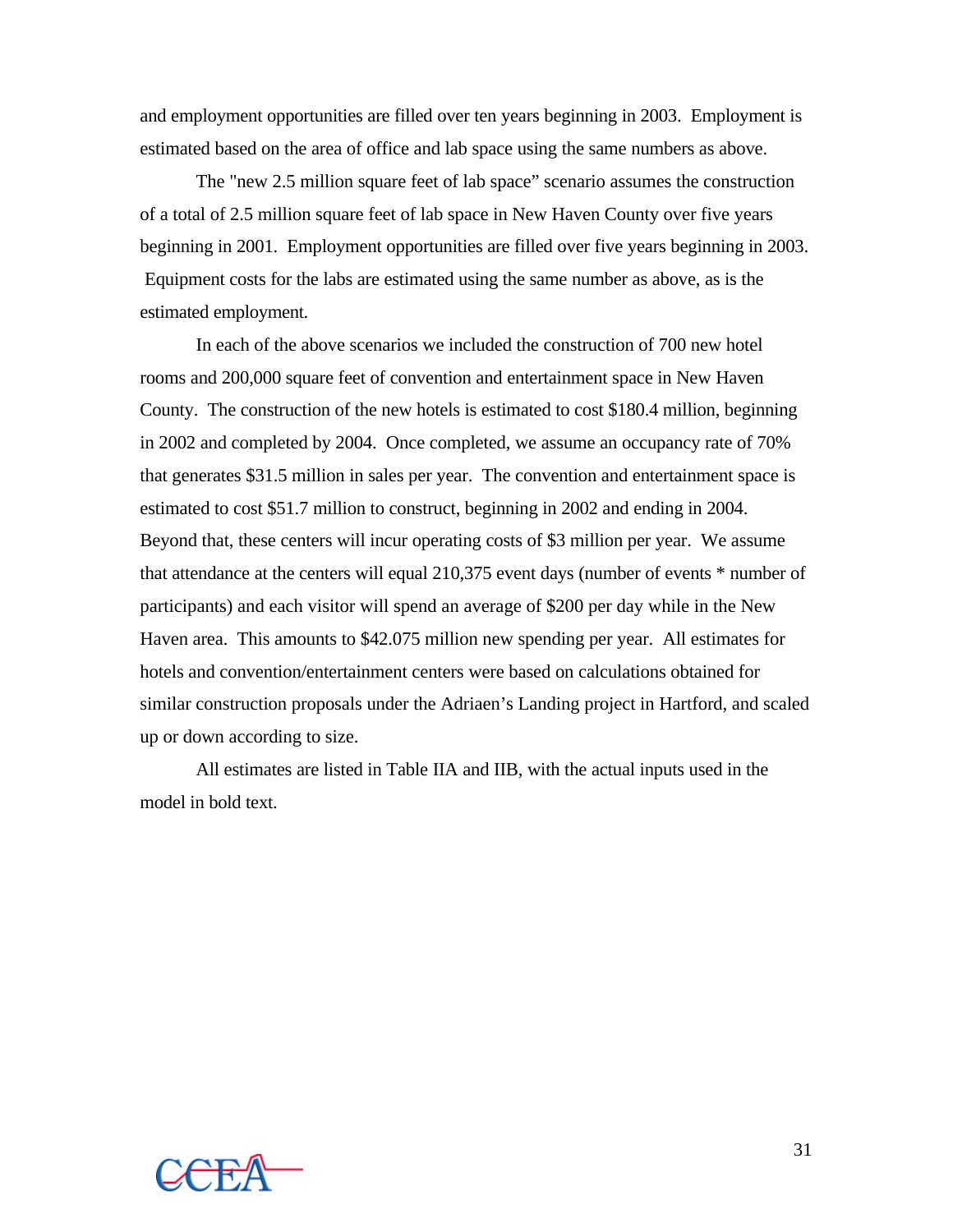| <b>TABLE II A - INPUT DATA</b>                                                                                        | <b>Maximum</b><br><b>Build-out</b> | <b>Minimum</b><br><b>Build-out</b> | <b>Moderate</b><br><b>Build-out</b> | <b>Current Office</b><br><b>Space Growth</b><br><b>Trend</b> | 2.5 M Sq. Feet<br><b>Additional Lab</b><br><b>Space</b> |
|-----------------------------------------------------------------------------------------------------------------------|------------------------------------|------------------------------------|-------------------------------------|--------------------------------------------------------------|---------------------------------------------------------|
| Total available land                                                                                                  | 114,350,800 sq. ft.                | 114,350,800 sq. ft.                | 114,350,800 sq. ft.                 |                                                              |                                                         |
| Total building area (outside space) (30% of total land)<br>includes 160,000 sq. ft. pre-designated for<br>development | 34,465,240 sq. ft.                 | 34,465,240 sq. ft.                 | 34,465,240 sq. ft.                  | 183,689 sq. ft*                                              |                                                         |
|                                                                                                                       | Three-story buildings              | One-story buildings                | Two-story buildings                 |                                                              |                                                         |
| Total Class A office space (60% of total building area)                                                               | 62,037,432 sq. ft.                 | 20,679,144 sq. ft                  | 41,358,288 sq. ft                   | 110,213 sq. ft                                               |                                                         |
| Total Lab space (40% of total building area)                                                                          | 41,358,288 sq. ft.                 | 13,786,096 sq. ft                  | 27,572,192 sq. ft                   | 73,475 sq. ft                                                |                                                         |
| Construction costs of Office space (\$122.50/sq.ft)                                                                   | \$7,599,585,420                    | \$2,533,195,140                    | \$5,066,390,280                     | \$13,501,123                                                 |                                                         |
| Construction costs of Lab space (\$290/sq.ft)                                                                         | \$11,993,903,520                   | \$3,997,967,840                    | \$7,995,935,680                     | \$21,307,894                                                 | \$725,000,000                                           |
| <b>Total Building Construction Costs</b>                                                                              | \$19,593,488,940                   | \$6,531,162,980                    | \$13,062,325,960                    | \$34,809,017                                                 | \$725,000,000                                           |
| <b>Furniture and Fixture costs for Offices</b><br>(\$20.83/sq.ft)                                                     | \$775,343,825                      | \$258,447,941                      | \$516,895,883                       | \$2,295,742                                                  |                                                         |
| <b>Computers and Elec. Equipment costs for Offices</b><br>(\$9.73/sq.fit)                                             | \$362,174,528                      | \$120,724,842                      | \$241,449,685                       | \$1,072,375                                                  |                                                         |
| Machinery and Equipment for Labs (\$60/sq.ft)                                                                         | \$1,488,898,368                    | \$496,299,456                      | \$992,598,912                       | \$4,408,530                                                  | \$150,000,000                                           |
| Space available for Office workers (60% of office<br>space)                                                           | 37,222,459 sq. ft                  | 12,407,486 sq. ft                  | 24,814,973 sq. ft                   | 110,213 sq. ft                                               |                                                         |
| Number of Office workers (300 sq. ft/worker)                                                                          | 124.075                            | 41,358                             | 82.717                              | 5.367                                                        | $\blacksquare$                                          |
| Space available for Lab workers (40% of lab space)                                                                    | 24,814,973 sq. ft.                 | 8,271,658 sq. ft                   | 16,543,315                          | 73,475 sq. ft                                                |                                                         |
| Number of Lab workers (500 sq. ft/ worker)                                                                            | 49,630                             | 16,543                             | 33,087                              | 2,147                                                        | 5000                                                    |
| <b>Total Number of Workers</b>                                                                                        | 173,705                            | 57,901                             | 115,803                             | 7,513                                                        | 5000                                                    |

**\*** Net new space projected for year 2000 using 1.92 % annual growth of Office Space.

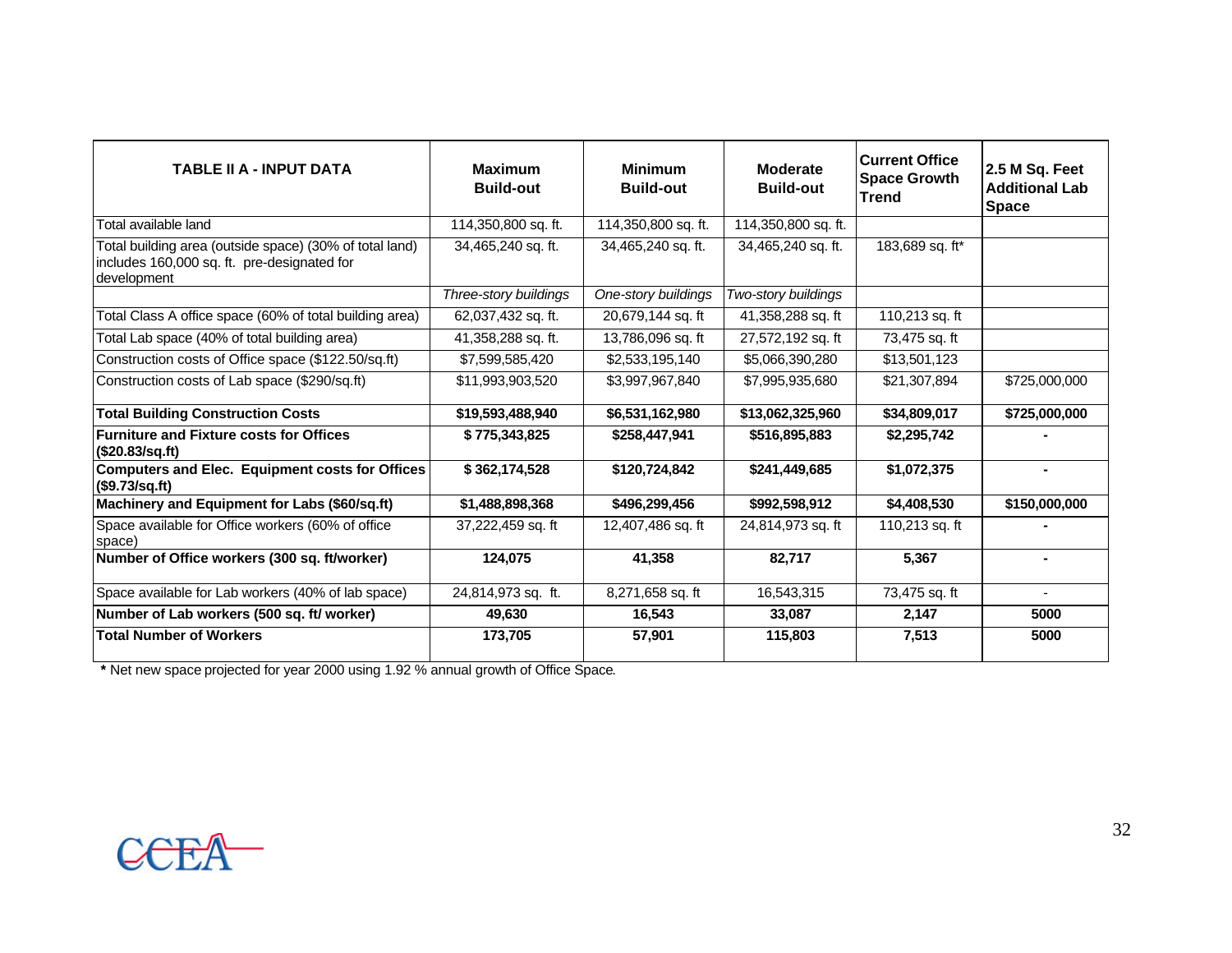| <b>TABLE II B - INPUT</b>                                               |               |
|-------------------------------------------------------------------------|---------------|
| <b>Hotel and Convention Center: Included in All Scenarios</b>           |               |
| Construction Cost of Hotels - 700 rooms (\$257,671 per room)            | \$180,369,700 |
| <b>Total Construction Costs for Hotels</b>                              | \$180.369,700 |
| Hotel Sales per Year (70% room occupancy)                               | \$31,500,000  |
| Construction Cost for Convention/Entertainment Centers (\$258.52/sq.ft) | \$51,700,000  |
| <b>Total Construction Costs for Convention/Entertainment Centers</b>    | \$51,700,000  |
| <b>Operating Costs for Convention/Entertainment Centers per Year</b>    | \$3,000,000   |
| Event Days per Year (Number of Events * Number of Participants)         | 210.375       |
| Spending per Day per Visitor                                            | \$200         |
| New Spending by Visitors per Year                                       | \$42,075,000  |

### **Methodology**

The lack of data for some of the projects limits the analysis. Even for the construction phase, most of the available data is lump sum funding allocated for an entire project, not broken down into estimated expenses by category, for instance equipment purchases or miscellaneous professional services. Data for some projects, such as planned parking garages, is not yet available, and thus could not be included in the analysis. This study therefore must be viewed keeping the following conditions in mind:

- It incorporates investments (construction and enhancement) in three main transportation components - roads and highways, railways, and railway stations and *estimates* of subsequent investments in the professional services and biotechnology sectors.
- The investments are timed using their estimated costs and duration of construction, often simply estimated by dividing the total cost equally among the number of years designated for the project except in the cases where more detailed data is available. Most of these investments occur from 1999-2002, with the Pearl Harbor Memorial Bridge expansion continuing until 2010. The subsequent investments are timed such that the construction takes place over *ten years* beginning in 2001, after which employment is gradually phased in over ten years beginning in 2011.
- The results reflect the estimated benefits of *construction only* in the case of rail and highway improvements, and not the returns from the operation of the investments once they are in place. This should be kept in mind when interpreting the results. A

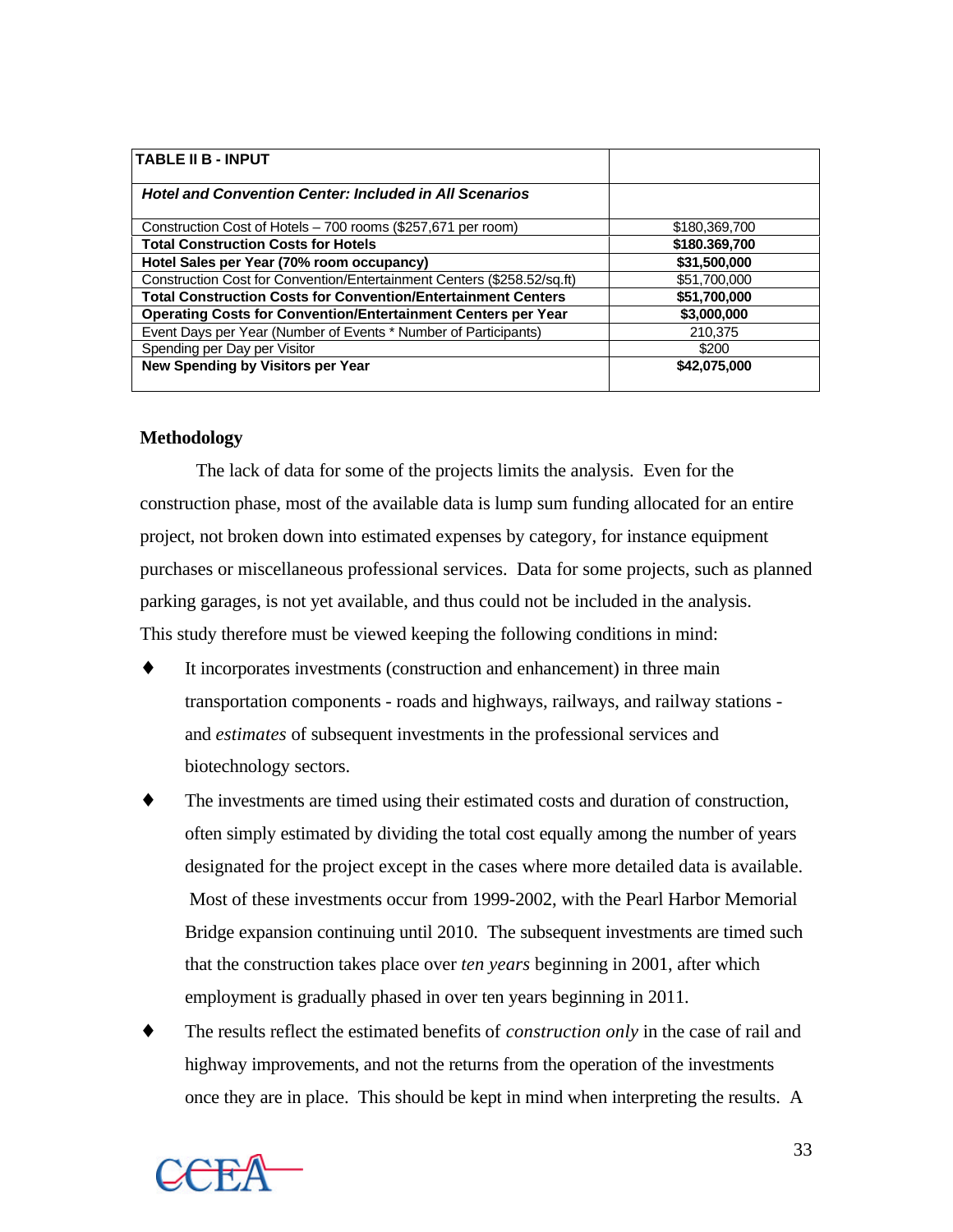drop in employment, for example, will typically reflect completion of a construction project, not a negative longer run economic impact of the project itself.

♦ CCEA assumed all funding for these projects is "external". This is because presumably the investments in the transportation sector are funded federally or by Amtrak, along with contributions from the State's "Special Transportation Fund". We assume that subsequent investments are funded by the private sector. This implies that the State does not cut spending elsewhere, raise taxes, or issue bonds to pay for its share of expenses for these projects.

#### **Results**

This analysis identifies the impact of the proposed construction projects and subsequent developments on a variety of economic variables, of which the most significant are employment, gross regional product (GRP), personal income and population. The following tables present the results for each of these variables in terms of their net impact on the New Haven County economy over the period 2000-2030 under each investment scenario. The tables that depict net increases in selected economic variables show the average of the annual increases (or decreases) of these aggregate levels that flow directly and indirectly from the proposed investment over thirty-two years compared to a baseline (status quo) forecast of the (County) economy's performance.

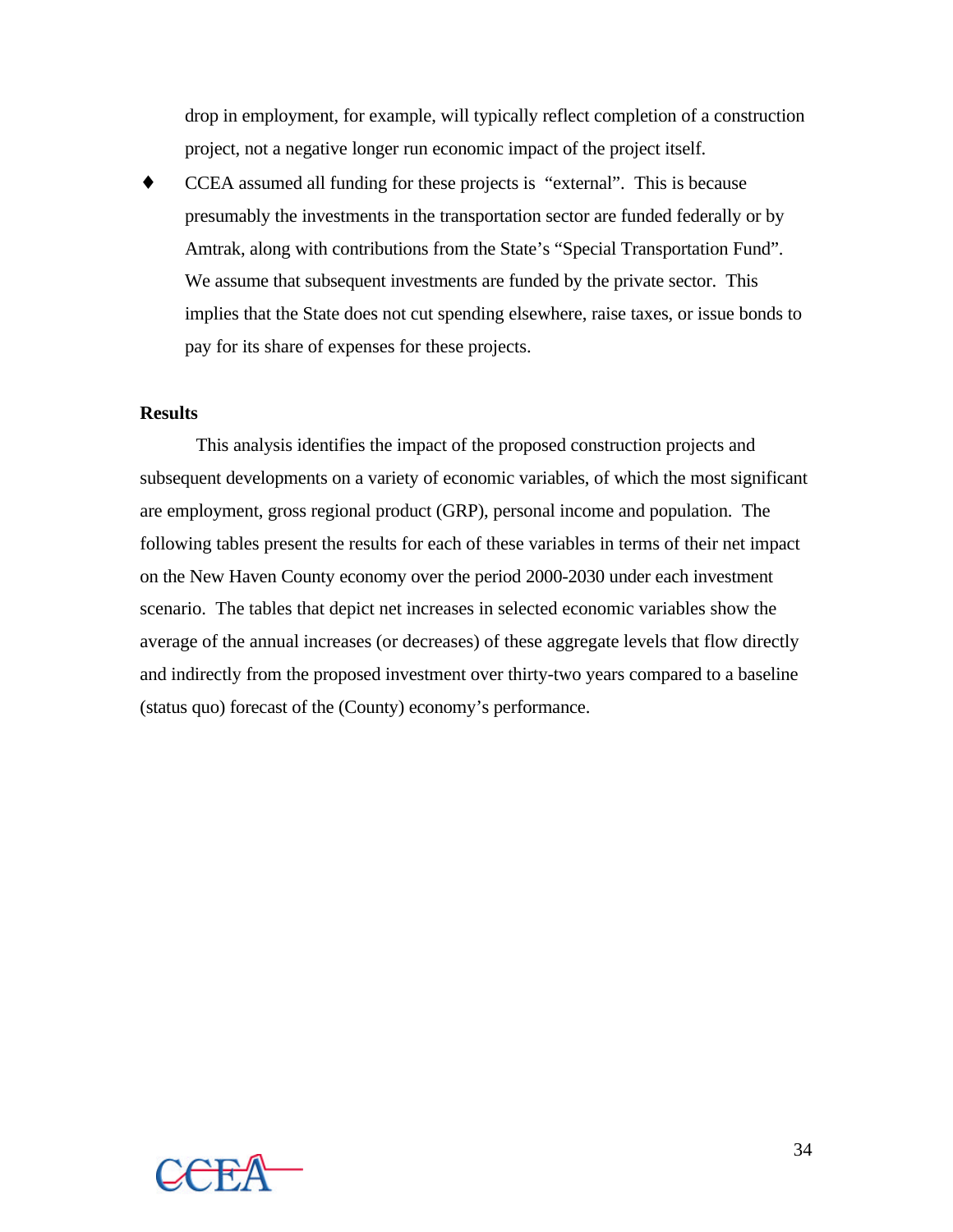## *Scenario I - Maximum Build-out*

|                                                | <b>Maximum Build-out Strategy</b><br>2000-2030                               |                                                                |                                  |
|------------------------------------------------|------------------------------------------------------------------------------|----------------------------------------------------------------|----------------------------------|
|                                                | Average<br><b>Incremental Level</b><br><b>Change over</b><br><b>Baseline</b> | Average<br>Percentage<br><b>Change over</b><br><b>Baseline</b> | <b>Average Baseline</b><br>Level |
| <b>Employment (Thousands)</b>                  | 145.01                                                                       | 28.70%                                                         | 487.766                          |
| <b>GRP (Billions Nominal \$)</b>               | \$20.28                                                                      | 28.47%                                                         | \$56.187                         |
| Personal Income (Billions Nominal \$)          | \$15.86                                                                      | 25.82%                                                         | \$49.653                         |
| <b>Population (Thousands)</b>                  | 163.73                                                                       | 18.84%                                                         | 834.514                          |
| <b>Future Housing Demand (Bill Nominal \$)</b> | \$6.58                                                                       | $0.72\%$                                                       | \$10.371                         |
|                                                |                                                                              |                                                                |                                  |

| <b>TABLE III: Net Increases in Selected Economic Variables for New Haven County</b> |
|-------------------------------------------------------------------------------------|
| <b>Maximum Build-out Strategy</b>                                                   |
| 2000-2030                                                                           |

Each of the values in Table III shows the change in the relevant variable that flows from completion of all components shown in Tables I and II compared to a baseline forecast of the County's economy. According to the *maximum build-out approach* adopted in this analysis, the average annual increase in employment in New Haven County above the status quo forecast due to the investments in transportation, professional services and biotech industries is about 145,010 jobs. Figure 1, which shows the annual changes of the above variables, illustrates how employment picks up in year 2000 when the construction of the Pearl Harbor Memorial Bridge and the industrial complexes begin. Employment gradually decreases as the construction projects are completed, then increases sharply from 2011 to 2020 as the employment opportunities created by the construction expansion are filled. It peaks in year 2020 then settles to a stable level of approximately 266,000 jobs above the baseline forecast. Thus at the end of the thirty-year period New Haven County would have 270,000 additional permanent jobs in this scenario. Therefore, on average, each year approximately 9,000 jobs are added cumulatively to the economy for thirty-two years.

The average annual increase in GRP is \$20.28 billion. Personal income in the County increases by an average of \$15.86 billion, and the average annual increase in the County's population over the thirty years is 163,732 people. GRP follows the same pattern as employment - it first increases then decreases slightly as construction winds down, before rising again with new employment. Personal income follows the GRP movement as

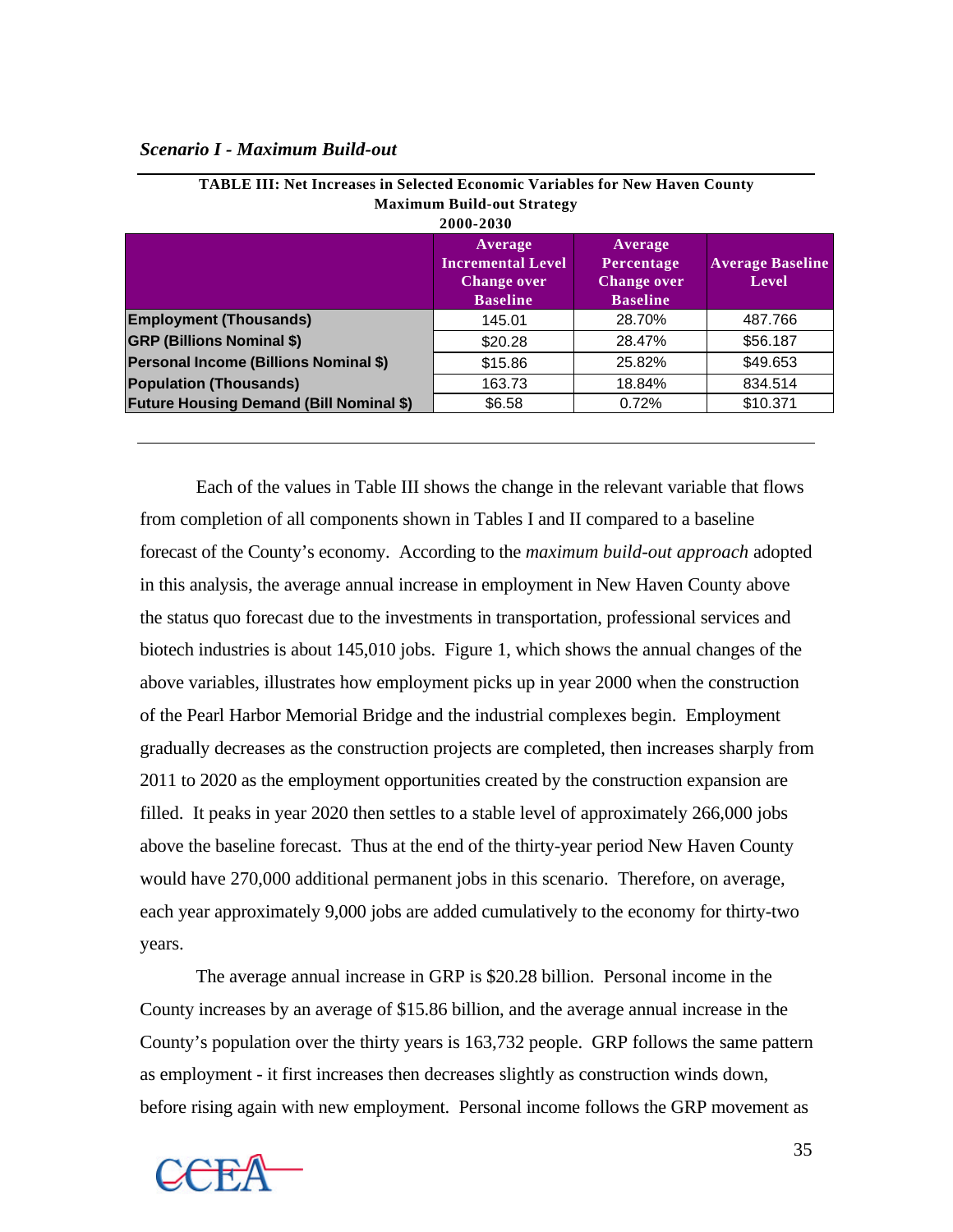well, as workers are hired as construction increases, then furloughed as it is gradually completed, before employment rises again in the expanded sectors. Population in the County increases as the State's new infrastructure and employment opportunities attracts more residents. Future housing demand rises to a peak of \$15.78 billion in 2020 as employment in the County increases, and then decreases as employment stabilizes beyond that as shown in Figure 1.

The study also evaluated the effects of the proposed investments in New Haven County on State and local tax revenues. State taxes consist of income taxes, sales and use taxes, and corporate profit taxes. Local property taxes are in New Haven County. Table IV shows the average annual increase in tax revenues for the State and local governments for the thirty one-year period beginning in 2000.

| <b>Maximum Build-out Strategy</b><br>(Millions Nominal \$)<br>2000-2030 |                                   |
|-------------------------------------------------------------------------|-----------------------------------|
|                                                                         | <b>Average Tax Revenue Change</b> |
| <b>Average New State Tax Revenue</b>                                    | \$923.74                          |
| <b>Average New Local Property Taxes</b>                                 | \$519.92                          |
| <b>Average Total New Taxes</b>                                          | \$1,443.66                        |

State taxes increase by an annual average of \$924 million due to the proposed infrastructure developments and potential industry expansions. Local property taxes increase by an average of \$520 million. This is likely reflects the increase in population as the improved transportation infrastructure, increased job opportunities, and increasing investment in biotech industries attract more residents to the County. Figure 2 shows the annual increases in tax revenues over the relevant time period, and that total tax revenue follows the pattern of employment during the construction and expansion phase. To look at the net gains in taxes for the State, total taxes are offset against induced government spending. Induced government spending includes any expenses the State or Connecticut towns incur as a *result* of the proposed investments. The most common reason for such expenses is the increased spending for public services that arises because of an increase in the County's population. As expected, induced government spending closely follows the population change pattern during the period of the study, resulting in a gradual decline in

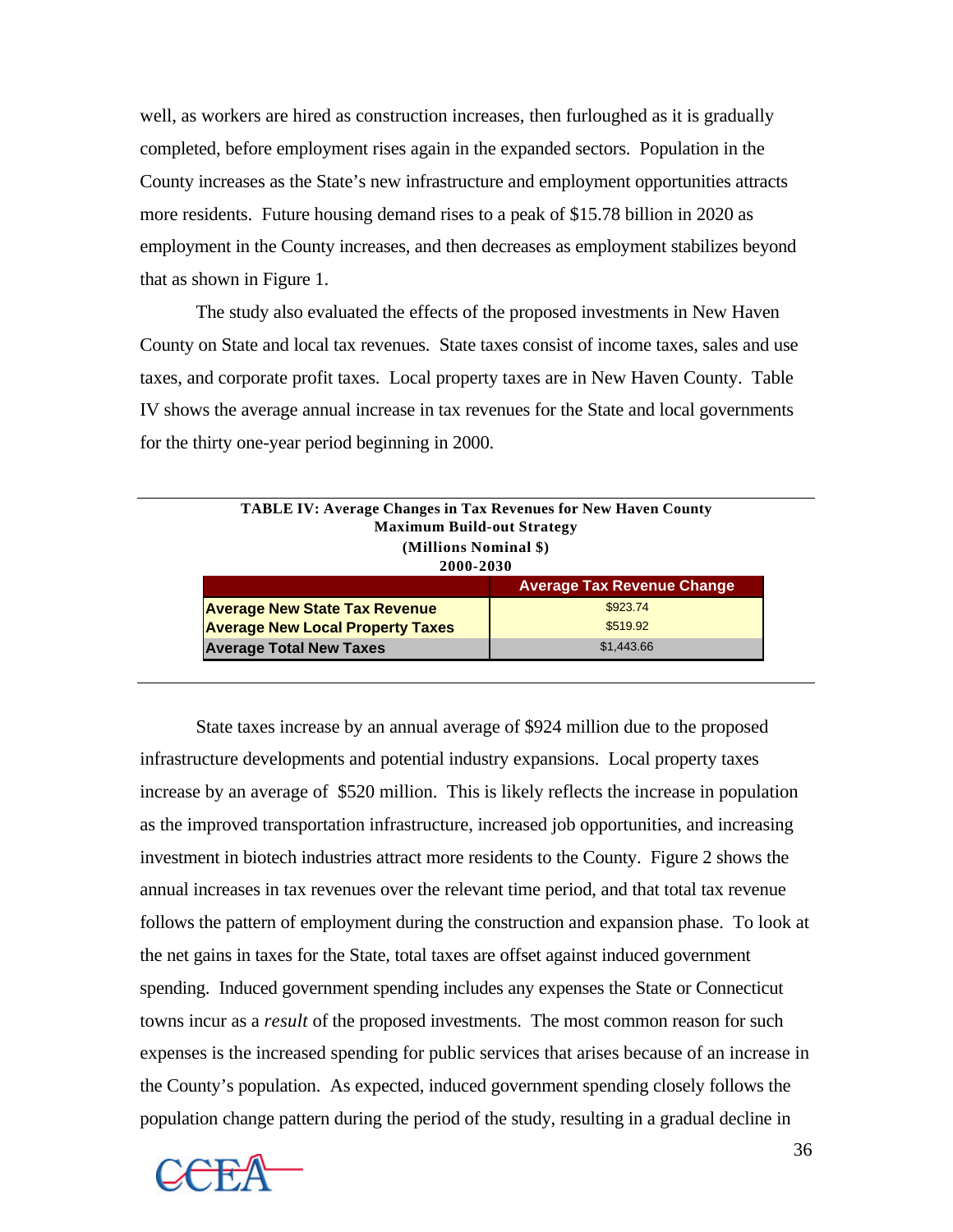net returns to the State as the County's population increases.

The net gains to the State can also be evaluated using the present values of the tax revenues offset against the present value of net expenditures. Table V gives the present values of both future tax collections and induced spending (over thirty-two years). The present value of new taxes includes future income taxes, sales and use taxes, corporate profit taxes, and local property taxes, which the project generates directly and indirectly. These are then offset against the present value of induced government spending to compute net tax revenues.

#### **TABLE V: Present Value of New Tax Revenues and New Expenditures Maximum Build-out Strategy (Billions Nominal \$)**

| <b>REVENUES AND RELATED EXPENDITURES</b>            | <b>PRESENT VALUE</b> |
|-----------------------------------------------------|----------------------|
| IPRESENT VALUE OF TOTAL NEW TAXES                   | \$14.09              |
| <b>IPRESENT VALUE OF INDUCED NEW GOVT. SPENDING</b> | \$9.62               |
| IPRESENT VALUE OF NET NEW TAXES                     | \$4.47               |

Because of the potential investments that can occur once the necessary infrastructure is in place, the State benefits overall with the implementation of these projects. Any additional spending induced by an increase in the County's population is accounted for in the form of new tax revenues. The State thus earns net taxes with a present value of \$4.47 billion over the thirty-year period studied in this first scenario.

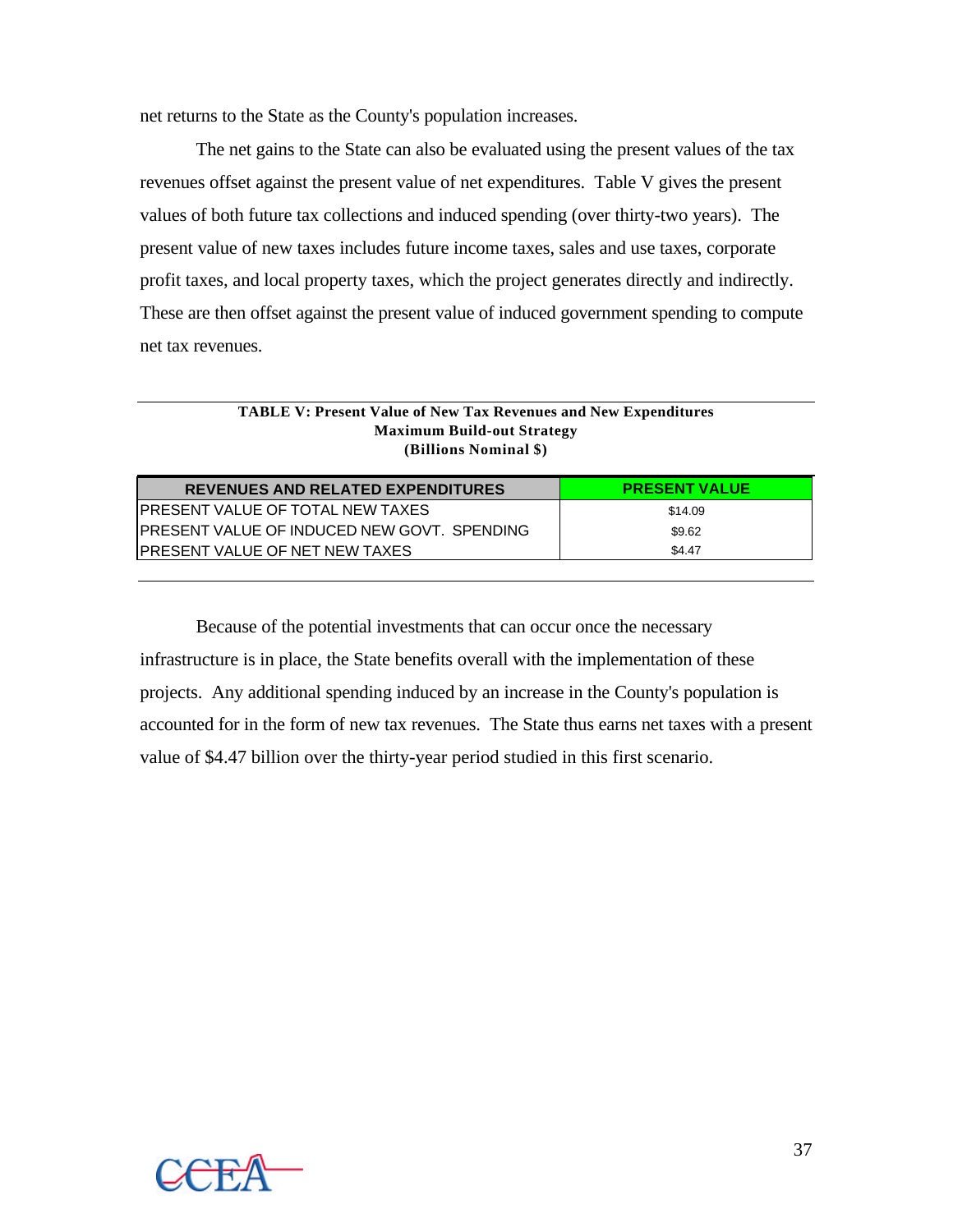#### *Scenario II - Minimum Build-out*

| 2000-2030                                      |                                                                              |                                                                |                                     |
|------------------------------------------------|------------------------------------------------------------------------------|----------------------------------------------------------------|-------------------------------------|
|                                                | Average<br><b>Incremental Level</b><br><b>Change over</b><br><b>Baseline</b> | Average<br>Percentage<br><b>Change Over</b><br><b>Baseline</b> | Average<br><b>Baseline</b><br>Level |
| <b>Employment (Thousands)</b>                  | 47.77                                                                        | 9.46%                                                          | 487.766                             |
| <b>GRP (Billions Nominal \$)</b>               | \$6.21                                                                       | 9.12%                                                          | \$56.187                            |
| Personal Income (Billions Nominal \$)          | \$4.81                                                                       | 7.88%                                                          | \$49,653                            |
| <b>Population (Thousands)</b>                  | 51.14                                                                        | 5.89%                                                          | 834.514                             |
| <b>Future Housing Demand (Bill Nominal \$)</b> | \$1.95                                                                       | 0.22%                                                          | \$10.371                            |
|                                                |                                                                              |                                                                |                                     |

| <b>TABLE VI: Net Increases in Selected Economic Variables for New Haven County</b> |
|------------------------------------------------------------------------------------|
| <b>Minimum Build-out Strategy</b>                                                  |
| anna anan                                                                          |

Each of the values in Table VI shows the change in the relevant variable that flows from completion of all components shown in Tables I and II compared to a baseline forecast of the County's economy. According to the *minimum build-out approach* adopted in this analysis, the average increase in employment in New Haven County above the status quo forecast due to the investments in transportation, professional services and biotech industries is about 47,766 jobs. Figure 3 shows the annual changes of the above variables and that there is an initial increase in employment that peaks in 2002, which is when most construction projects are underway. This is followed by a gradual decline until 2010 as most of these projects are completed. Starting in 2011 there is a steady rise in employment, which reflects the newly created jobs in the professional services and biotechnology sectors. Employment peaks in 2020 then declines to a stable level when all construction is complete, settling at an average of 87,000 jobs over the baseline forecast. Thus at the end of the thirty-two year period New Haven County would have 87,850 additional permanent jobs in this scenario. Therefore, on average, each year approximately 2,834 jobs are added to the economy for thirty-one years.

The average increase in GRP is \$6.21 billion. Personal income in the County increases by an average of \$4.81 billion, and the average increase in the County's population is 51,142 people. GRP follows the same pattern as employment - it first increases then decreases slightly as construction winds down, before rising with new employment. Personal income follows the GRP movement as well, as workers are hired

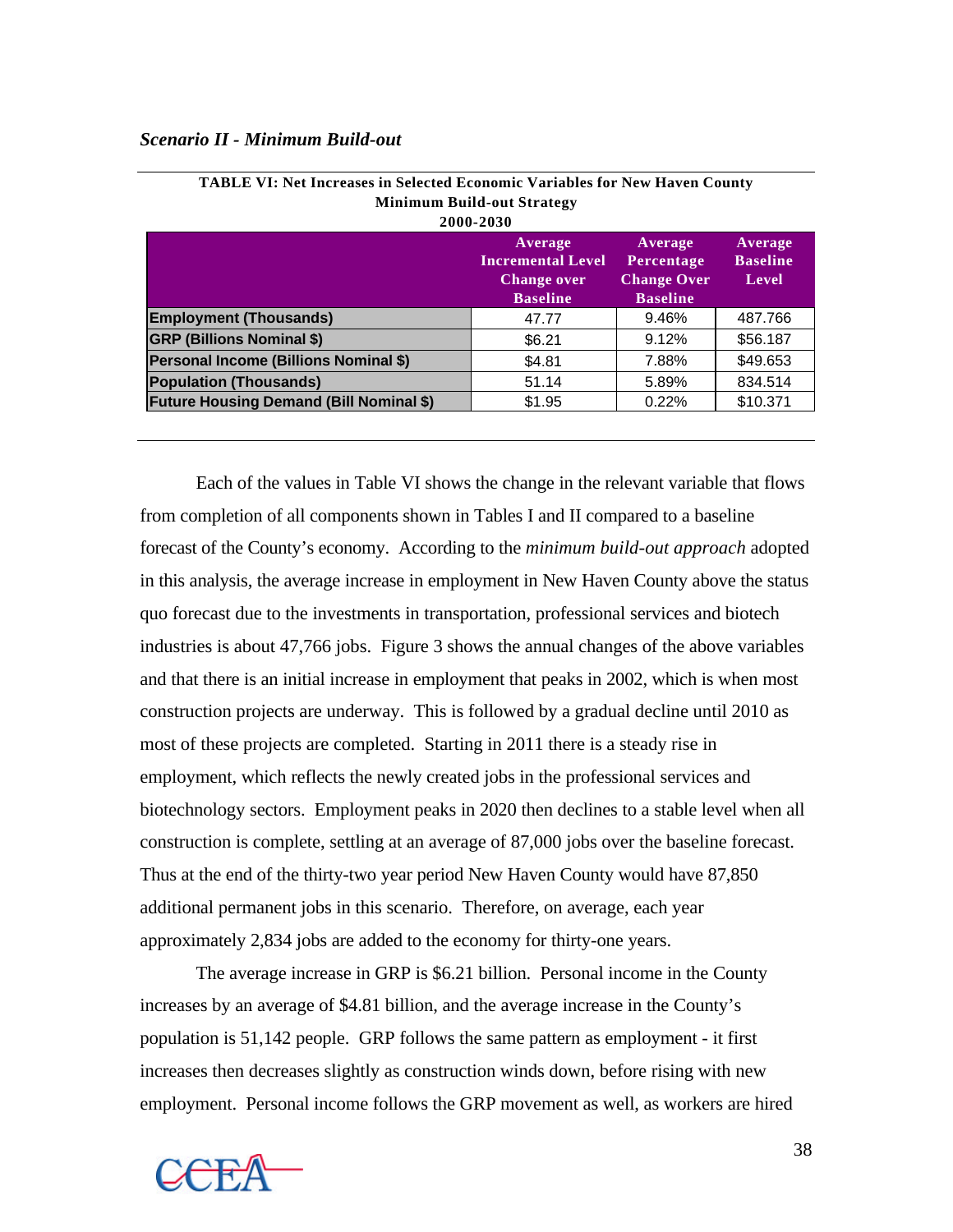as construction increases, then furloughed as it is gradually completed, before employment rises again with the expanded sectors. Population in the County increases as the State's new infrastructure and employment opportunities attract more residents. Demand for housing follows the same pattern as employment as the new workers seek residences in the County, peaking at \$4.54 billion over the baseline then decreasing to \$3.12 billion by 2030.

We evaluated the effects of the proposed investments in New Haven County on state and local tax revenues for the minimum build-out scenario. State taxes and local taxes are as above. Table VII shows the average annual increase (above the status quo forecast) in tax revenues for the State and local governments for the thirty one-year period beginning in 2000.

| <b>TABLE VII: Average Changes in Tax Revenues for New Haven County</b><br><b>Minimum Build-out Strategy</b><br>(Millions Nominal \$)<br>2000-2030 |                                   |
|---------------------------------------------------------------------------------------------------------------------------------------------------|-----------------------------------|
|                                                                                                                                                   | <b>Average Tax Revenue Change</b> |
| <b>Average New State Tax Revenue</b>                                                                                                              | \$281.68                          |
| <b>Average New Local Property Taxes</b>                                                                                                           | \$161.39                          |
| <b>Average Total New Taxes</b>                                                                                                                    | \$443.07                          |

State taxes increase by an average of \$282 million due to the proposed infrastructure developments and potential industry expansions. Local property taxes increase by an average of \$161 million. This is likely to reflect the increase in population as the improved transportation infrastructure, increased job opportunities, and increasing investment in biotech industries attract more residents to the County. Figure 4 shows the annual change in tax revenues over the relevant time period and that total tax revenue follows the pattern of employment during the construction and expansion phase. To look at the net gains in taxes for the State, total taxes are offset against induced government spending. Induced government spending includes any expenses the State or Connecticut towns incur as a *result* of the proposed investments. The most common reason for such expenses is the increased spending that arises because of an increase in the County's population. As expected, induced government spending closely follows the population

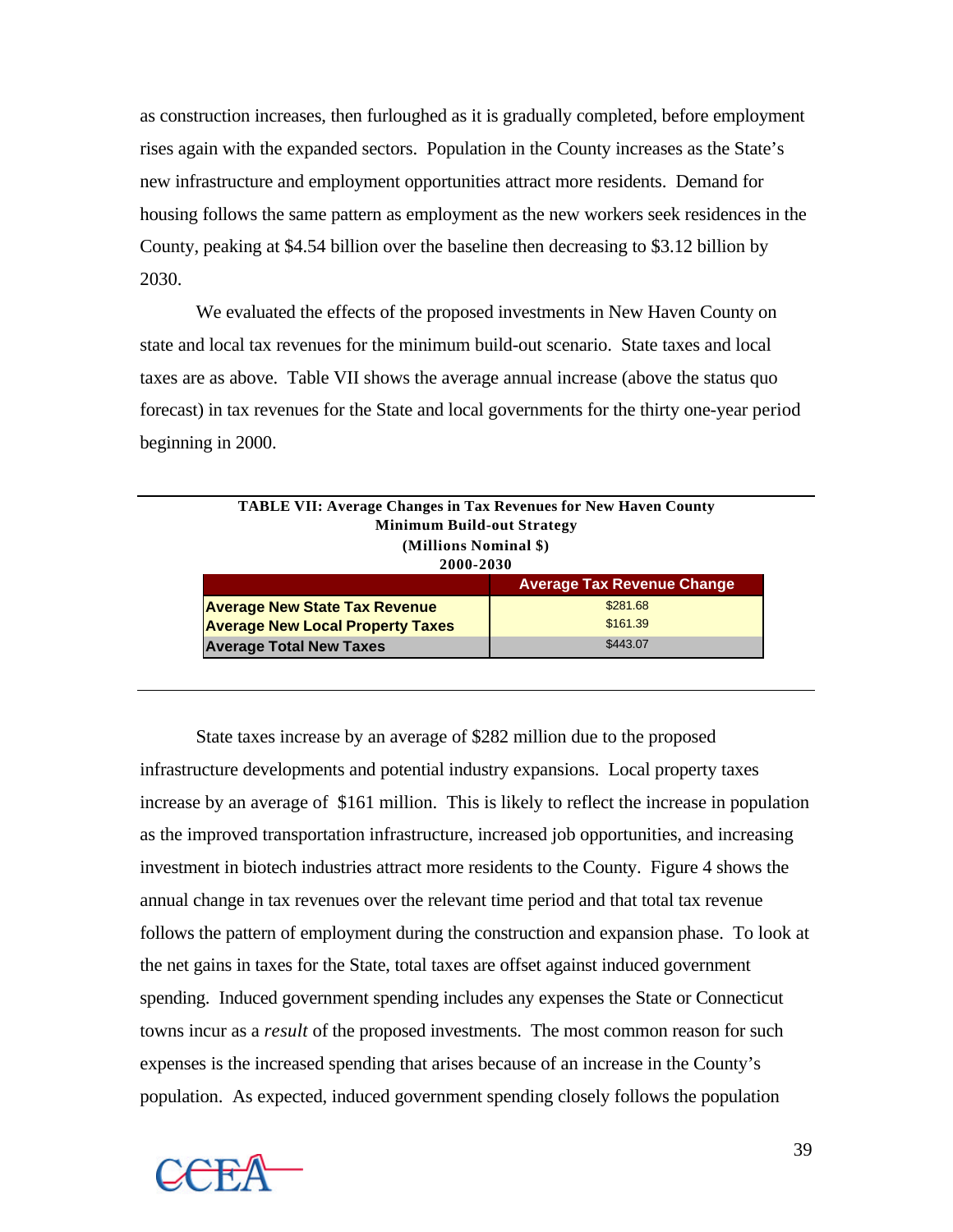change pattern during the period of the study, resulting in a gradual decline in net returns to the State as the County's population increases.

The net gains to the State can be evaluated using the present values of the tax revenues offset against the present value of net expenditures. Table VIII gives the present values of both future tax collections and induced spending (over thirty-one years). The present value of new taxes includes future income taxes, sales and use taxes, corporate profit taxes, and local property taxes, which the project generates directly and indirectly. These are then offset against the present value of induced government spending to compute net tax revenues.

#### **TABLE VIII: Present Value of New Tax Revenues and New Expenditures Minimum Build-out Strategy (Billions Nominal \$)**

| <b>REVENUES AND RELATED EXPENDITURES</b>            | <b>PRESENT VALUE</b> |
|-----------------------------------------------------|----------------------|
| IPRESENT VALUE OF TOTAL NEW TAXES                   | \$4.46               |
| <b>IPRESENT VALUE OF INDUCED NEW GOVT. SPENDING</b> | \$2.98               |
| IPRESENT VALUE OF NET NEW TAXES                     | \$1.49               |

As a result of the potential investments that can occur once the necessary infrastructure is in place, the State benefits overall with the implementation of these projects in the minimum build-out scenario. Any additional spending induced by an increase in the County's population is accounted for in the form of new tax revenues. The State thus earns net taxes with a present value of \$1.49 billion over the thirty one-year period studied in this scenario.

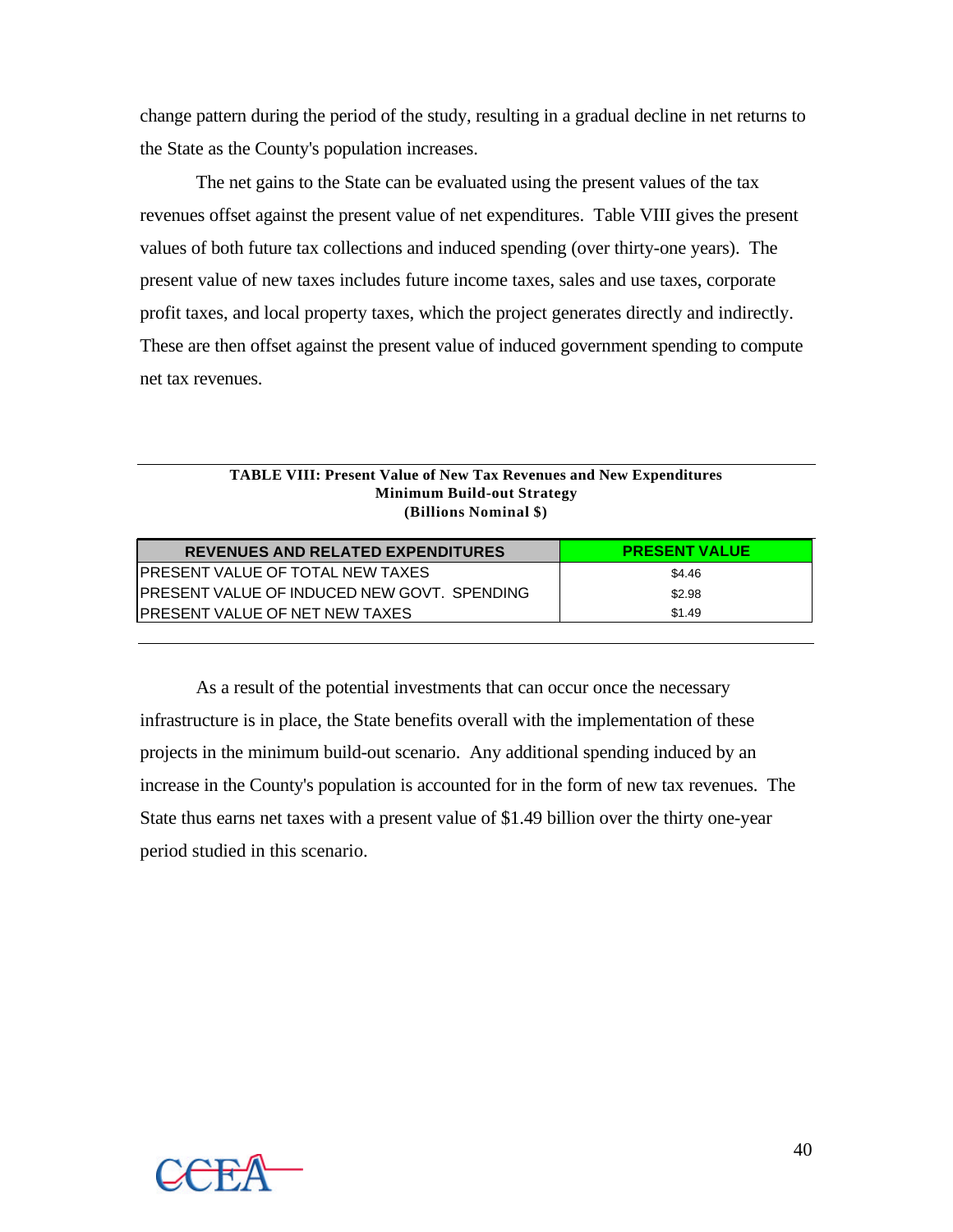|                                                | <b>Moderate Build-out Strategy</b><br>2000-2030           |                                          |                                              |
|------------------------------------------------|-----------------------------------------------------------|------------------------------------------|----------------------------------------------|
|                                                | <b>Average Incremental</b><br><b>Change over Baseline</b> | Average<br>Percentage<br><b>Baseline</b> | Average<br><b>Change Over Baseline Level</b> |
| <b>Employment (Thousands)</b>                  | 96.63                                                     | 19.13%                                   | 487.766                                      |
| <b>GRP (Billions Nominal \$)</b>               | \$13.04                                                   | 18.71%                                   | \$56.187                                     |
| <b>Personal Income (Billions Nominal \$)</b>   | \$10.16                                                   | 16.56%                                   | \$49.653                                     |
| <b>Population (Thousands)</b>                  | 106.80                                                    | 12.29%                                   | 834.514                                      |
| <b>Future Housing Demand (Bill Nominal \$)</b> | \$4.24                                                    | 4.34%                                    | \$10.371                                     |

| <b>TABLE IX: Net Increases in Selected Economic Variables for New Haven County</b> |
|------------------------------------------------------------------------------------|
| <b>Moderate Build-out Strategy</b>                                                 |
| 2000-2030                                                                          |
|                                                                                    |

Each of the values in Table IX shows the average annual change in the relevant variable that flows from completion of all components shown in Tables I and II compared to a baseline (status quo) forecast of the County's economy. According to the *moderate build-out approach* adopted in this analysis, the average increase in employment in New Haven County above the status quo forecast due to the investments in transportation, professional services and biotech industries is about 96,630 jobs. Figure 5 shows the annual changes of the above variables and shows that there is an initial increase in employment that peaks in 2002, which is when most construction projects are underway. This is followed by a gradual decline until 2010 as these projects are completed. Starting in 2011 there is a steady rise in employment, which reflects the newly created jobs in the professional services and biotechnology sectors. Employment peaks in 2020 then declines to a stable level when all construction is complete, settling at an average increase of 178,000 jobs over the baseline. Thus at the end of the study period New Haven County would have nearly 181,000 permanent new jobs. Therefore, on average, each year approximately 5,839 jobs are added to the economy for thirty-one years.

The average annual increase in GRP is \$13.04 billion. Personal income in the County increases by an average of \$10.16 billion, and the average increase in the County's population is 106,800 people. GRP follows the same pattern as employment - it first increases then decreases slightly as construction winds down, before rising with the new employment level. Personal income follows the GRP movement as well, as workers are

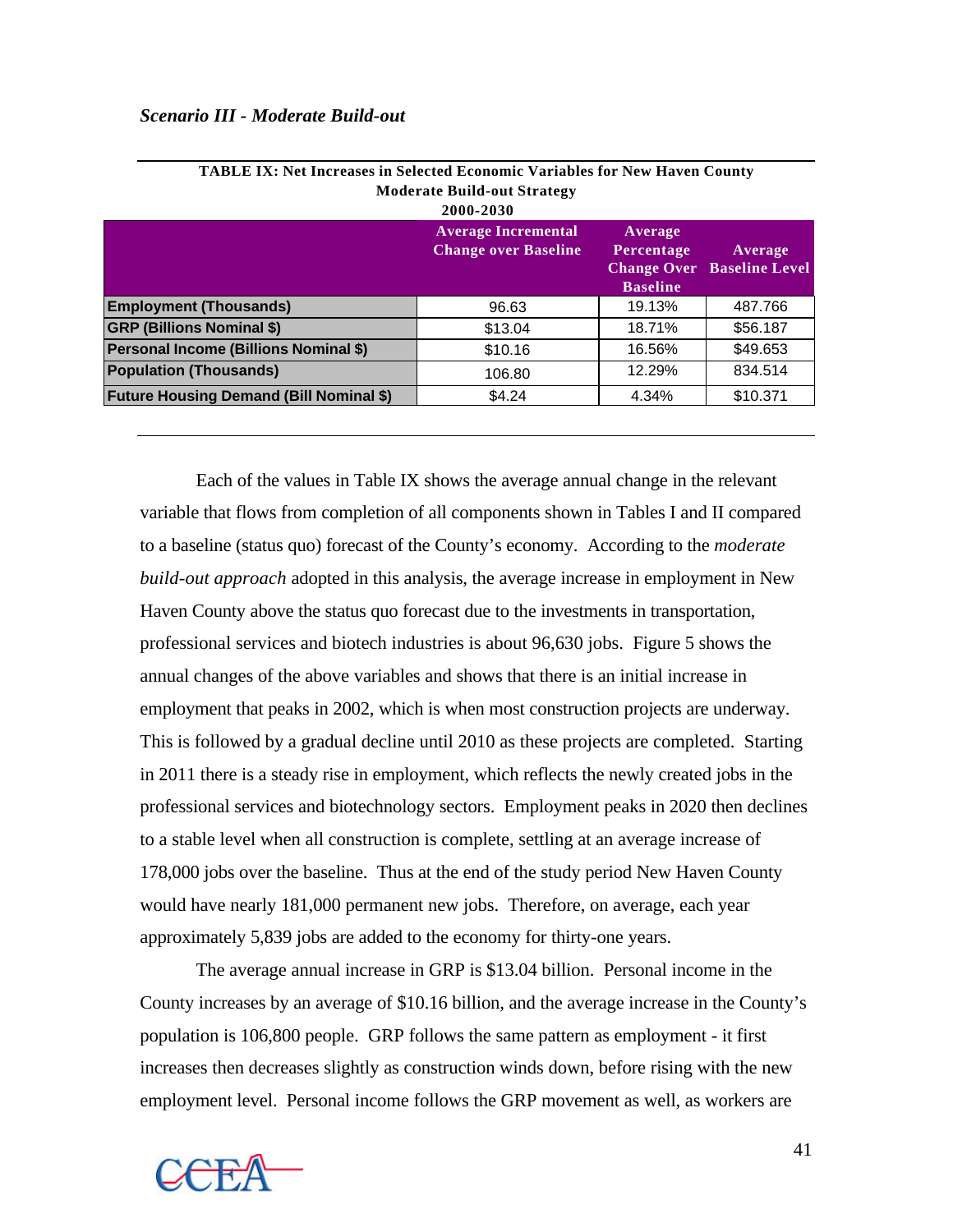hired as construction increases, then furloughed as it is gradually completed, before employment rises again with the expanded sectors. Population in the County increases as the State's new infrastructure and employment opportunities attracts more residents. Demand for housing follows the same pattern as employment as the new workers seek residences in the County, peaking at \$9.97 billion over the baseline then decreasing to \$6.82 billion by 2030.

We evaluated the effects of the proposed investments in New Haven County on State and local tax revenues as above. Table X shows the average annual increase in tax revenues for the State and local governments for the thirty one-year period beginning in 2000.

| <b>TABLE X: Average Changes in Tax Revenues for New Haven County</b><br><b>Moderate Build-out Strategy</b><br>(Millions Nominal \$) |                                    |
|-------------------------------------------------------------------------------------------------------------------------------------|------------------------------------|
| 2000-2030                                                                                                                           |                                    |
|                                                                                                                                     | <b>Average Tax Revenue Changes</b> |
| <b>Average New State Tax Revenue</b>                                                                                                | \$592.80                           |
| <b>Average New Local Property Taxes</b>                                                                                             | \$338.76                           |
| <b>Average Total New Taxes</b>                                                                                                      | \$931.56                           |

State taxes increase by an average of \$592.8 million due to the proposed infrastructure developments and potential industry expansion. Local property taxes increase by an average of \$338.8 million. This is likely to reflect the increased population as the improved transportation infrastructure, increased job opportunities, and increasing investment in biotech industries attract more residents to the County. Figure 6 shows that total tax revenues follow the pattern of employment during the construction and expansion phase. Total taxes offset against induced government yield net gains in taxes for the State. Induced government spending includes any expenses the State or Connecticut towns incur as a *result* of the proposed investments. The most common reason for such expenses is the increased spending that arises because of an increase in the County's population. As expected, induced government spending closely follows the population change pattern during the period of the study, resulting in a gradual decline in net returns to the State as the County's population increases.

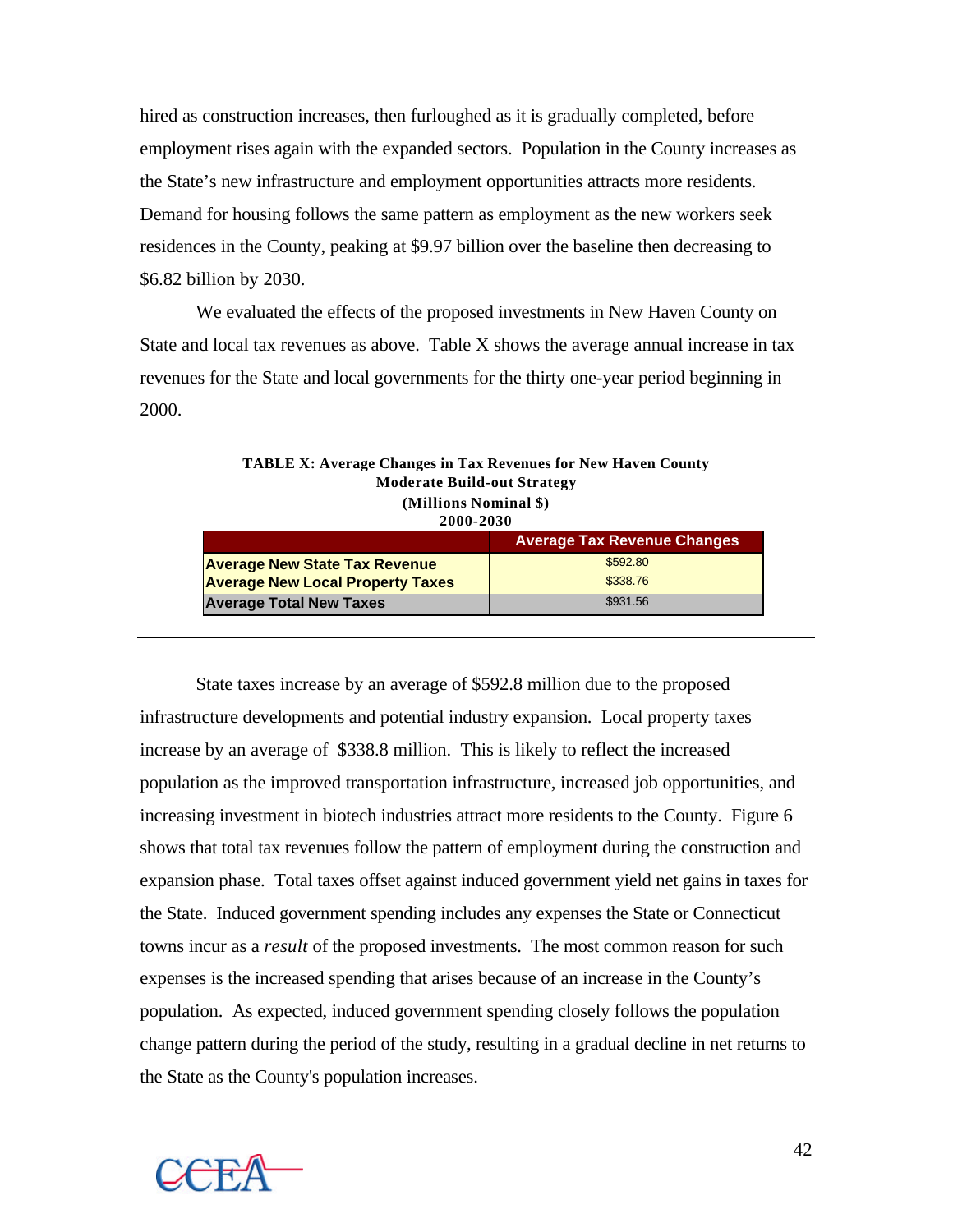The net gains to the State can be evaluated using the present values of the tax revenues offset against the present value of net expenditures as above. Table XI gives the present values of both future tax collections and induced spending (over thirty-one years). The present value of new taxes includes future income taxes, sales and use taxes, corporate profit taxes, and local property taxes, which the project generates directly and indirectly. These are then offset against the present value of induced government spending to compute net tax revenues.

#### **TABLE XI: Present Value of New Tax Revenues and New Expenditures Moderate Build-out Strategy (Billions Nominal \$)**

| <b>REVENUES AND RELATED EXPENDITURES</b>     | <b>PRESENT VALUE</b> |
|----------------------------------------------|----------------------|
| IPRESENT VALUE OF TOTAL NEW TAXES            | \$9.31               |
| IPRESENT VALUE OF INDUCED NEW GOVT. SPENDING | \$6.30               |
| IPRESENT VALUE OF NET NEW TAXES              | \$3.02               |

Because of the potential investments that can occur once the necessary infrastructure is in place, the State again benefits overall with the implementation of these projects. Any additional spending induced by an increase in the County's population is accounted for in the form of new tax revenues. The State thus earns net taxes with a present value of \$3.02 billion over the thirty-year period studied in this scenario.

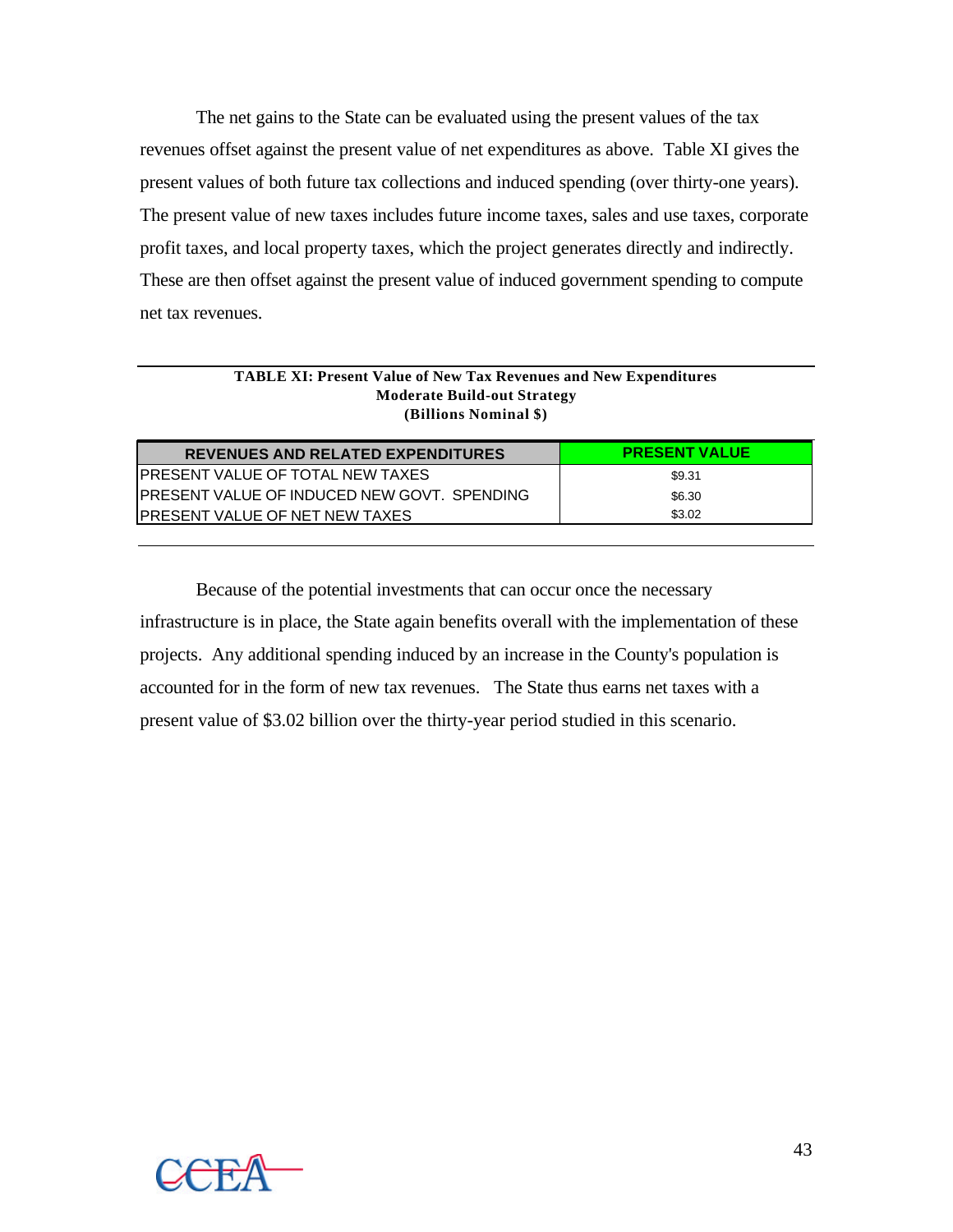#### *Scenario IV - Current Office Space Growth Trend*

|                                                | <b>Current Office Space Growth Trend</b><br>2000-2030               |                                                                |                                  |
|------------------------------------------------|---------------------------------------------------------------------|----------------------------------------------------------------|----------------------------------|
|                                                | <b>Average Incremental</b><br><b>Change over</b><br><b>Baseline</b> | Average<br>Percentage<br><b>Change Over</b><br><b>Baseline</b> | Average<br><b>Baseline Level</b> |
| <b>Employment (Thousands)</b>                  | 9.75                                                                | 0.123%                                                         | 487.766                          |
| <b>GRP (Billions Nominal \$)</b>               | \$1.06                                                              | 0.087%                                                         | \$56.187                         |
| Personal Income (Billions Nominal \$)          | \$0.86                                                              | 0.171%                                                         | \$49.653                         |
| <b>Population (Thousands)</b>                  | 11.84                                                               | 0.134%                                                         | 834.514                          |
| <b>Future Housing Demand (Bill Nominal \$)</b> | \$0.27                                                              | 0.031%                                                         | \$10.371                         |
|                                                |                                                                     |                                                                |                                  |

| <b>TABLE XII: Net Increases in Selected Economic Variables for New Haven County</b> |
|-------------------------------------------------------------------------------------|
| <b>Current Office Space Growth Trend</b>                                            |

Each of the values in Table XII shows the average annual change in the relevant variable that flows from completion of all components shown in Tables I and II compared to a baseline (status quo) forecast of the County's economy. According to the *current office space growth trend approach* adopted in this analysis, the average increase in employment in New Haven County above the status quo forecast due to the investments in transportation, professional services and biotech industries is about 9,750 jobs. Figure 7 shows the annual changes of the above variables and shows that starting in 2000 there is a steady rise in employment that peaks in 2010 and drops off indicating the completion of the Pearl Harbor Memorial Bridge project in that year. Employment increases again in 2012 and remains stable through the end of the study period. Thus in 2030 New Haven County would have nearly 12,030 permanent new jobs. Therefore, on average, each year approximately 388 jobs are added to the economy for thirty-one years.

The average increase in GRP is \$1.06 billion. Personal income in the County increases by an average of \$0.86 billion, and the average increase in the County's population is 11,841 people. GRP follows the same pattern as employment. Personal income follows the GRP movement as well, as workers are hired as construction increases, then furloughed as it is completed, before employment rises again with the expanded office and lab space. Population in the County increases as the State's new infrastructure and employment opportunities attract more residents. Housing demand

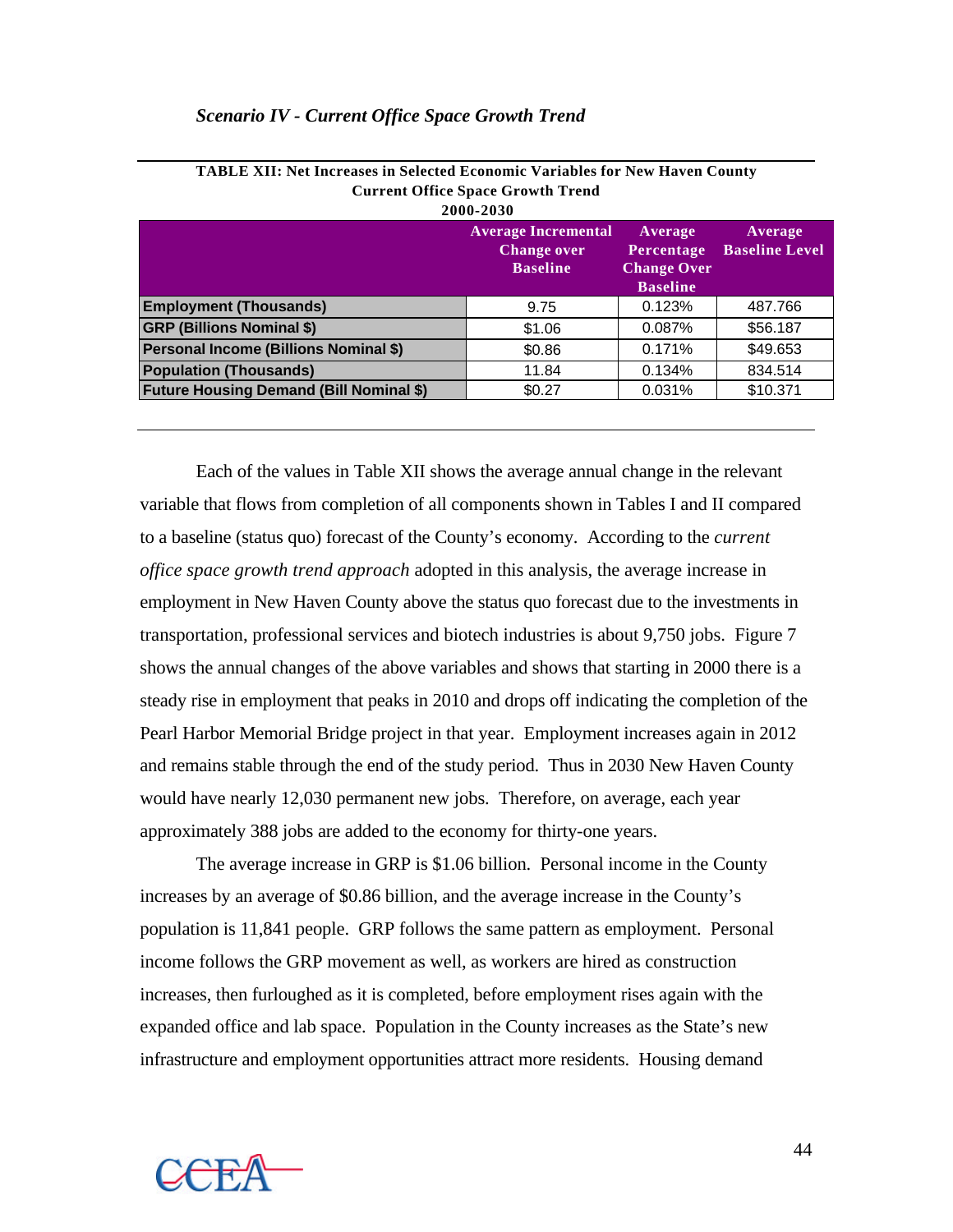increases to a peak of \$360 million in 2012 and remains stable after that, reflecting the stable employment patterns generated by the expanded professional and biotech sectors.

We evaluated the effects of the proposed investments in New Haven County on State and local tax revenues as above. Table XIII shows the average annual increase in tax revenues for the State and local governments for the thirty one-year period beginning in 2000.

| <b>TABLE XIII: Average Changes in Tax Revenues for New Haven County</b> |         |  |
|-------------------------------------------------------------------------|---------|--|
| <b>Current Office Space Growth Trend</b>                                |         |  |
| (Millions Nominal \$)                                                   |         |  |
| 2000-2030                                                               |         |  |
| <b>Average Tax Revenue Changes</b>                                      |         |  |
| <b>Average New State Tax Revenue</b>                                    | \$49.15 |  |
| \$33.64<br><b>Average New Local Property Taxes</b>                      |         |  |
| \$82.79<br><b>Average Total New Taxes</b>                               |         |  |

State taxes increase by an average of \$49.15 million due to the proposed infrastructure developments and potential industry expansion. Local property taxes increase by an average of \$33.64 million. This reflects the increased population as the improved transportation infrastructure, and increased job opportunities attract more residents to the County. Figure 8 shows that total tax revenue follow the pattern of employment during the construction phase then continues to increase. Total taxes offset against induced government yield net gains in taxes for the State. Induced government spending includes any expenses the State or Connecticut towns incur as a *result* of the proposed investments. The most common reason for such expenses is the increased spending that arises because of an increase in the County's population. As expected, induced government spending closely follows the population change pattern during the period of the study. As a result of increasing tax revenues net taxes remain stable in the State with only slight increases and decreases periodically.

The net gains to the State can be evaluated using the present values of the tax revenues offset against the present value of net expenditures as above. Table XIV gives the present values of both future tax collections and induced spending (over thirty-one years). The present value of new taxes includes future income taxes, sales and use taxes, corporate profit taxes, and local property taxes, which the project generates directly and indirectly.

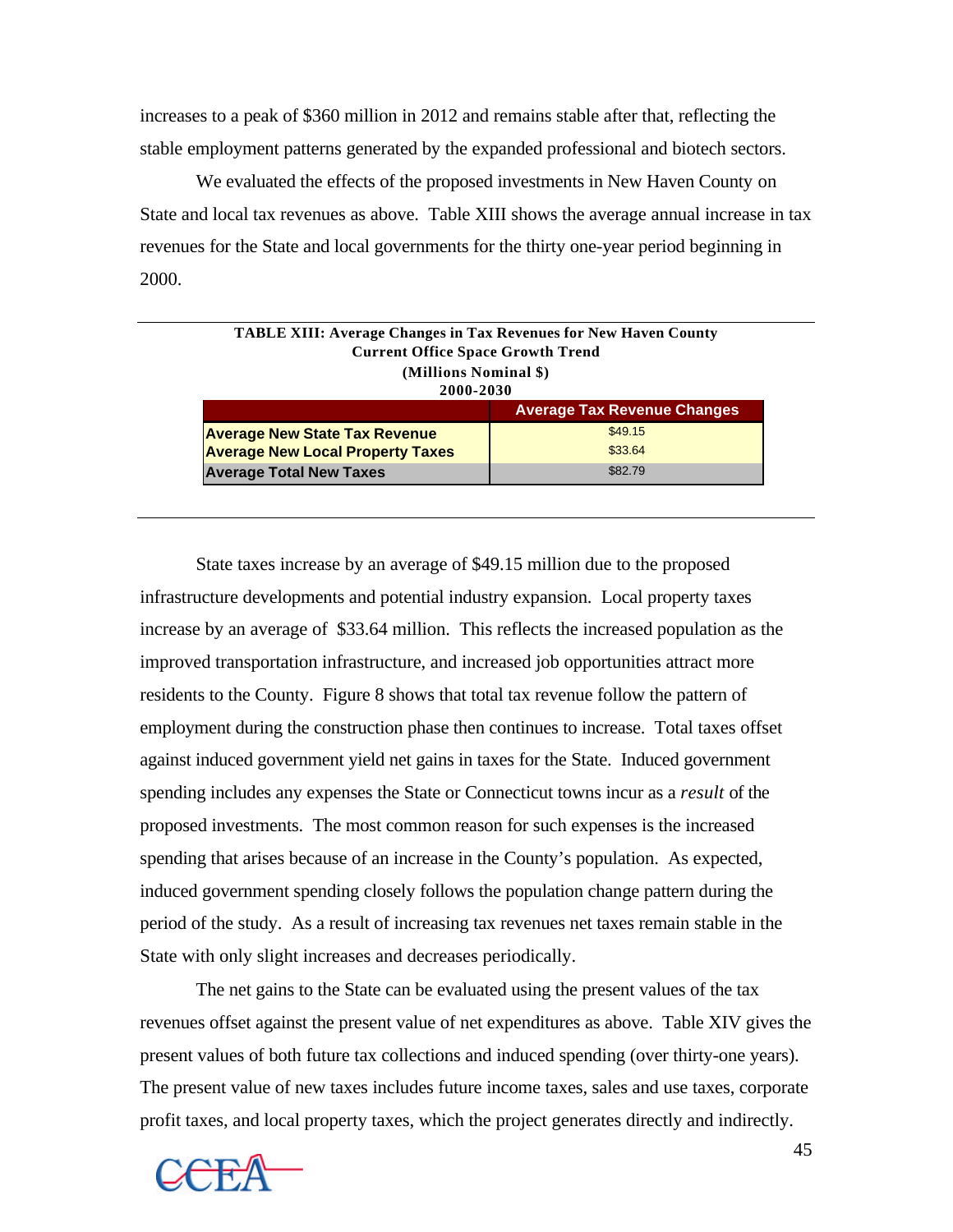These are then offset against the present value of induced government spending to compute net tax revenues.

#### **TABLE XIV: Present Value of New Tax Revenues and New Expenditures Current Office Space Growth Trend (Billions Nominal \$)**

| <b>REVENUES AND RELATED EXPENDITURES</b>     | <b>PRESENT VALUE</b> |
|----------------------------------------------|----------------------|
| IPRESENT VALUE OF TOTAL NEW TAXES            | \$1.01               |
| IPRESENT VALUE OF INDUCED NEW GOVT. SPENDING | \$0.74               |
| IPRESENT VALUE OF NET NEW TAXES              | \$0.27               |

The State benefits overall if the current growth trend continues with the infrastructure investments. Any additional spending induced by an increase in the County's population is accounted for in the form of new tax revenues. The State thus earns net taxes with a present value of \$268 million over the thirty one-year period studied in this scenario.

## *Scenario V - 2.5 Million Square Feet Lab Space*

| TABLE XV: Net Increases in Selected Economic Variables for New Haven County | 2.5 Million Sq. Ft. Lab Space Strategy<br>2000-2030       |                                                                   |                                     |
|-----------------------------------------------------------------------------|-----------------------------------------------------------|-------------------------------------------------------------------|-------------------------------------|
|                                                                             | <b>Average Incremental</b><br><b>Change over Baseline</b> | Average<br>Percentage<br><b>Change</b><br>Over<br><b>Baseline</b> | Average<br><b>Baseline</b><br>Level |
| <b>Employment (Thousands)</b>                                               | 10.72                                                     | 0.205%                                                            | 487.766                             |
| <b>GRP (Billions Nominal \$)</b>                                            | \$1.89                                                    | 0.151%                                                            | \$56,187                            |
| Personal Income (Billions Nominal \$)                                       | \$0.97                                                    | 0.244%                                                            | \$49.653                            |
| <b>Population (Thousands)</b>                                               | 11.93                                                     | 0.196%                                                            | 834.514                             |
| <b>Future Housing Demand (Bill Nominal \$)</b>                              | \$0.30                                                    | 0.04%                                                             | \$10.371                            |

Each of the values in Table XV shows the average annual change in the relevant variable that flows from completion of all components shown in Tables I and II compared to a baseline (status quo) forecast of the County's economy. According to the *additional 2.5 million square feet lab space approach* adopted in this analysis, the average increase in employment in New Haven County above the status quo forecast due to the investments

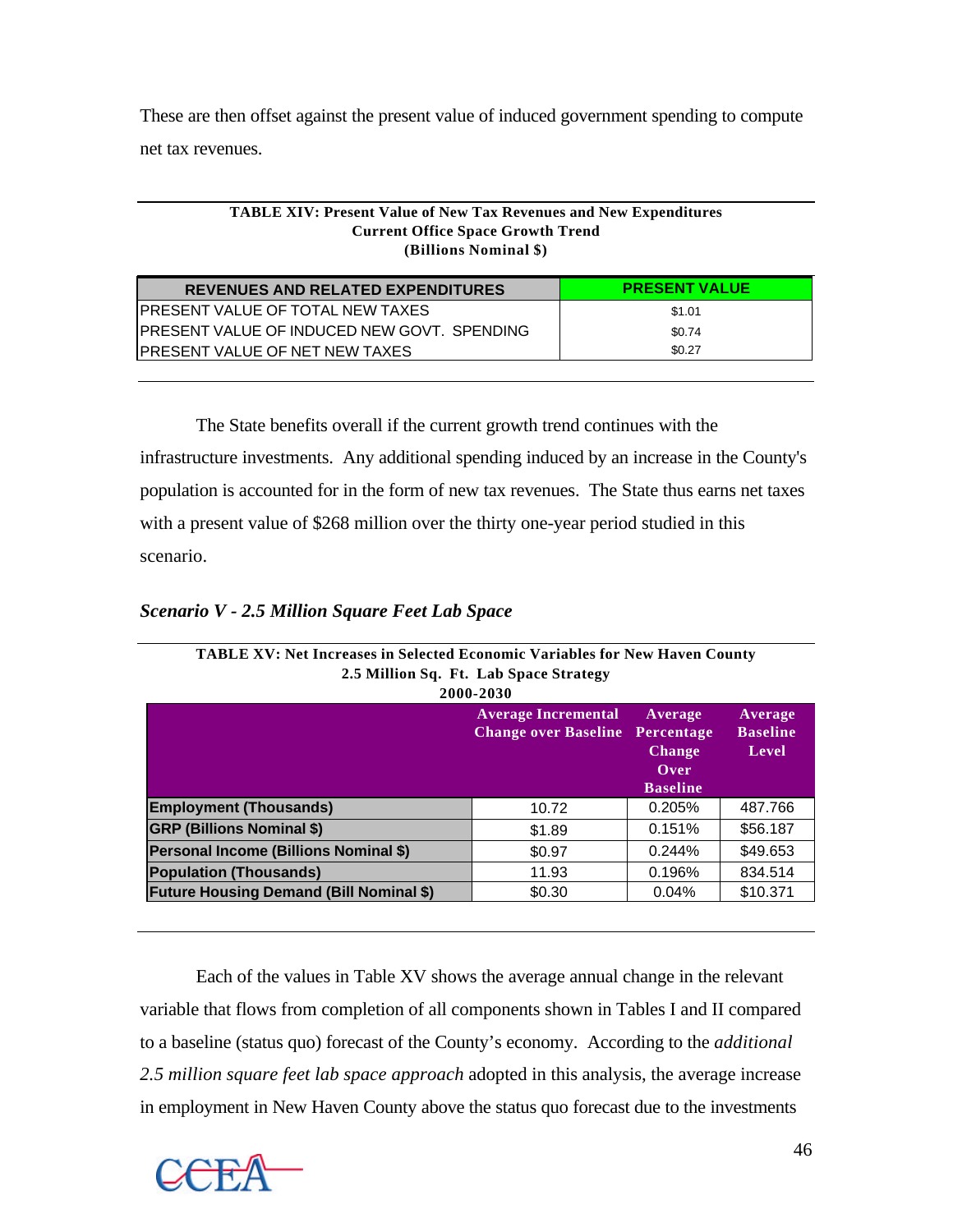in transportation and biotech industries is about 10,720 jobs. Figure 9 shows the annual changes of the above variables and shows that there is an initial increase in employment that peaks at 13,380 in 2007, after which there is a gradual decline until 2011, when the Pearl Harbor Memorial Bridge is completed. Employment remains stable and gradually increases after 2011. Thus at the end of the study period New Haven County would have nearly 12,890 permanent new jobs. Therefore, on average, each year approximately 416 jobs are added to the economy for thirty-one years.

The average annual increase in GRP is \$1.89 billion. Personal income in the County increases by an average of \$0.97 billion, and the average increase in the County's population is 11,930 people. GRP follows the same pattern as employment through 2011, after which it increases to \$3.5 billion in 2030. Personal income follows the GRP movement as well, rising as the biotech sector expands. Population in the County increases as the State's new infrastructure and employment opportunities attracts more residents. Housing demand closely follows the employment trend as workers new to the state seek residences, and it reaches a level of \$352 million in 2030.

We evaluated the effects of the proposed investments in New Haven County on State and local tax revenues as above. Table XVI shows the average annual increase in tax revenues for the State and local governments for the thirty one-year period beginning in 2000.

| <b>TABLE XVI: Average Changes in Tax Revenues for New Haven County</b><br>2.5 Million Sq. Ft. Lab Space Strategy<br>(Millions Nominal \$)<br>2000-2030 |                                    |
|--------------------------------------------------------------------------------------------------------------------------------------------------------|------------------------------------|
|                                                                                                                                                        | <b>Average Tax Revenue Changes</b> |
| <b>Average New State Tax Revenue</b>                                                                                                                   | \$72.33                            |
| <b>Average New Local Property Taxes</b>                                                                                                                | \$33.20                            |
| <b>Average Total New Taxes</b>                                                                                                                         | \$105.53                           |

State taxes increase by an average of \$72.33 million due to the proposed infrastructure developments and potential industry expansion. Local property taxes increase by an average of \$33.2 million. This is likely to reflect the increased population as the improved transportation infrastructure, increased job opportunities, and increasing investment in biotech industries attract more residents to the County. Figure 10 shows that

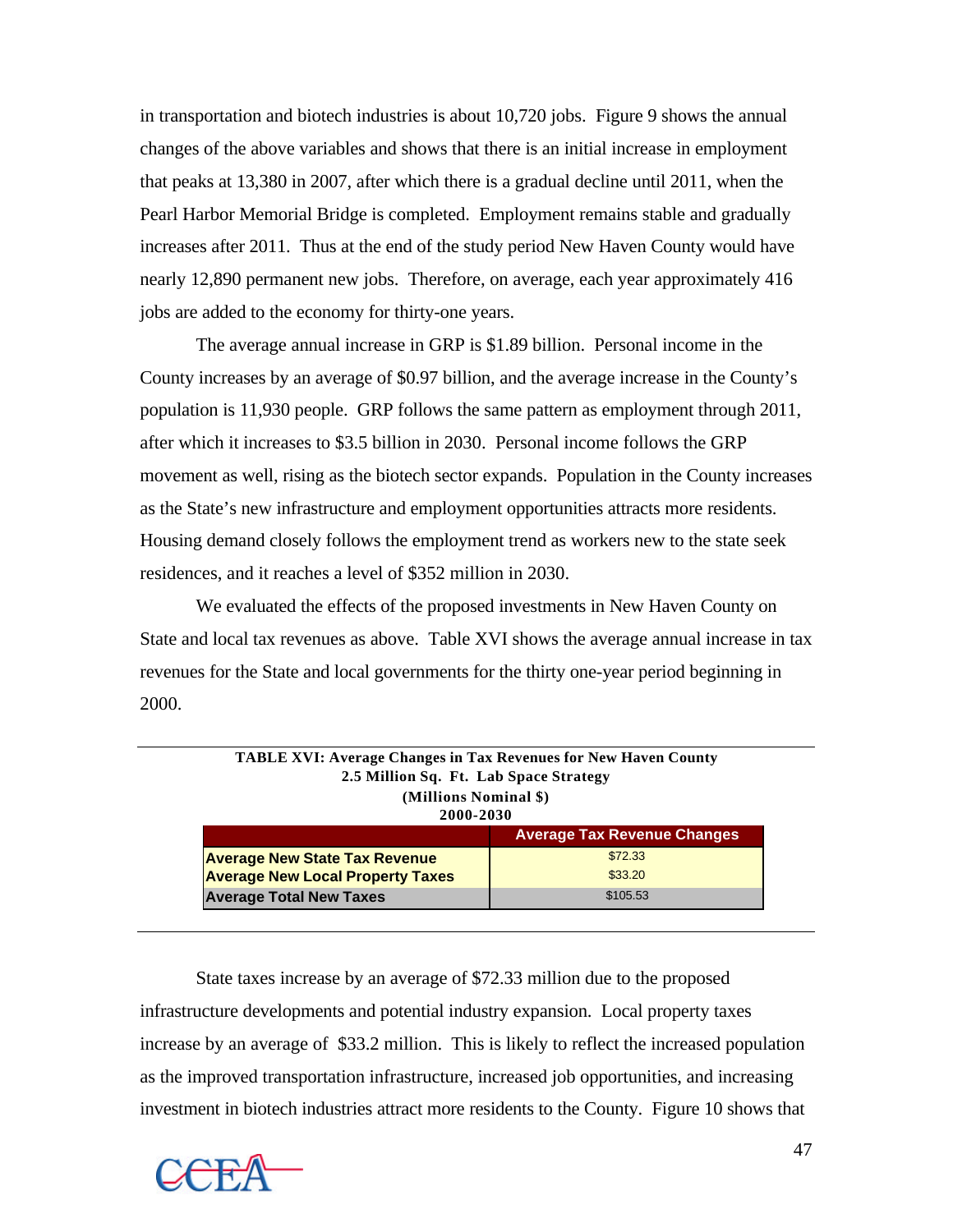total tax revenues follow the pattern of employment during the initial construction and expansion phase. Total taxes offset against induced government yield net gains in taxes for the State. Induced government spending includes any expenses the State or Connecticut towns incur as a *result* of the proposed investments. The most common reason for such expenses is the increased spending that arises because of an increase in the County's population. As expected, induced government spending closely follows the population change pattern during the period of the study. As a result of increasing tax revenues net taxes remain stable in the State with only slight increases and decreases periodically.

The net gains to the State can be evaluated using the present values of the tax revenues offset against the present value of net expenditures as above. Table XVII gives the present values of both future tax collections and induced spending (over thirty-one years). The present value of new taxes includes future income taxes, sales and use taxes, corporate profit taxes, and local property taxes, which the project generates directly and indirectly. These are then offset against the present value of induced government spending to compute net tax revenues.

| <b>REVENUES AND RELATED EXPENDITURES</b>     | <b>PRESENT VALUE</b> |
|----------------------------------------------|----------------------|
| IPRESENT VALUE OF TOTAL NEW TAXES            | \$1.318              |
| IPRESENT VALUE OF INDUCED NEW GOVT. SPENDING | \$755.5              |
| IPRESENT VALUE OF NET NEW TAXES              | \$562.3              |

**TABLE XI: Present Value of New Tax Revenues and New Expenditures 2.5 Million Sq. Ft. Lab Space Strategy (Billions Nominal \$)**

Because of the potential investments that can occur once the necessary infrastructure is in place, the State again benefits overall with the implementation of these projects. Any additional spending induced by an increase in the County's population is accounted for in the form of new tax revenues. The State thus earns net taxes with a present value of \$562.3 million over the thirty-year period studied in this scenario.

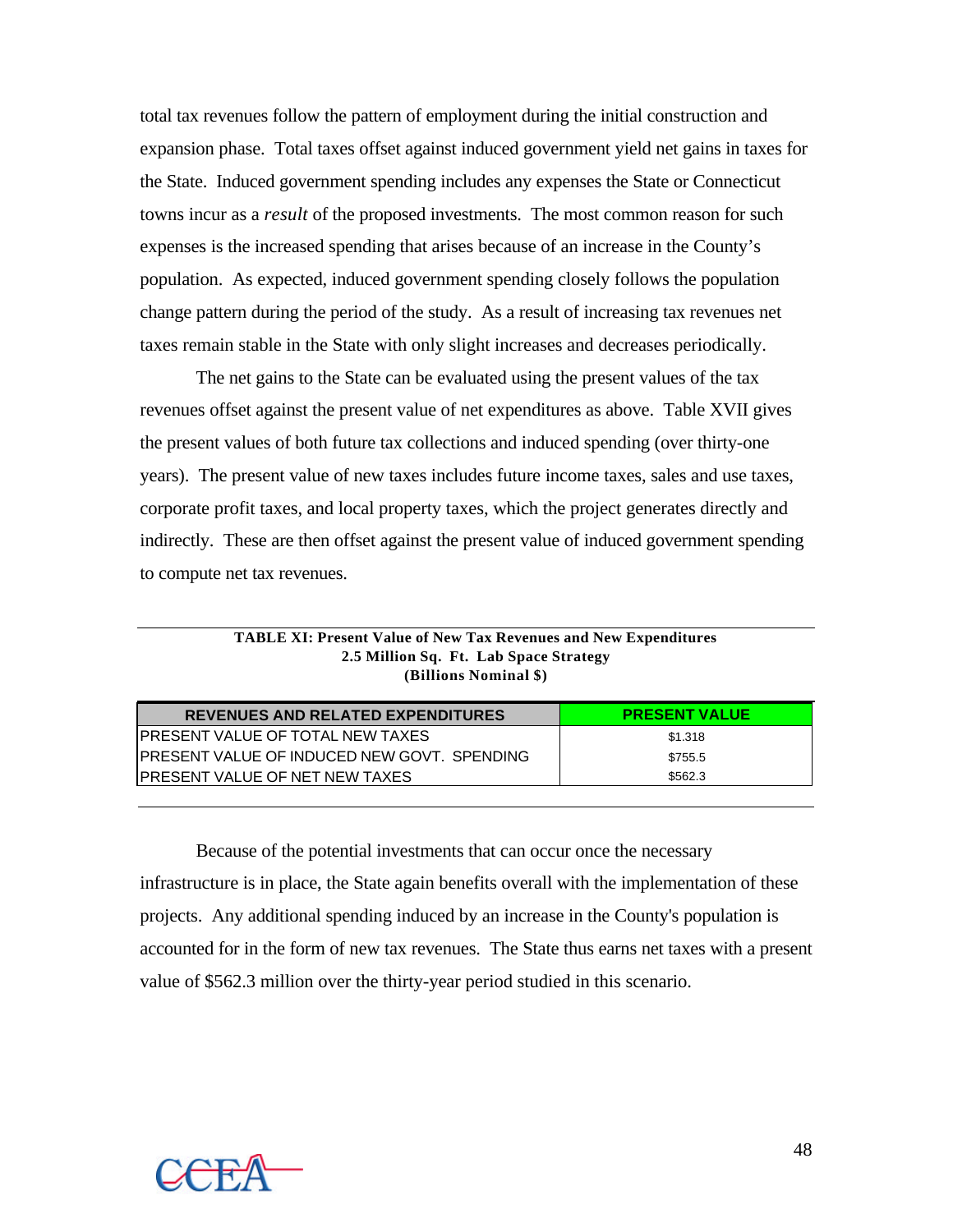# **SPILLOVER EFFECTS OF INFRASTRUCTURE DEVELOPMENTS IN NEW HAVEN REGION**

This analysis also presents the economic impacts of infrastructure improvements on the local area of New Haven and its surrounding towns under each scenario mentioned above. Based on the commuter share of each town in total employment in New Haven weighted by per capita income in each town, this analysis computes the spillover effect of infrastructure improvements in New Haven on the towns of Hamden, West Haven, East Haven, North Haven, Branford, Guilford, Wallingford, and, Milford. These eight towns were selected as they have the largest number of workers commuting into New Haven City of all the fifteen towns in the County. The spillover effects are measured in terms of employment, GRP, personal income, population, and housing demand in each town. The following tables present the spillover effects under the five different scenarios.

### **(1)** *Maximum Build-out Scenario*

| <b>Table 1: Net Changes in Selected Economic Variables</b> |
|------------------------------------------------------------|
| <b>Maximum Build-out Scenario</b>                          |
| Average Change over Baseline (2000-2030)                   |

|                        | <b>New Haven</b><br>Local | <b>Hamden</b> | <b>West</b><br><b>Haven</b> | East<br><b>Haven</b> | <b>North</b><br><b>Haven</b> | <b>Branford</b> | <b>Guilford</b> | <b>Wallingford</b> | <b>Milford</b> |
|------------------------|---------------------------|---------------|-----------------------------|----------------------|------------------------------|-----------------|-----------------|--------------------|----------------|
| <b>Employment</b>      | 5.1471                    | 1.8080        | 1.0699                      | 0.7818               | 0.4736                       | 1.0086          | 0.6113          | 0.3821             | 0.3349         |
| (Thousands)            |                           |               |                             |                      |                              |                 |                 |                    |                |
| <b>GRP</b>             | 719.8                     | 252.8         | 149.6                       | 109.3                | 66.2                         | 141.0           | 85.5            | 53.4               | 46.8           |
| (Mill. Nom \$)         |                           |               |                             |                      |                              |                 |                 |                    |                |
| <b>Personal Income</b> | 563.0                     | 197.7         | 117.0                       | 85.5                 | 51.8                         | 110.3           | 66.9            | 41.8               | 36.6           |
| (Mill. Nom \$)         |                           |               |                             |                      |                              |                 |                 |                    |                |
| <b>Population</b>      | 5.8117                    | 2.0414        | 1.2080                      | 0.8827               | 0.5347                       | 1.1388          | 0.6902          | 0.4314             | 0.3781         |
| (Thousands)            |                           |               |                             |                      |                              |                 |                 |                    |                |
| <b>Housing Demand</b>  | 233.6                     | 82.1          | 48.6                        | 35.5                 | 21.5                         | 45.8            | 27.7            | 17.3               | 15.2           |
| (Mill Nom \$)          |                           |               |                             |                      |                              |                 |                 |                    |                |

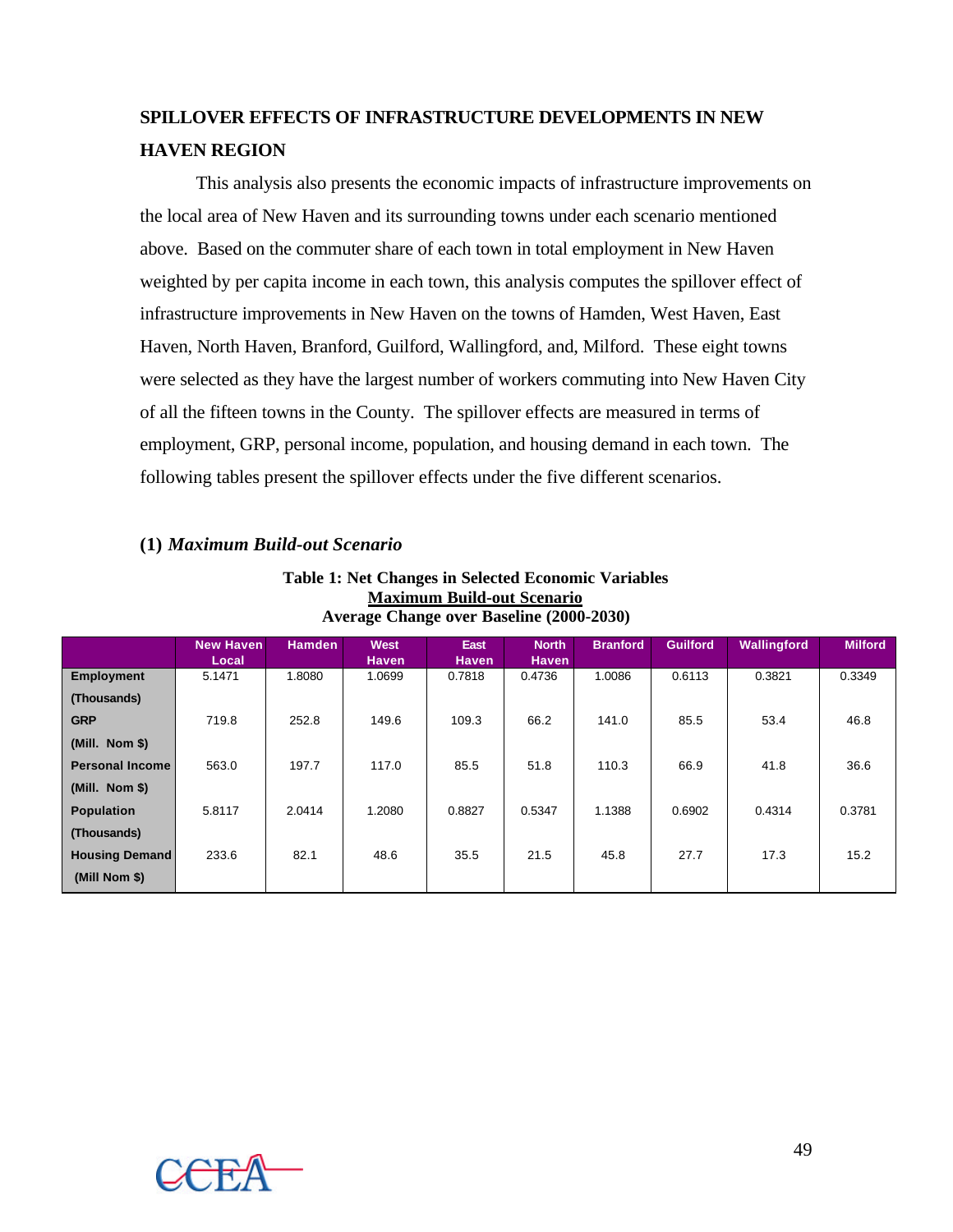# **(2)** *Minimum Build-out Scenario*

| Average Change over Baseline (2000-2030) |                           |               |                      |                      |                              |                 |                 |             |                |  |  |
|------------------------------------------|---------------------------|---------------|----------------------|----------------------|------------------------------|-----------------|-----------------|-------------|----------------|--|--|
|                                          | <b>New Haven</b><br>Local | <b>Hamden</b> | West<br><b>Haven</b> | East<br><b>Haven</b> | <b>North</b><br><b>Haven</b> | <b>Branford</b> | <b>Guilford</b> | Wallingford | <b>Milford</b> |  |  |
| <b>Employment</b>                        | 1.6954                    | 0.5955        | 0.3524               | 0.2575               | 0.1560                       | 0.3322          | 0.2014          | 0.1259      | 0.1103         |  |  |
| (Thousands)                              |                           |               |                      |                      |                              |                 |                 |             |                |  |  |
| <b>GRP</b>                               | 220.6                     | 77.5          | 45.9                 | 33.5                 | 20.3                         | 43.2            | 26.2            | 16.4        | 14.4           |  |  |
| (Mill. Nom \$)                           |                           |               |                      |                      |                              |                 |                 |             |                |  |  |
| <b>Personal Income</b>                   | 170.7                     | 60.0          | 35.5                 | 25.9                 | 15.7                         | 33.4            | 20.3            | 12.7        | 11.1           |  |  |
| $(Bill.$ Nom \$)                         |                           |               |                      |                      |                              |                 |                 |             |                |  |  |
| <b>Population</b>                        | 1.8153                    | 0.6376        | 0.3773               | 0.2757               | 0.1670                       | 0.3557          | 0.2156          | 0.1347      | 0.1181         |  |  |
| (Thousands)                              |                           |               |                      |                      |                              |                 |                 |             |                |  |  |
| <b>Housing Demand</b>                    | 69.3                      | 24.3          | 14.4                 | 10.5                 | 6.4                          | 13.6            | 8.2             | 5.1         | 4.5            |  |  |
| (Mill Nom \$)                            |                           |               |                      |                      |                              |                 |                 |             |                |  |  |

## **Table 2: Net Changes in Selected Economic Variables Minimum Build-out Scenario Average Change over Baseline (2000-2030)**

# **(3)** *Moderate Build-out Scenario*

| <b>Table 3: Net Changes in Selected Economic Variables</b> |
|------------------------------------------------------------|
| <b>Moderate Build-out Scenario</b>                         |
| Average Change over Baseline (2000-2030)                   |

|                        | <b>New Haven</b><br>Local | <b>Hamden</b> | <b>West</b><br><b>Haven</b> | East<br><b>Haven</b> | <b>North</b><br><b>Haven</b> | <b>Branford</b> | <b>Guilford</b> | <b>Wallingford</b> | <b>Milford</b> |
|------------------------|---------------------------|---------------|-----------------------------|----------------------|------------------------------|-----------------|-----------------|--------------------|----------------|
| <b>Employment</b>      | 3.4298                    | 1.2048        | 0.7129                      | 0.5209               | 0.3156                       | 0.6721          | 0.4073          | 0.2546             | 0.2232         |
| (Thousands)            |                           |               |                             |                      |                              |                 |                 |                    |                |
| <b>GRP</b>             | 462.8                     | 162.6         | 96.2                        | 70.3                 | 42.6                         | 90.7            | 55.0            | 34.4               | 30.1           |
| (Mill. Nom \$)         |                           |               |                             |                      |                              |                 |                 |                    |                |
| <b>Personal Income</b> | 360.5                     | 126.6         | 74.9                        | 54.8                 | 33.2                         | 70.6            | 42.8            | 26.8               | 23.5           |
| (Mill. Nom \$)         |                           |               |                             |                      |                              |                 |                 |                    |                |
| <b>Population</b>      | 3.7910                    | 1.3316        | 0.7880                      | 0.5758               | 0.3488                       | 0.7428          | 0.4502          | 0.2814             | 0.2467         |
| (Thousands)            |                           |               |                             |                      |                              |                 |                 |                    |                |
| <b>Housing Demand</b>  | 150.3                     | 52.8          | 31.2                        | 22.8                 | 13.8                         | 29.5            | 17.9            | 11.2               | 9.8            |
| (Mill Nom \$)          |                           |               |                             |                      |                              |                 |                 |                    |                |

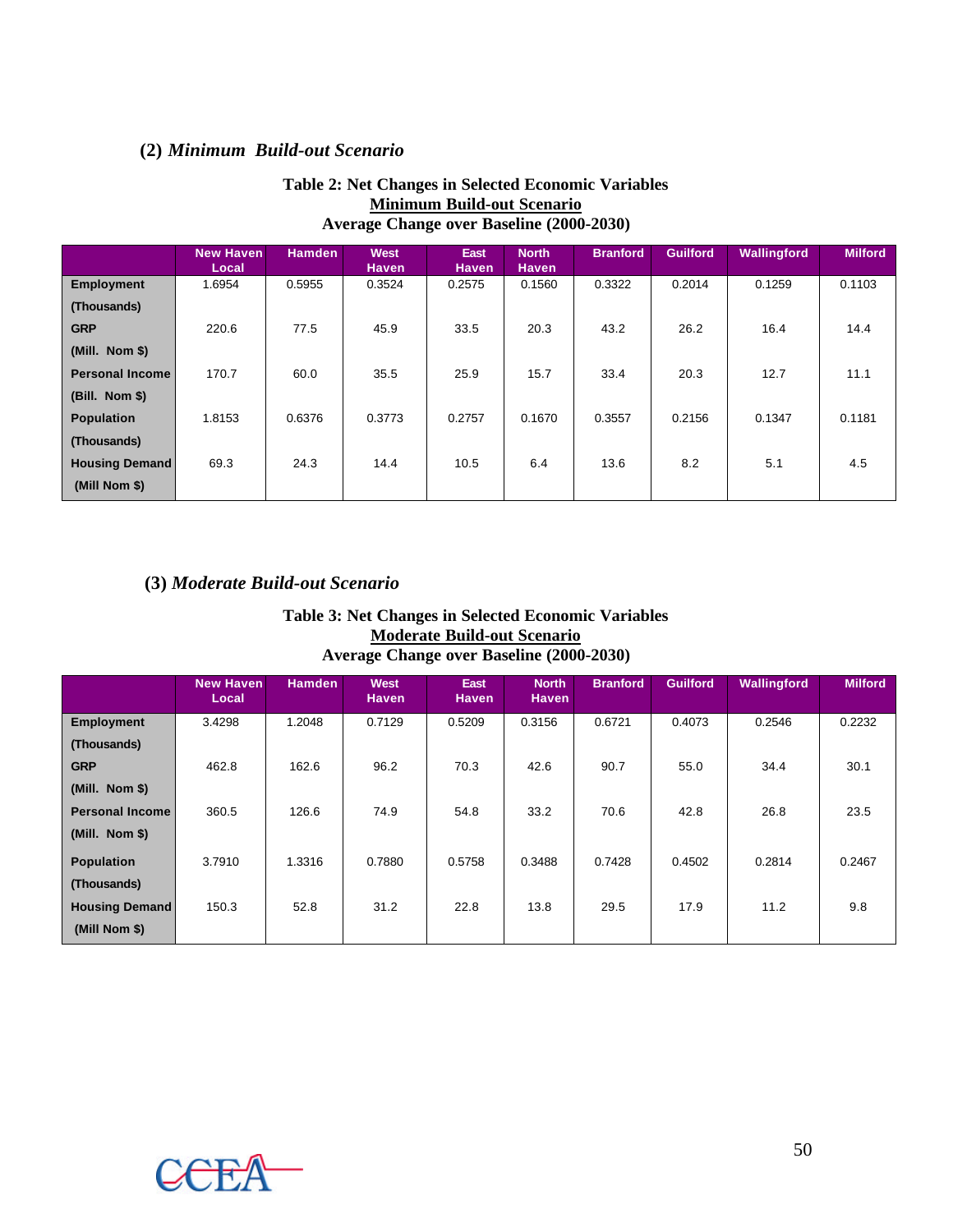# **(4)** *Current Office Space Growth Trend Approach*

|                        | <b>New Haven</b><br>Local | <b>Hamden</b> | <b>West</b><br><b>Haven</b> | <b>East</b><br><b>Haven</b> | <b>North</b><br><b>Haven</b> | <b>Branford</b> | <b>Guilford</b> | <b>Wallingford</b> | <b>Milford</b> |
|------------------------|---------------------------|---------------|-----------------------------|-----------------------------|------------------------------|-----------------|-----------------|--------------------|----------------|
| <b>Employment</b>      | 0.3462                    | 0.1216        | 0.0720                      | 0.0526                      | 0.0318                       | 0.0678          | 0.0411          | 0.0257             | 0.0225         |
| (Thousands)            |                           |               |                             |                             |                              |                 |                 |                    |                |
| <b>GRP</b>             | 37.8                      | 13.3          | 7.9                         | 5.7                         | 3.5                          | 7.4             | 4.5             | 2.8                | 2.5            |
| (Mill. Nom \$)         |                           |               |                             |                             |                              |                 |                 |                    |                |
| <b>Personal Income</b> | 30.4                      | 10.7          | 6.3                         | 4.6                         | 2.8                          | 6.0             | 3.6             | 2.3                | 2.0            |
| (Mill. Nom \$)         |                           |               |                             |                             |                              |                 |                 |                    |                |
| <b>Population</b>      | 0.4203                    | 0.1476        | 0.0874                      | 0.0638                      | 0.0387                       | 0.0824          | 0.0499          | 0.0312             | 0.0273         |
| (Thousands)            |                           |               |                             |                             |                              |                 |                 |                    |                |
| <b>Housing Demand</b>  | 9.4                       | 3.3           | 2.0                         | 1.4                         | 0.9                          | 1.8             | 1.1             | 0.7                | 0.6            |
| (Mill Nom \$)          |                           |               |                             |                             |                              |                 |                 |                    |                |

### **Table 4: Net Changes in Selected Economic Variables Current Office Space Growth Trend Approach** Average Change over Baseline (2000-2030)

# **(5)** *2.5 Million Square Feet Lab Space Approach*

### **Table 5: Net Changes in Selected Economic Variables 2.5 Million Square Feet Lab Space Approach Average Change over Baseline (2000-2030))**

|                        | <b>New Haven</b><br>Local | <b>Hamden</b> | <b>West</b><br><b>Haven</b> | East<br><b>Haven</b> | <b>North</b><br><b>Haven</b> | <b>Branford</b> | <b>Guilford</b> | Wallingford | <b>Milford</b> |
|------------------------|---------------------------|---------------|-----------------------------|----------------------|------------------------------|-----------------|-----------------|-------------|----------------|
| <b>Employment</b>      | 0.3806                    | 0.1337        | 0.0791                      | 0.0578               | 0.0350                       | 0.0746          | 0.0452          | 0.0283      | 0.0248         |
| (Thousands)            |                           |               |                             |                      |                              |                 |                 |             |                |
| <b>GRP</b>             | 67.1                      | 23.6          | 14.0                        | 10.2                 | 6.2                          | 13.2            | 8.0             | 5.0         | 4.4            |
| (Mill. Nom \$)         |                           |               |                             |                      |                              |                 |                 |             |                |
| <b>Personal Income</b> | 34.3                      | 12.1          | 7.1                         | 5.2                  | 3.2                          | 6.7             | 4.1             | 2.5         | 2.2            |
| (Mill. Nom \$)         |                           |               |                             |                      |                              |                 |                 |             |                |
| <b>Population</b>      | 0.4236                    | 0.1488        | 0.0880                      | 0.0643               | 0.0390                       | 0.0830          | 0.0503          | 0.0314      | 0.0276         |
| (Thousands)            |                           |               |                             |                      |                              |                 |                 |             |                |
| <b>Housing Demand</b>  | 10.6                      | 3.7           | 2.2                         | 1.6                  | 1.0                          | 2.1             | 1.3             | 0.8         | 0.7            |
| (Mill Nom \$)          |                           |               |                             |                      |                              |                 |                 |             |                |

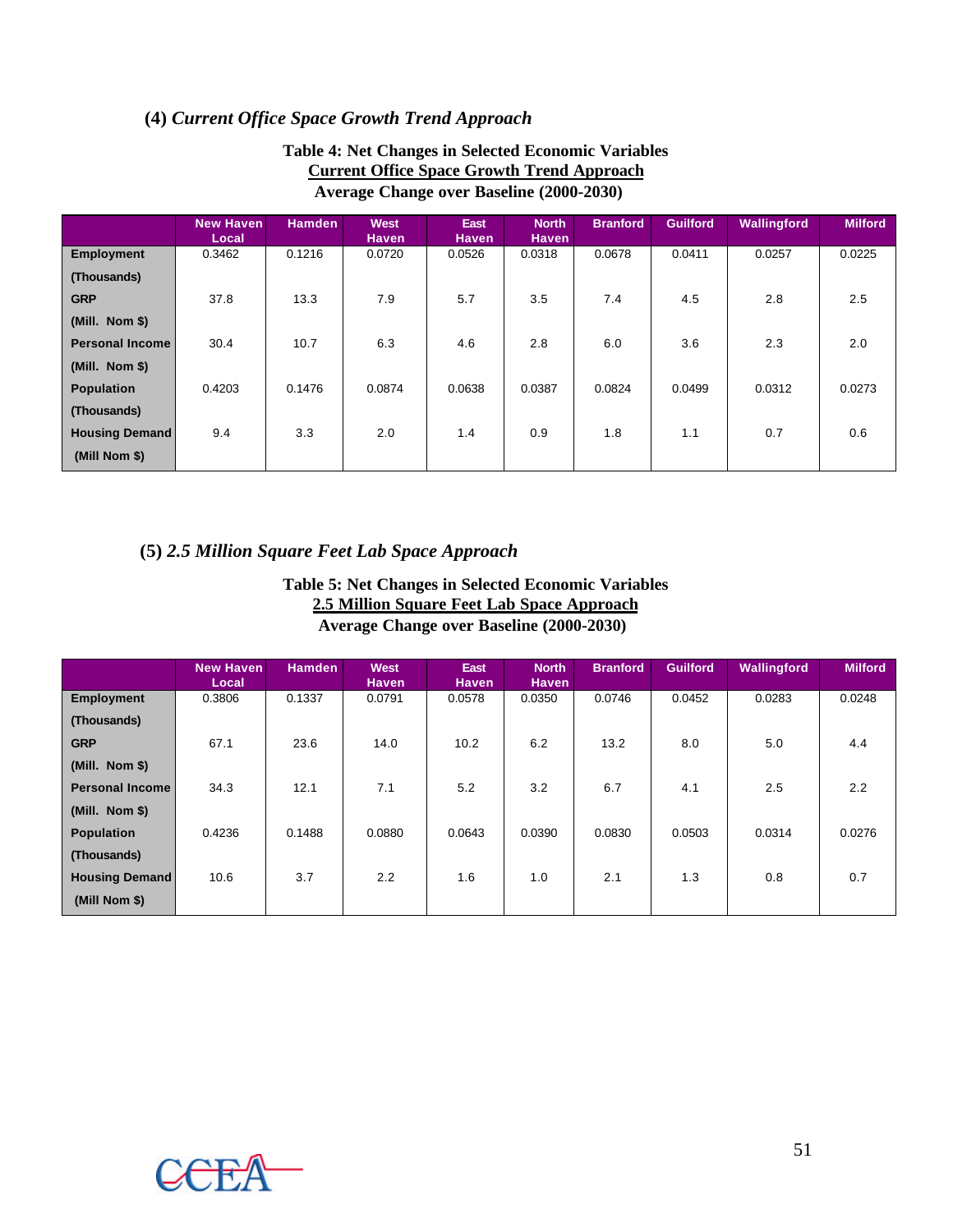# **IMPACT OF ENHANCED RAIL SERVICE ON TRAIN RIDERSHIP IN CONNECTICUT**

The next step of the analysis is to project the change in commuter rail ridership in Connecticut induced by the increased investment in rail infrastructure in New Haven County. The ridership projection is based on the assumptions that the infrastructure improvement in New Haven County would improve the quality of service, travel time, and frequency of trips of all three rail service providers; Shore Line East, Metro-North, and Amtrak. It is reasonable to assume that improvement in rail service and frequency of train trips would stimulate additional demand for rail service in Connecticut.

 In order to estimate the potential change in train ridership in Connecticut following the completion of rail infrastructure improvements in New Haven County, we take into account primarily three factors: change in travel time; additional number of trains or frequency of service; and rail fares. Using an elasticity of ridership with respect to train speed, fares, and the number of trains (frequency), CCEA projects the change in ridership for Amtrak, Metro-North and Shore Line East<sup>7</sup>. CCEA also projects the increase in train ridership in Connecticut in the short and long runs. The short run forecast is considered to be within the first two years after completion of all rail infrastructure development projects in New Haven County. The long run can be considered as the period beyond the first two years after completion of the projects. Estimated train ridership in Connecticut is based on the following assumptions.

#### **Assumptions**:

- (1) Shore Line East will increase the current number of trains by 25%. This information was provided by Shore Line East Rail Operation. Similarly, Metro-North will increase the number of trains by 6.5% and Amtrak will double the current number of trains from 9 (7 Northeast direct and 2 Acela Express) to 17 (7 Northeast and 10 Acela Express). Any changes in these numbers will change the ridership estimates.
- (2) Following the rail infrastructure improvements in New Haven County, the speed of Shore Line East trains will increase their current average speed from 50 to 55 mph. Similarly, the average speed of Metro-North will increase from 80 mph to 90 mph.

 $<sup>7</sup>$  The computation of elasticity for the number of trains, speed, and fare is based on Voith (1995).</sup>



<u>.</u>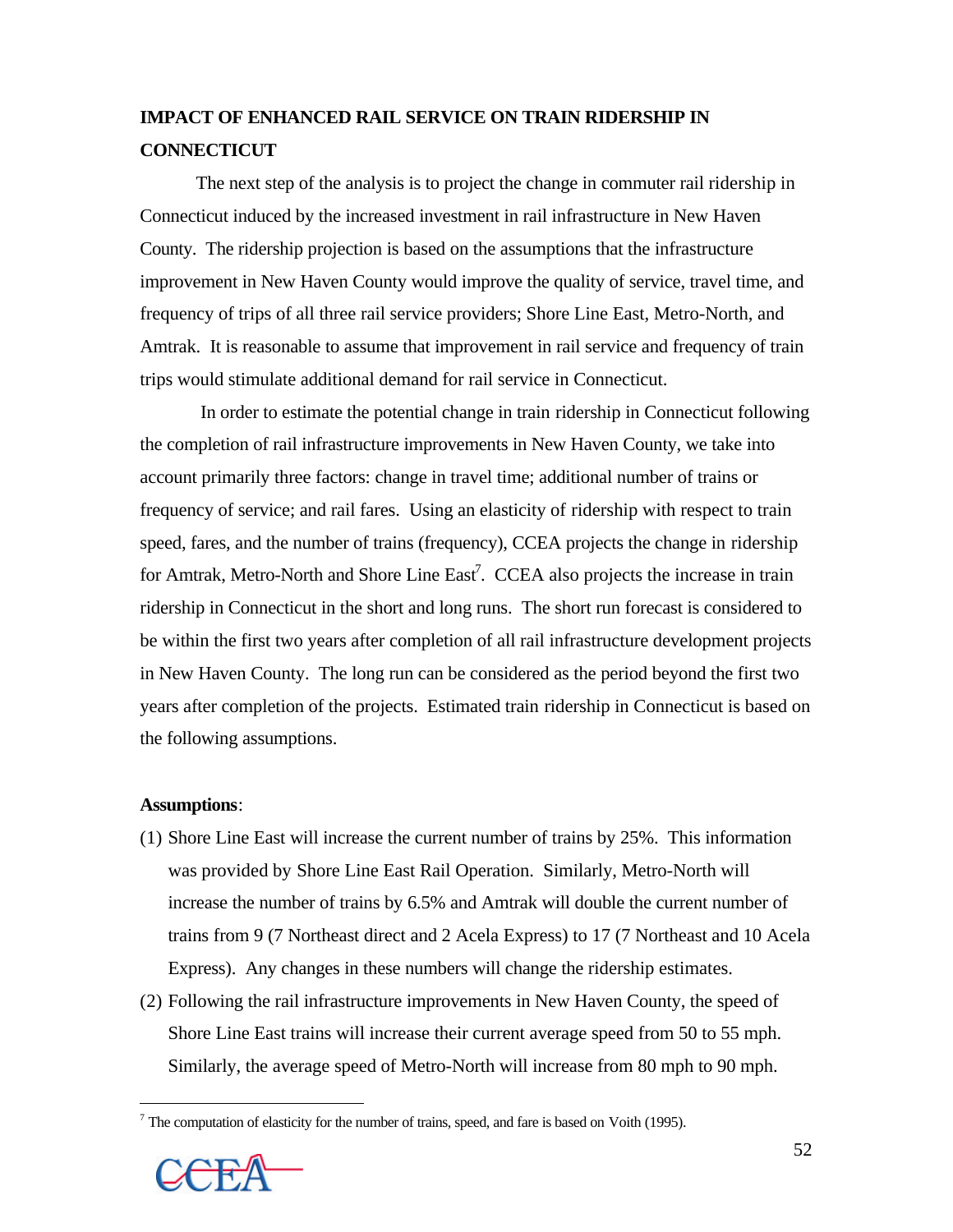The average speed of Amtrak trains will increase from 80 mph to 120 mph, primarily due to Acela.

(3) Finally, this analysis assumes that there will be an average increase in the fares of all the three train services by 3%.

Table A below shows the short run results of infrastructure improvements on ridership based on Voith (1995). Table B depicts the long run results. Charts 1 through 3 show the ridership forecasts for Shore Line East, Metro-North and Amtrak.

| Table. A                                                                                                                                                                                                                                                                                                                          |          |           |              |            |            |            |  |  |  |  |
|-----------------------------------------------------------------------------------------------------------------------------------------------------------------------------------------------------------------------------------------------------------------------------------------------------------------------------------|----------|-----------|--------------|------------|------------|------------|--|--|--|--|
| <b>SHORT RUN (first 2 years) Ridership Forecast</b><br>Projected<br><b>Current</b><br>Projected<br>Projected<br><b>Elasticity</b><br><b>Current</b><br><b>Change in</b><br><b>Variables</b><br>(Change<br><b>Ridership</b><br><b>Ridership</b><br><b>Level</b><br><b>Ridership</b><br><b>Level</b><br><b>Level</b><br>$\%$<br>(%) |          |           |              |            |            |            |  |  |  |  |
| <b>SHORE LINE EAST</b>                                                                                                                                                                                                                                                                                                            |          |           |              |            |            |            |  |  |  |  |
| No. of Trains(Units)                                                                                                                                                                                                                                                                                                              | 0.184    | 8         | 10(25%)      |            |            |            |  |  |  |  |
| <b>Speed (MPH)</b>                                                                                                                                                                                                                                                                                                                | 0.123    | 50        | 55 (10%)     | 272,624    | 283,695    | $+4.06%$   |  |  |  |  |
| <b>Round Trip Fare</b>                                                                                                                                                                                                                                                                                                            | $-0.592$ | \$7.75    | $$7.98(3\%)$ |            |            |            |  |  |  |  |
|                                                                                                                                                                                                                                                                                                                                   |          |           |              |            |            |            |  |  |  |  |
| <b>METRO-NORTH</b>                                                                                                                                                                                                                                                                                                                |          |           |              |            |            |            |  |  |  |  |
| No. of Trains(Units)                                                                                                                                                                                                                                                                                                              | 0.184    | 244       | 260 (6.5%)   |            |            |            |  |  |  |  |
| Speed (MPH)                                                                                                                                                                                                                                                                                                                       | 0.123    | 80        | 90 (12.5%)   | 35,000,000 | 35,340,584 | $+0.90\%$  |  |  |  |  |
| <b>Round Trip Fare</b>                                                                                                                                                                                                                                                                                                            | $-0.592$ | \$22.5    | \$23.20(3%)  |            |            |            |  |  |  |  |
|                                                                                                                                                                                                                                                                                                                                   |          |           |              |            |            |            |  |  |  |  |
| <b>AMTRAK</b>                                                                                                                                                                                                                                                                                                                     |          |           |              |            |            |            |  |  |  |  |
| No. of Trains(Units)                                                                                                                                                                                                                                                                                                              | 0.184    | 9         | 17 (89%)     |            |            |            |  |  |  |  |
| <b>Speed (MPH)</b>                                                                                                                                                                                                                                                                                                                | 0.123    | 80        | 120 (50%)    | 884,860    | 1,068,593  | $+20.07\%$ |  |  |  |  |
| <b>Round Trip Fare</b>                                                                                                                                                                                                                                                                                                            | $-0.592$ | <b>NA</b> | 3%           |            |            |            |  |  |  |  |

53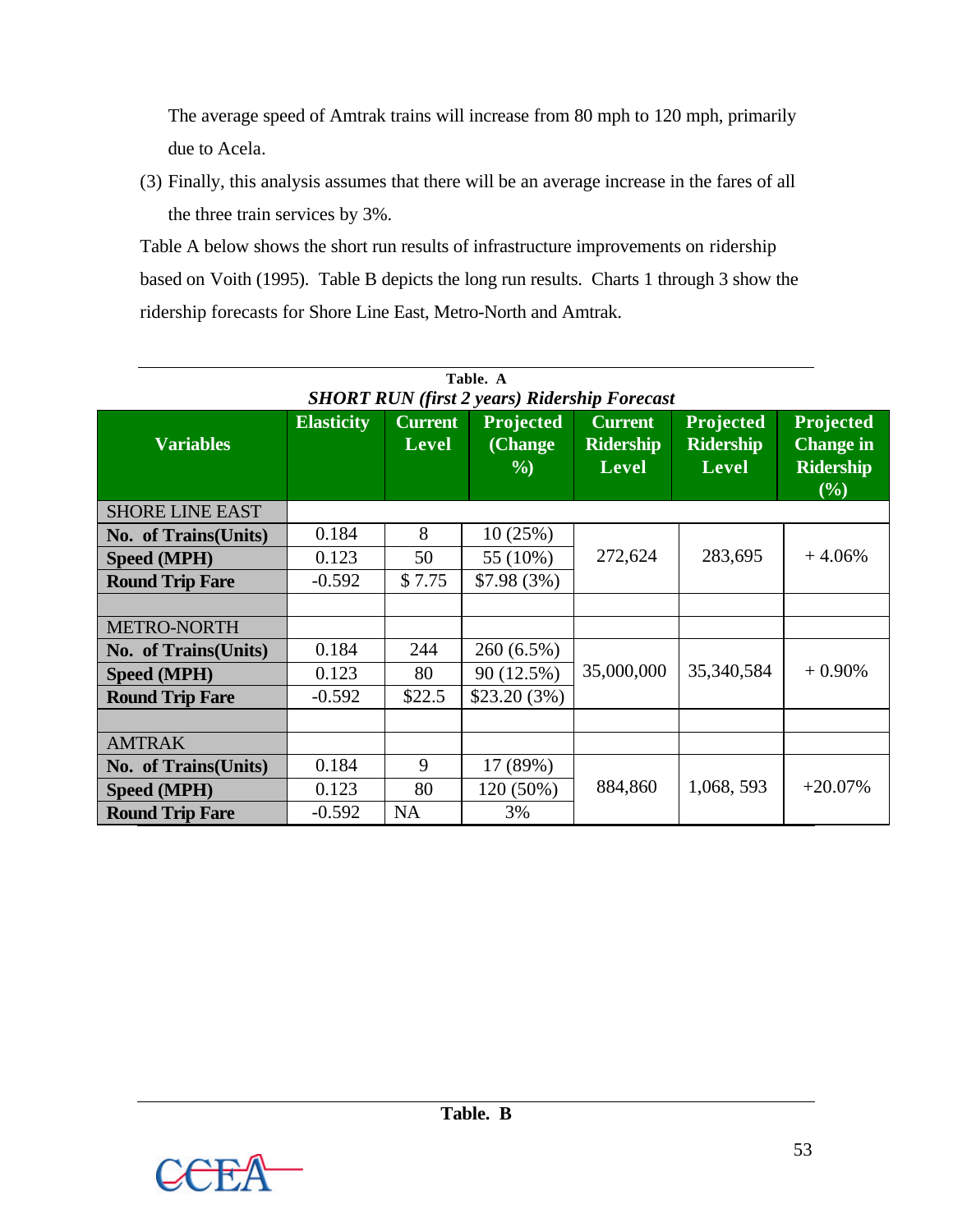| <b>Variables</b>       | <b>Elasticity</b> | <b>Current</b><br><b>Level</b> | Projected<br><b>Change</b><br>(%) | <b>Current</b><br><b>Ridership</b><br><b>Level</b> | Projected<br><b>Ridership</b><br><b>Level</b> | Projected<br><b>Change</b> in<br><b>Ridership</b><br>(%) |  |
|------------------------|-------------------|--------------------------------|-----------------------------------|----------------------------------------------------|-----------------------------------------------|----------------------------------------------------------|--|
| <b>SHORE LINE EAST</b> |                   |                                |                                   |                                                    |                                               |                                                          |  |
| No. of Trains(Units)   | 0.317             | 8                              | 10(25%)                           |                                                    |                                               |                                                          |  |
| <b>Speed (MPH)</b>     | 0.212             | 50                             | 55 (10%)                          | 272,624                                            | 291,713                                       | $+7%$                                                    |  |
| <b>Round Trip Fare</b> | $-1.02$           | \$7.75                         | $$7.98(3\%)$                      |                                                    |                                               |                                                          |  |
|                        |                   |                                |                                   |                                                    |                                               |                                                          |  |
| <b>METRO-NORTH</b>     |                   |                                |                                   |                                                    |                                               |                                                          |  |
| No. of Trains(Units)   | 0.317             | 244                            | 260 (6.5%)                        |                                                    |                                               |                                                          |  |
| <b>Speed (MPH)</b>     | 0.212             | 80                             | 90 (12.5%)                        | 35,000,000                                         | 35,587,214                                    | $+1.6%$                                                  |  |
| <b>Round Trip Fare</b> | $-1.02$           | \$22.5                         | \$23.20(3%)                       |                                                    |                                               |                                                          |  |
|                        |                   |                                |                                   |                                                    |                                               |                                                          |  |
| <b>AMTRAK</b>          |                   |                                |                                   |                                                    |                                               |                                                          |  |
| No. of Trains(Units)   | 0.317             | 9                              | 17 (89%)                          |                                                    |                                               |                                                          |  |
| Speed (MPH)            | 0.212             | 80                             | 120 (50%)                         | 884,860                                            | 1,201,642                                     | $+35.8%$                                                 |  |
| <b>Round Trip Fare</b> | $-1.02$           | <b>NA</b>                      | 3%                                |                                                    |                                               |                                                          |  |

# *LONG RUN (beyond 2 years) Ridership Forecast*

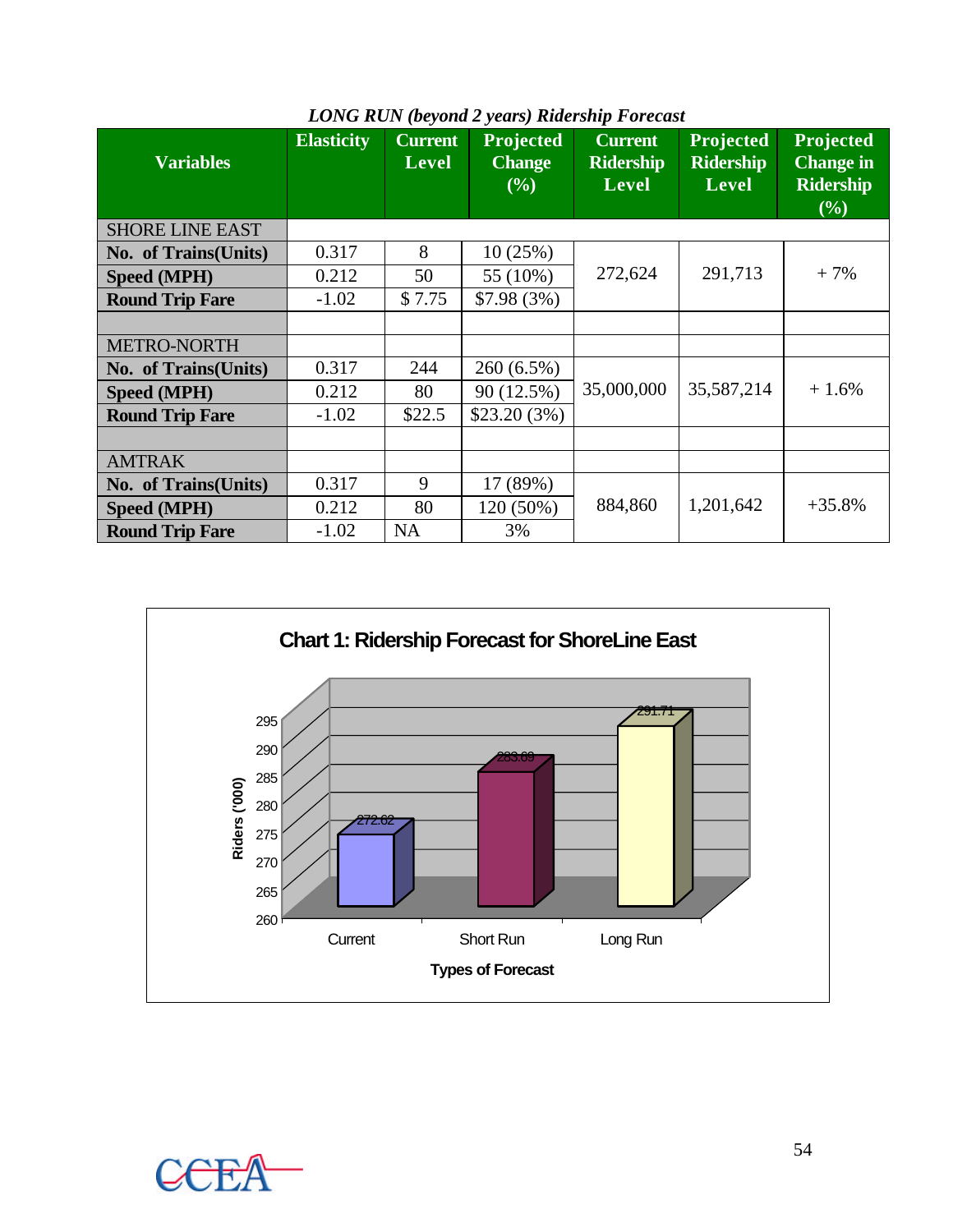



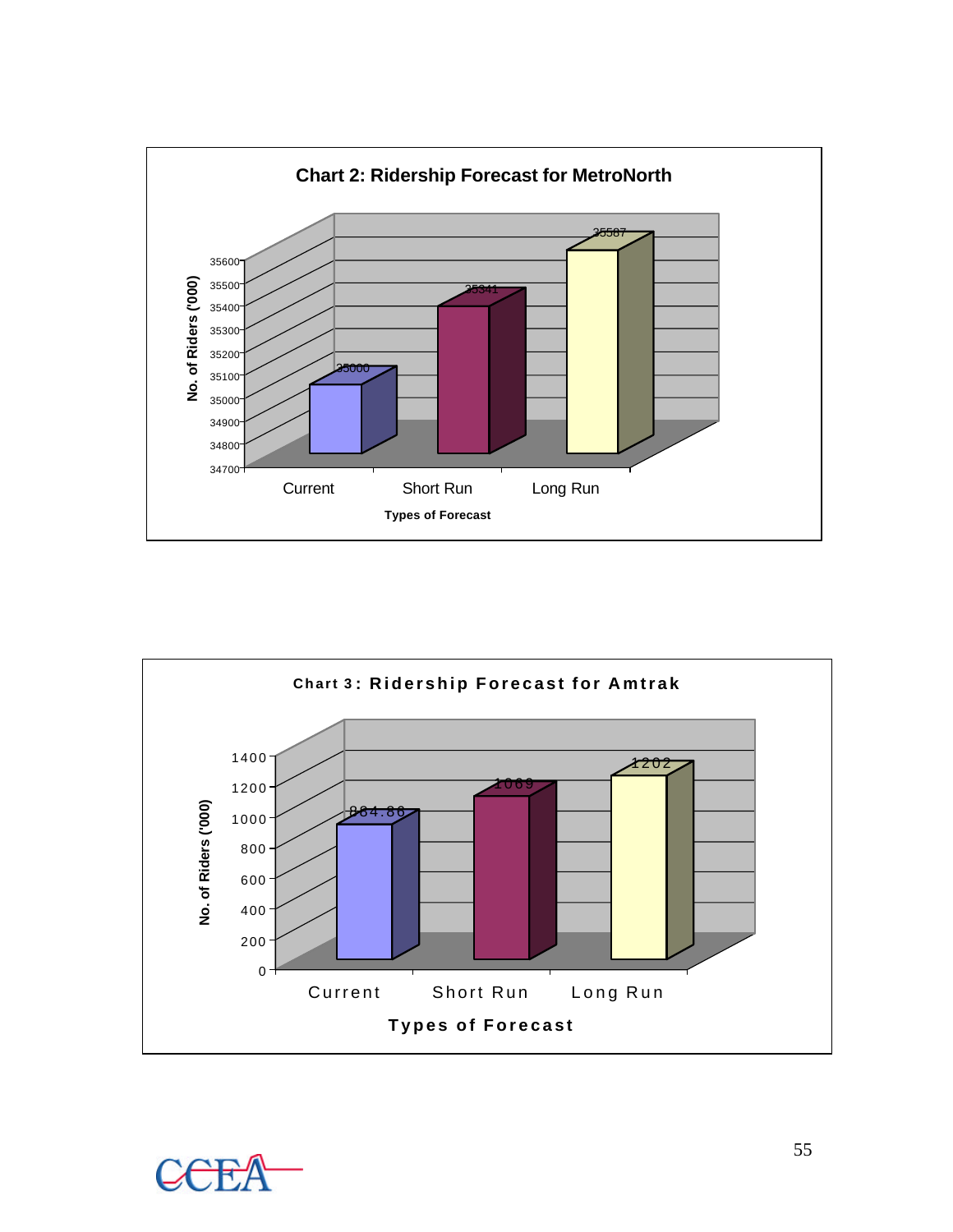# **IMPACT OF ENHANCED RAIL SERVICE AND BUILD-OUT SCENARIOS ON TRAIN RIDERSHIP IN NEW HAVEN COUNTY**

The estimates of increased train ridership in the above section are based on the improvements to rail service in New Haven County without respect of the build-out scenarios. The ridership estimates in this section account for the increases in employment that result from the five build-out scenarios. In each case, ridership is assumed to increase in proportion to the increases in employment. The baseline is the long-run projected ridership level that results from the enhanced rail service listed in Table B above.

|                                                                          | <b>Scenario</b>       | <b>Maximum Build-out</b>             | <b>Scenario</b>       | <b>Minimum Build-out</b>             | <b>Scenario</b>                | <b>Moderate Build-out</b>            | <b>Current Office</b><br><b>Space Scenario</b> |                                      | <b>Space Scenario</b>          | 2.5M additional Office               |
|--------------------------------------------------------------------------|-----------------------|--------------------------------------|-----------------------|--------------------------------------|--------------------------------|--------------------------------------|------------------------------------------------|--------------------------------------|--------------------------------|--------------------------------------|
| <b>Rail Service</b><br><b>Provider</b><br>(Baseline<br><b>Ridership)</b> | $\%$<br><b>Change</b> | <b>Projected</b><br><b>Ridership</b> | $\%$<br><b>Change</b> | <b>Projected</b><br><b>Ridership</b> | $\frac{9}{6}$<br><b>Change</b> | <b>Projected</b><br><b>Ridership</b> | $\frac{9}{6}$<br>Change                        | <b>Projected</b><br><b>Ridership</b> | $\frac{9}{6}$<br><b>Change</b> | <b>Projected</b><br><b>Ridership</b> |
| <b>Shore Line</b>                                                        |                       |                                      |                       |                                      |                                |                                      |                                                |                                      |                                |                                      |
| <b>East</b><br>(291,713)                                                 | 28.70%                | 375.435                              | 9.46%                 | 319.309                              | 19.13%                         | 347.518                              | 0.123%                                         | 292.072                              | 0.205%                         | 292,311                              |
| <b>Metro-North</b>                                                       |                       |                                      |                       |                                      |                                |                                      |                                                |                                      |                                |                                      |
| (35, 587, 214)                                                           | 28.70%                | 45,800,744                           | 9.46%                 | 38,953,764                           | 19.13%                         | 42,395,048                           | 0.123%                                         | 35,630,986                           | 0.205%                         | 35,660,168                           |
| <b>Amtrak</b>                                                            |                       |                                      |                       |                                      |                                |                                      |                                                |                                      |                                |                                      |
| (1.201.642)                                                              | 28.70%                | 1.546.513                            | 9.46%                 | 1.315.317                            | 19.13%                         | 1,431,516                            | 0.123%                                         | 1.203.120                            | 0.205%                         | 1,204,105                            |

**Table C: Rail Ridership Consequences of Build-out Scenarios**

## **RESULTS:**

Our analysis estimates that the total train ridership in Connecticut will increase by 535,389 in the short run and 923,084 in the long run following the completion of infrastructure improvements in New Haven County. Of the total increase, the ridership on Shore Line East will increase by 4.06% from current annual ridership of 272,624 to 283,695 in the short run. In the long run, the ridership on Shore Line East will increase by 7%. The estimates show that the total annual ridership for Shore Line East will be approximately 291,713 in the long run. Under the five build-out scenarios, long run ridership on Shore Line East increases to a minimum level of 292,072 under the "current office space growth trend" scenario, to a maximum level of 375, 435 under the "maximum build-out" scenario. As mentioned earlier, these results are based on the assumption that

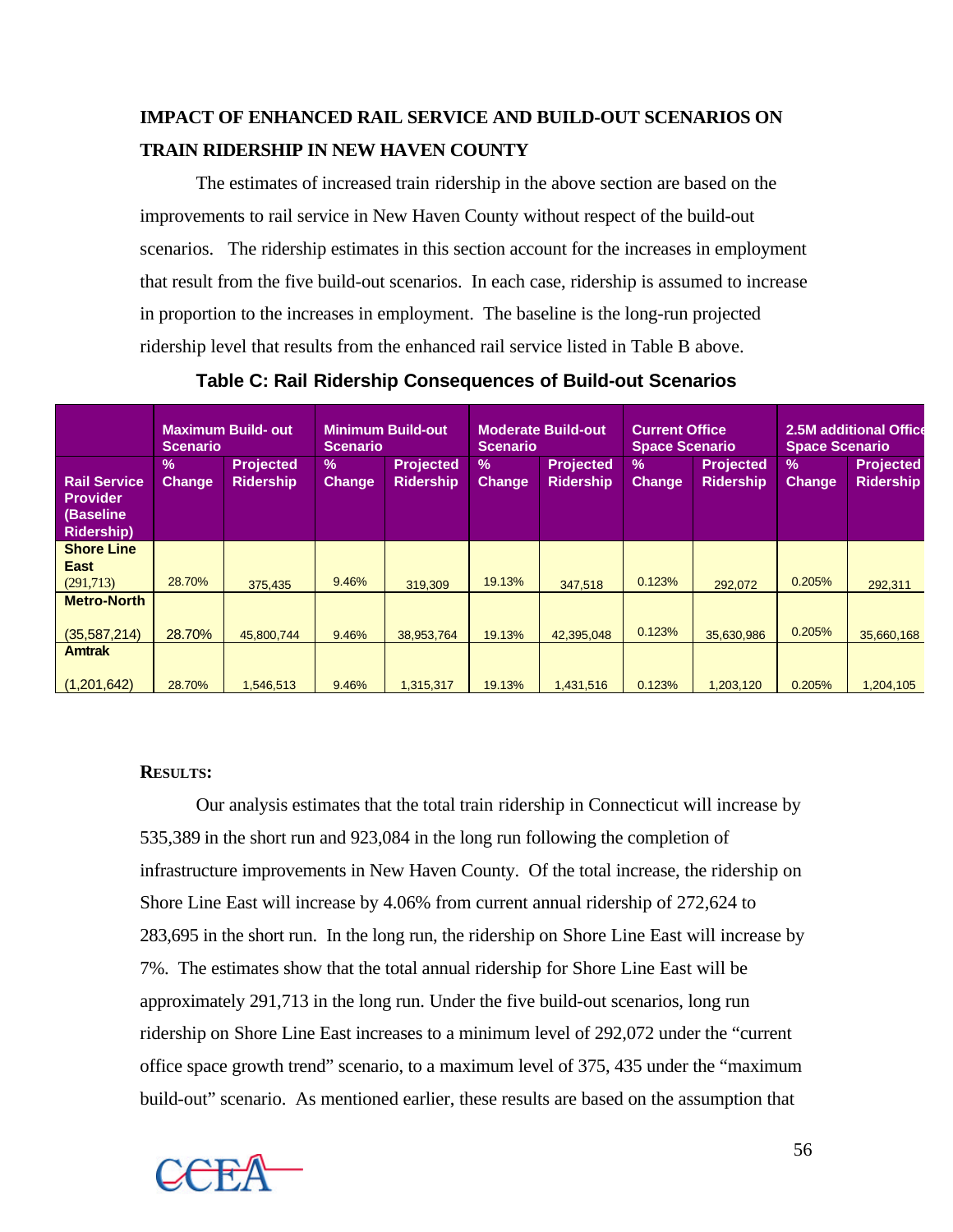Shore Line East increases its speed from 50 mph to 55 mph. In addition, we assume Shore Line East also increases the frequency of trips by increasing the current number of trains from 8 trains to 10 trains per day.

Our estimates show that the train ridership of Metro-North will increase by 0.90% in the short run currently from 35 million to 35.4 million. In the long run, Metro-North's ridership will increase by 1.6% to approximately 35.587 million per year. Under the five build-out scenarios, long run ridership on Metro-North increases to a minimum level of 35,630,986 under the "current office space growth trend" scenario, to a maximum level of 45,800,744 under the "maximum build-out" scenario. These estimates are based on the assumptions that the infrastructure improvements in New Haven will allow Metro-North to increase its current speed of 80 mph to 90 mph and to increase the number of trains from 244 to 260 per day.

Our estimate also shows that the infrastructure improvements in New Haven have a significant impact on Amtrak's ridership. Our analysis shows that Amtrak's ridership will increase from the current level of 884,860 to 1.068 million in the short run, or approximately 20%. Similarly, in the long run, Amtrak's ridership of Amtrak will increase almost by 36% to 1,201,642. Under the five build-out scenarios, long run ridership on Amtrak increases to a minimum level of 1,203,120 under the "current office space growth trend" scenario, to a maximum level of 1,546,513 under the "maximum buildout" scenario. This relatively higher increase in Amtrak's ridership can be attributed to Amtrak's plan to increase the number of trains and the speed relatively higher than that of Shore Line East and Metro-North. Amtrak plans to double the number of trains from 9 to 17 and increase the speed almost by 50% from 80 mph to 120 mph in near future.

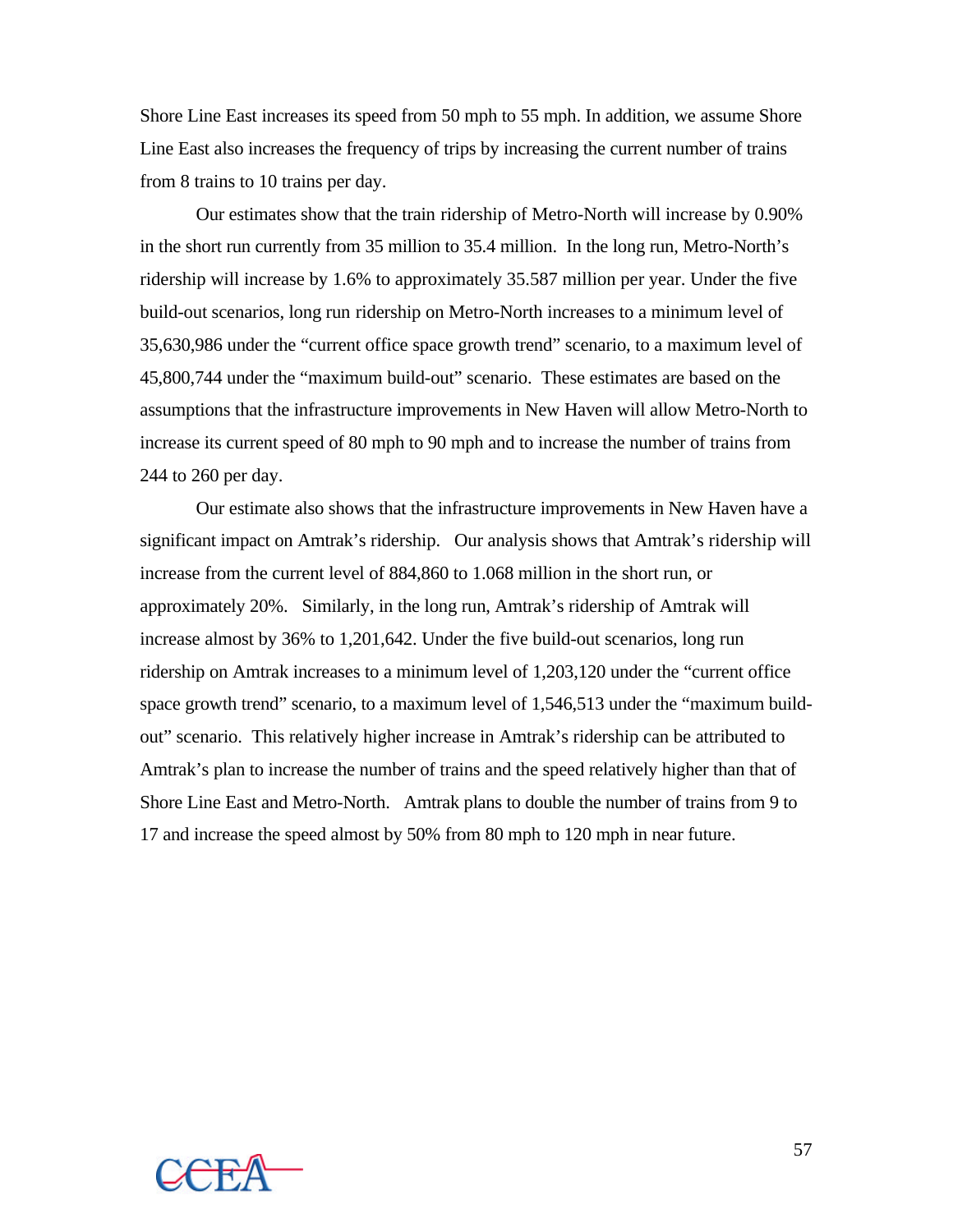#### **TRANSPORTATION AND LOCAL ECONOMIC DEVELOPMENT**

This section looks at whether transportation sector improvements serve as an engine of growth for economic development. There are a number of empirical studies that have been undertaken to examine the effects of the transportation sector on local economic developments, and Button, Leitham, McQuaid and Nelson (1995) summarize several of these studies. Based mainly in the United Kingdom and the United States, these studies cover many types of transportation improvements, ranging from expansions on existing highways to high-speed rail. The results are mixed, and range from little or no significant effects to some increases in employment and positive effects on real estate and firm location decisions. For example, Eagle and Stephanedes (1987) found no increase in employment in their study on new highway expenditures in eighty-seven U.S. counties. Langley (1981) found that highway corridors devalued residential property in the area, compared to residential property located further from the highway. His study was based on residential property in North Springfield, Virginia, and it concluded that highwayoriginated environmental externalities were the major cause of an inverse relationship between increases in North Springfield property resale values and proximity to I-495. On the other hand, Forrest et al (1992) found that light rapid transit developments in metropolitan areas in the U.S. stimulated urban renewal. Pickett (1984) found that light rapid transit developments in local districts in the U.K. benefited properties in the area.

Hansen (1965) argued that the impacts of transportation sector improvements depend on the type of area under consideration. He classifies regions into three categories in terms of the level of benefits they are likely to obtain. Infrastructure spending has the greatest potential to improve conditions in areas he terms "intermediate". These are areas that already have other development characteristics in place and operating, and lack only adequate infrastructure. Transportation sector improvements in such areas are therefore likely to benefit the local economy by increasing efficiency without incurring high congestion costs. Areas he terms "congested" can see some improvement, mostly in terms of higher productivity or increased local incomes during construction, but will also increase population and congestion, so the benefits must outweigh these costs. He terms areas that will benefit the least from infrastructure developments as "lagging" regions.



58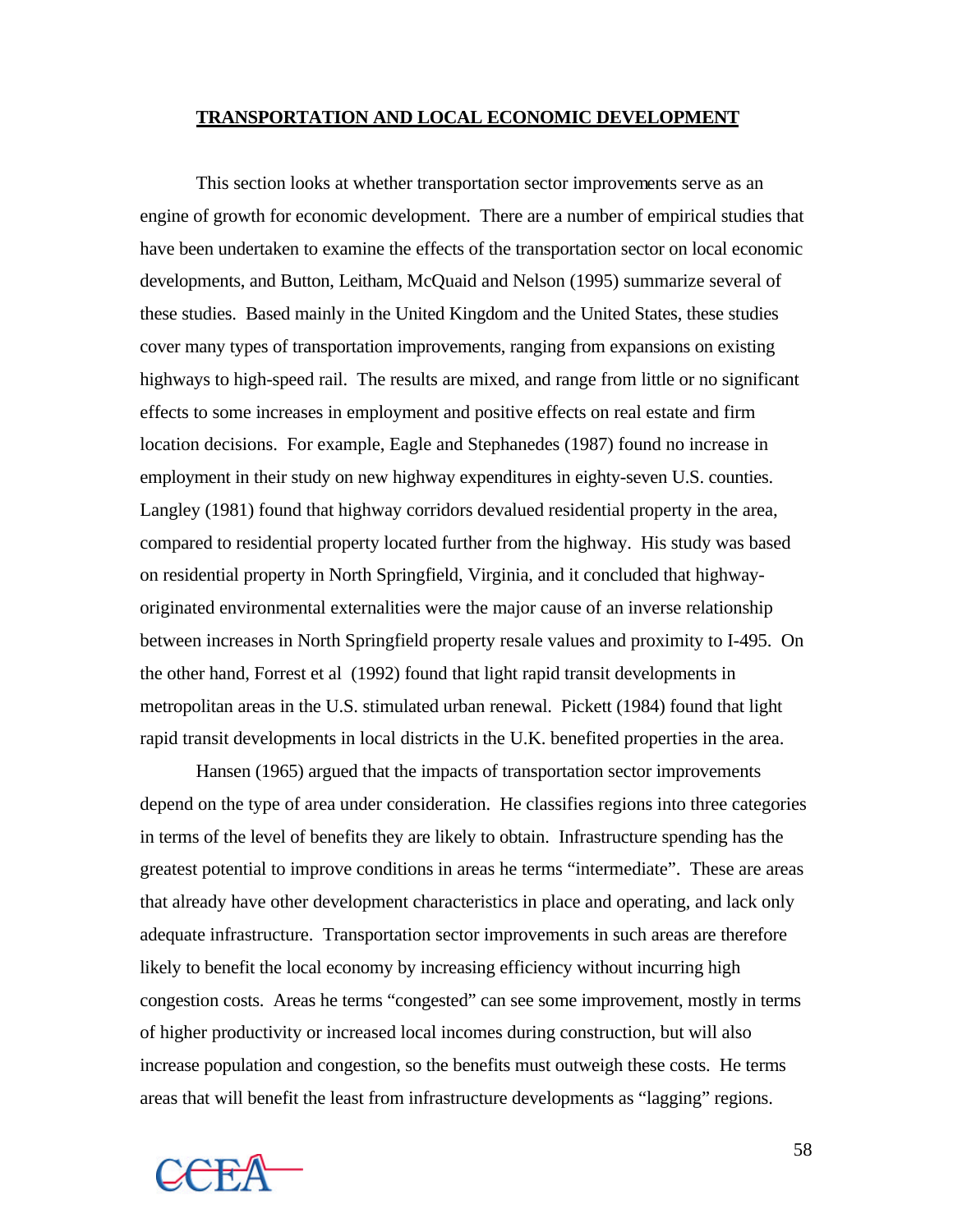These are areas that lack a variety of other components needed for economic development, such as a skilled labor force and proximity to markets. Transportation sector improvements are unlikely to be enough to overcome these inadequacies and therefore will have a minimal impact on the local economy.

While it is appealing to classify regions into one of these three categories to gauge possible impacts before undertaking any infrastructure developments, it is difficult to tell with certainty what category a region may fall in to. It is also hard to define the size of the appropriate region in the first place. Another limit to this theory is that it does not acknowledge some types of investment that may attract missing development components to an area that is lacking them, or ease congestion in an already congested area. High-speed rail can be an example of such an investment (Thompson and Bawden, 1992). Some transportation sector improvements may therefore break through restrictions in the area under consideration, such as congestion or underdevelopment, and result in higher-thanexpected economic growth.

#### **Princeton Corridor Economic Development**

The Route 1 highway in New Jersey that connects New Brunswick to Trenton through Princeton, also known as the Princeton Corridor, is an example of an area that has seen major transportation improvements in recent years. This stretch of highway covers approximately 30 miles. Most improvements in this area have been in highway access, with little rail development. The region has seen a large number of firms locate along the improved highway, including retail, commercial office space and the pharmaceutical sector, with many more pending. A partial list of these developments in Mercer County (which includes Princeton and Trenton) is shown in the table below.

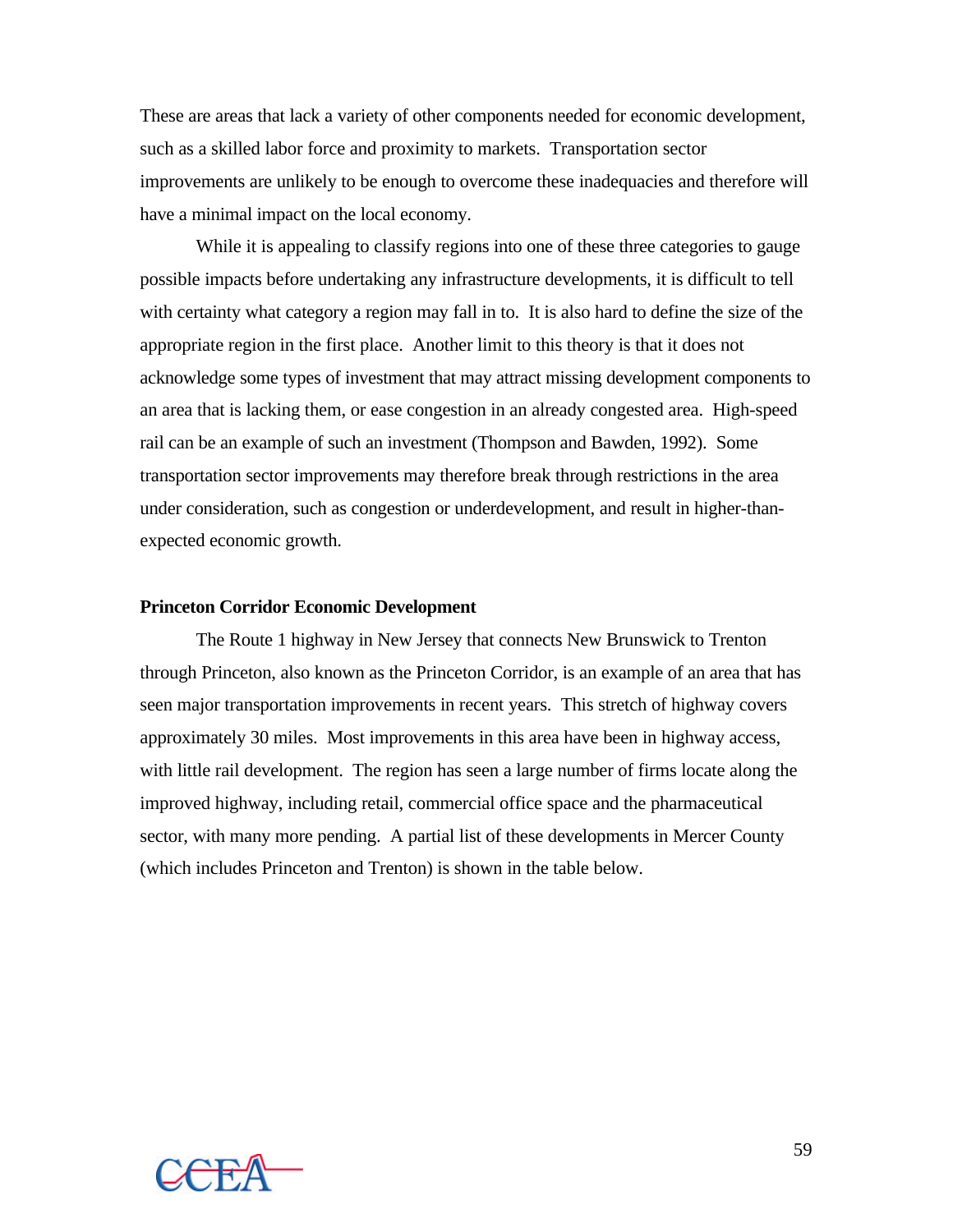| <b>Name of Development</b>                            | <b>Type</b>            | <b>Size</b><br>(square feet) | <b>Status</b> |
|-------------------------------------------------------|------------------------|------------------------------|---------------|
| The Square at West Windsor                            | <b>Shopping Center</b> | 216,700                      | Proposed      |
| Carnegie Center II Building<br>502 for Raytheon Corp. | <b>Office Park</b>     | 106,500                      | Built         |
| Carnegie Center West Building<br>901                  | <b>Office Park</b>     | 130,000                      | Approved      |
| <b>Marriott Towne Place Suites</b>                    | Hotel                  | 143 rooms                    | Approved      |

Other developments include a proposed hotel on Route 1, the Lawrence Auto Mall (includes three large auto campuses featuring three auto companies), four existing shopping centers, and the proposed 500,000 square foot expansion of an existing office park into seven floors.

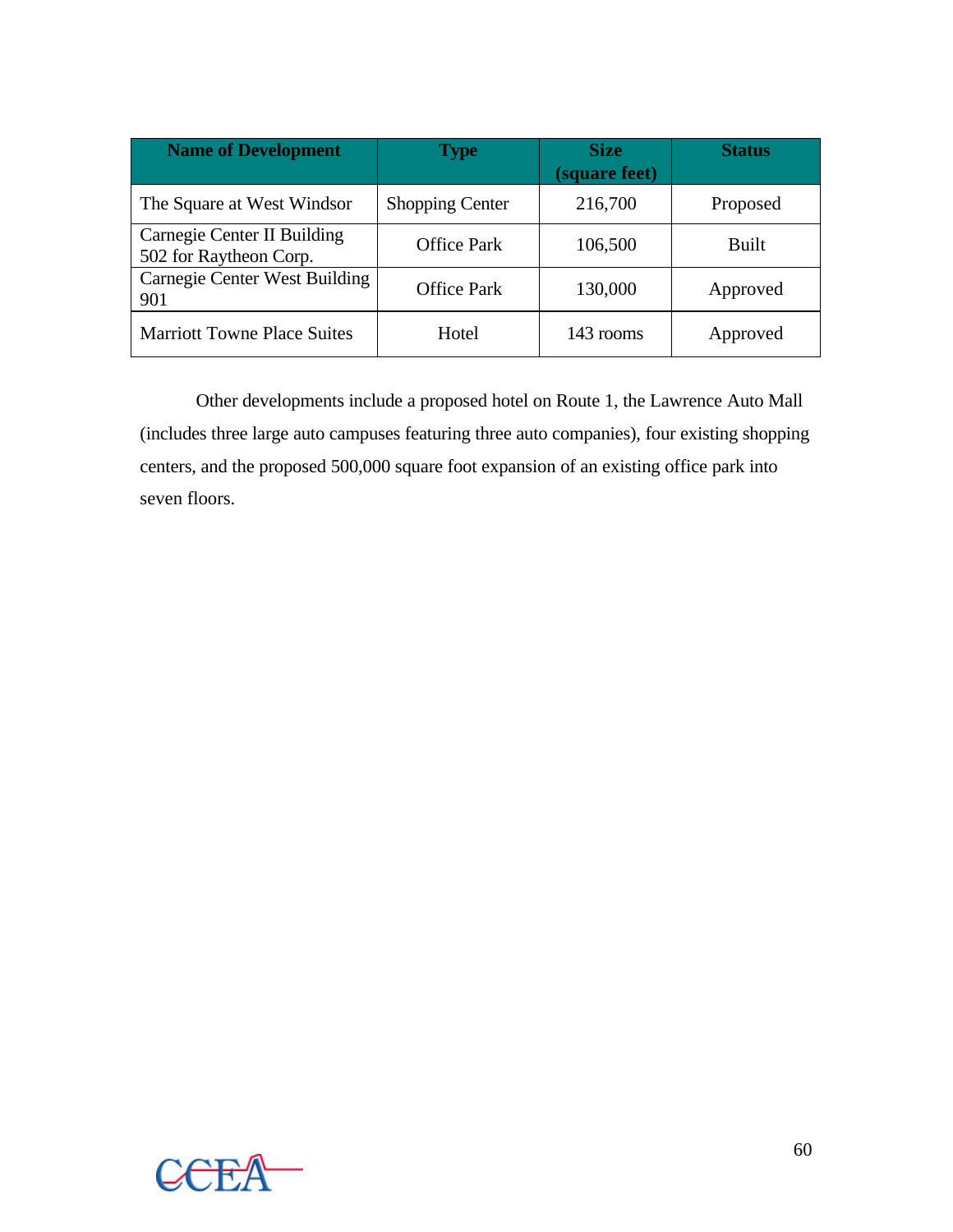## **CONCLUSIONS**

This study is an analysis of the economic impact of the railway and highway infrastructure developments and industry investments, specifically in biotech and professional services, for the State of Connecticut and New Haven County. The developments in the professional services and biotechnology sectors serve to illustrate the economic potential of such investments and the benefits to the State and County once they are in place.

Once completed, the enhanced rail and highway system will dramatically improve Connecticut's infrastructure. The economic benefits of an improved transportation system will be numerous. For example, highway developments will increase trucking efficiency, reduce commuter travel time and congestion, and reduce accidents and pollution. Rail investments will decrease travel time and costs by diverting passengers from auto and air travel, increase productivity, and reduce air and road congestion and pollution. Overall, improvements in the existing transportation system will create job opportunities, encourage tourism, increase transportation capacity, and create an environment more inviting to business retention, expansion and the attraction of new businesses to New Haven County. The subsequent investments included in this report demonstrate this potential.

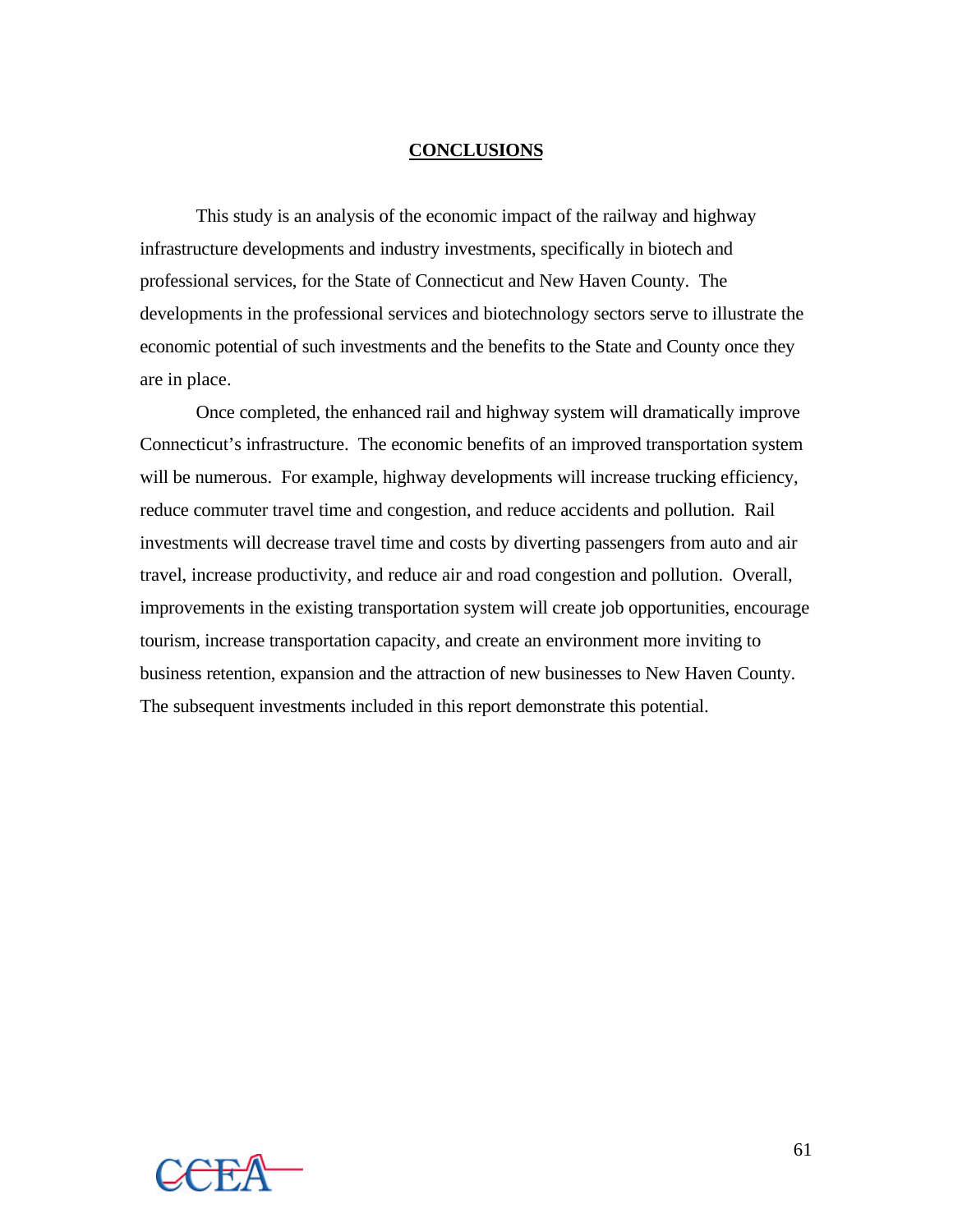## **APPENDIX**

## **Spillover Effect Methodology**

More than fifty percent of employees in New Haven consists of commuters from its surrounding towns. These towns include Hamden, West Haven, East Haven, Branford, North Haven, Guilford, North Haven, Wallingford, Milford, and, North Branford. This analysis presents a simple methodology to measure the spillover effects of railroad infrastructure improvement in New Haven on its neighboring towns. The change in income of a town may reflect the spillover effect or economic impact in that town induced by any external or internal economic shocks. This analysis uses commuter share of each town in the total employment in New Haven as a basis to measure the spillover effects in that town. To avoid income bias, the share of each town in total employment in New Haven is weighted by per capita income of that town.

Mathematically,

$$
\Delta Y_i = \frac{S_i * Y_i}{\sum_j (S_j * Y_j)} * \Delta Y_{NH}
$$

where,

 $D\mathbf{Y}_i$  = Spillover effect in town *i* represented by change in income

 $D\mathbf{Y}_{NH} = \text{Change in income in New Haven}$  $S_i$  = Commuter share of town *i* in total employment in New Haven  $S_i$  = Commuter share of town *j* in total employment in New Haven  $Y_i$  = Per capita income in town *i*  $Y_i$ = Per capita income in town *j* 

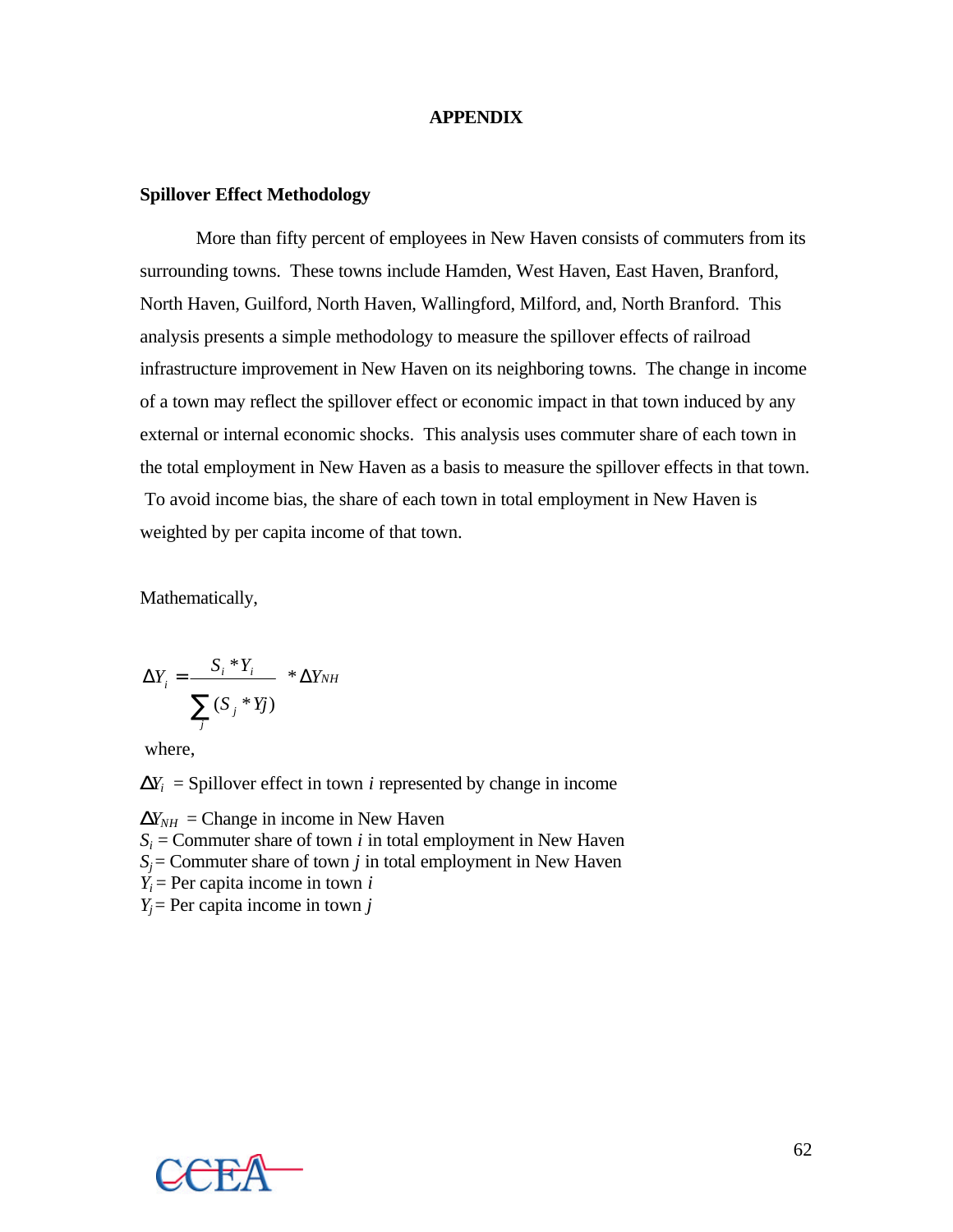## **REFERENCES**

- Arduin, Jean-Pierre (1994), "Development and Economic Evaluation of High Speed in France," *Japan Railway and Transport Review*, October, No. 3
- Aschauer, D. (1989), "Is Public Expenditure Productive?", *Journal of Monetary Economics*, 23 (2), March, pp. 177-200.
- Aschauer, D. (1990), "Why is Infrastructure Important?" in *Is there a Shortfall in Public Capital Investment*? Proceedings of a conference, Federal Reserve Bank of Boston.
- Arsen, David (1997), "Is there Really an Infrastructure/Economic Development Link?" in R. Bingham and R. Mier eds, *Dilemmas of Urban Economic Development*, Urban Affairs Annual Reviews 47, Sage Publications.
- Amano K, Nakagawa, D (1990), Study on Urbanization Impacts by New Stations of High Speed Railway. Conference of Korean Transportation Association, Dejeon City.
- Bonnafus, A. (1987), "The Regional Impact of the TGV", *Transportation*, 14(2), pp.127-137.
- Brotchie, J. (1991), Fast Rail Networks and Socioeconomic Impacts in Brotchie, Batty, Hall, and Newton (eds.) *Cities of the 21st Century: New Technologies and Spatial Systems,* Longman Cheshire, New York, pp. 25-37.
- Button, K. J., Leitham, S., McQuaid, R.W., and Nelson, J.D. (1995) "Transport and Industrial Commercial Location", *The Annals of Regional Science,* 29:189-206.

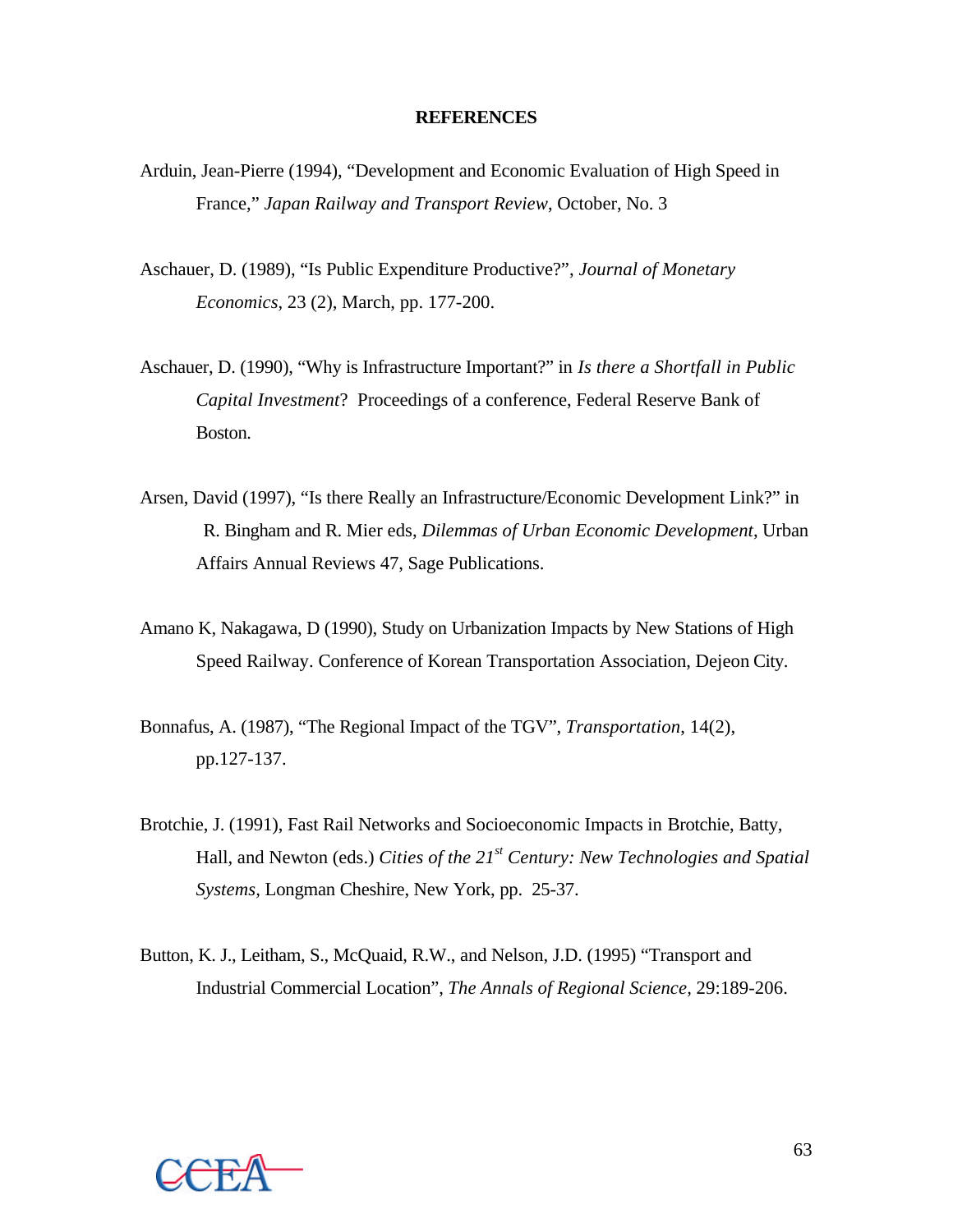- Cheshire, P. (1995), The Spatial Implications of Motor way and Train Corridors in Europe, Paper presented at workshop on Regional and Urban effects of High Speed Trains organized by Jonkoping International Business School.
- Eagle, D., and Stephanedes, Y.J. (1987), "Dynamic Highway Impacts on Economic Development", *Transportation Research Records* 1116:56-62.
- Eberts, R. (1991), "Some empirical evidence on the linkage between public infrastructure and local economic development," in H. Herzog and A. Schlottmand (eds.), *Industrial Location and Public Policy* (pp. 83-96). Knoxville:University of Tennessee Press.
- Erickson, R., and Wasylenko, M., (1980), "Firm Relocation and Site Selection in Suburban Municipalities", *Journal of Urban Economics*, Vol. 8, pp. 69-85.
- Federal Highway Administration, (1992), *Assessing the Relationship Between Transportation Infrastructure and Productivity*, Policy Discussion Series No. 4 (August), Washington DC.
- Federal Railroad Administration (1990), *Moving America-New Direction, New Opportunities: Assessment of the Potential for Magnetic Levitation Transportation in the U.S. A Report to Congress,* U.S Department of Transportation Federal Railroad Administration, June.
- Forrest, D., Glen, J. and Ward, R. (1992), "Both Sides of the Track are Wrong: A Study on the Effect of an Urban Railway System on the Pattern of House Prices", *Proceeds of the UTSG 24th Annual Conference*, University of Newcastle-upon-Tyne.

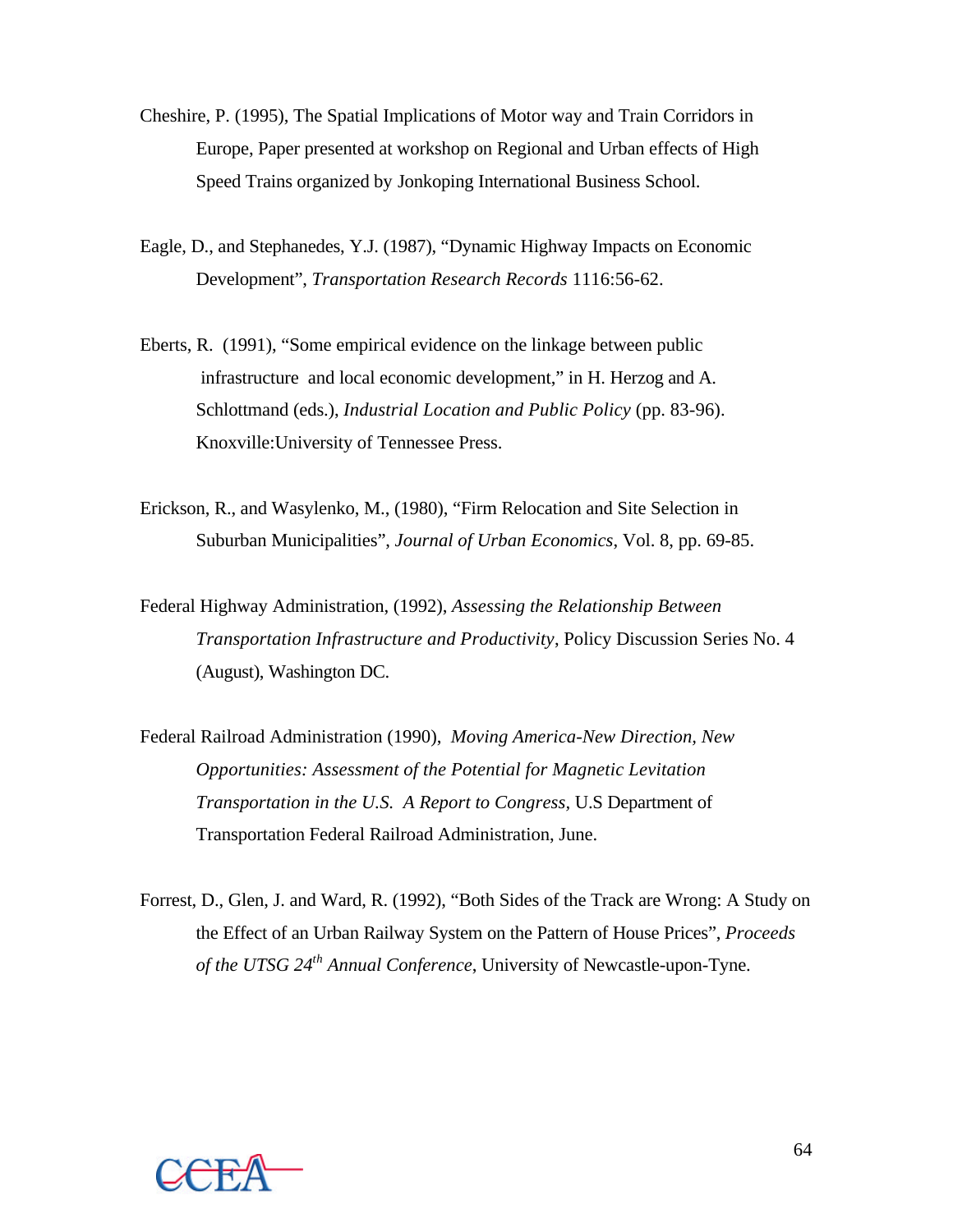- Fox, W. and Murray, M. (1990), "The Effects of Local Government Public Policies on the Location of Business Activity," in H. Herzog and A. Schlottmand (eds.), *Industrial Location and Public Policy* (pp. 97-119). Knoxville:University of Tennessee Press.
- Freidheim, Cyrus F. Jr, and Hansson, B. Thomas (1999), "Airports as Engines of Economic Development", Booz-Allen & Hamilton Inc., http://www.strategybusiness.com/policy/99308/
- Garcia-Mila, T., and McGuire, T. (1992). "The contribution of publicly provided inputs to the states' economies," *Review of Economics and Statistics*, pp. 47-58.
- Hagiwara, Shun'chi, (1982), "Impacts of a Regional High-Speed Intercity Passenger Train System on Small Metropolitan Communities: A Case Study- The Lansing Metropolitan Area, Michigan," Doctoral Dissertation, Michigan State University, March 15.
- Hansen, N. (1965), "Unbalanced Growth and Regional Development", *Western Economic Journal,* (Fall, 1965), 4:3-14.
- Harmatuck, D. (1996) "The Influence of Transportation Infrastructure on Economic Development", *Logistics and Transportation Review*, Vol. 32, March pages 63- 76.
- Haynes, K., (1997), "Labor Market and regional transportation improvements: the case of high-speed trains" *Annals of Regional Science*, Vol. 31. pp. 57-76.
- Hirota, R. (1984), Present situation and Effects of the Shinkansen. Paper presented to the International Seminar on High-Speed Trains, Paris, November.

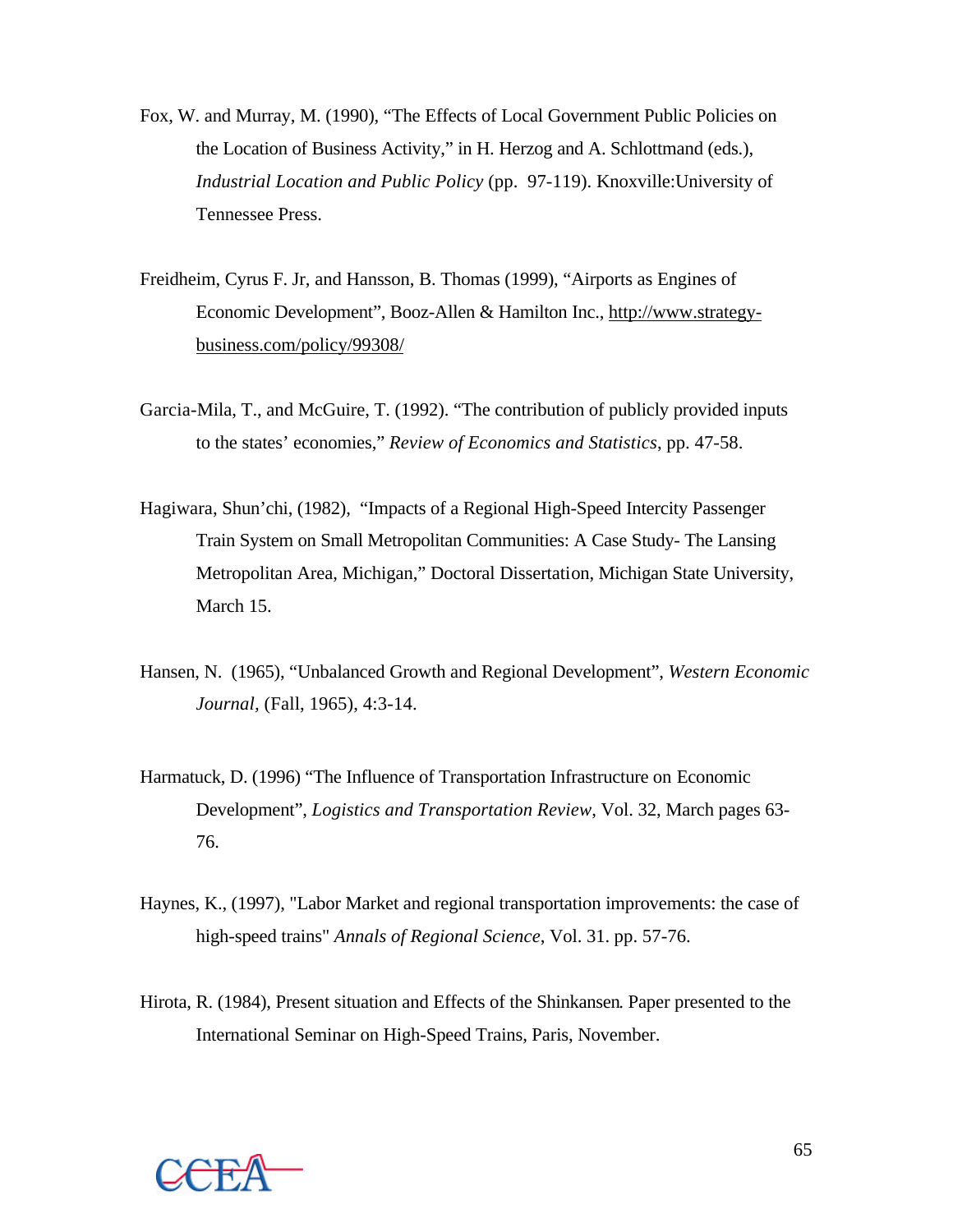- Johnson, L. (1990), "Putting Maglev on Track," *Issues in Science and Technology*, Spring, pp. 71-76.
- Keeler, T. and Ying, J.S., (1992), "Measuring Benefits of Large Public Investment: The case of the U.S. Federal-Aid Highway System," *Journal of Public Economics*, 36,pp. 69-85.
- Langley, C. J. (1981), "Highways and Property Values: The Washington Beltway Revisited", *Transportation Research Records* 812:16-21.
- Morrison, C., and Schwartz, E., (1996), "State Infrastructure and Productive Performance", *The American Economic Review*, December, pp.1095-1111.
- Munnell, A. (1990), "How Does Public Infrastructure Affect Regional Economic Performance", in *Is there a Shortfall in Public Capital Investment*?, Proceedings of a conference, Federal Reserve Bank of Boston.
- Nakamura, H., and Ueda, T. (1989), "The Impacts of Shinkansen on Regional Development, in *The Fifth World Conference on Transport Research*, Yokohama, Vol. III. Western Periodicals, Ventura, California.
- Okabe, S. (1979), Impact of Shinkansen on Local communities, in Straszak A, Tuch R (eds.) *The Shinkansen High-Speed Rail Networks of Japan* (Proceedings IIASA Conf. 1977) pp. 11-20.
- Okada, Hiroshi, (1994), "Features and Economic and Social Effects of the Shinkansen," *Japan Railway and Transport Review*, October, No. 3.